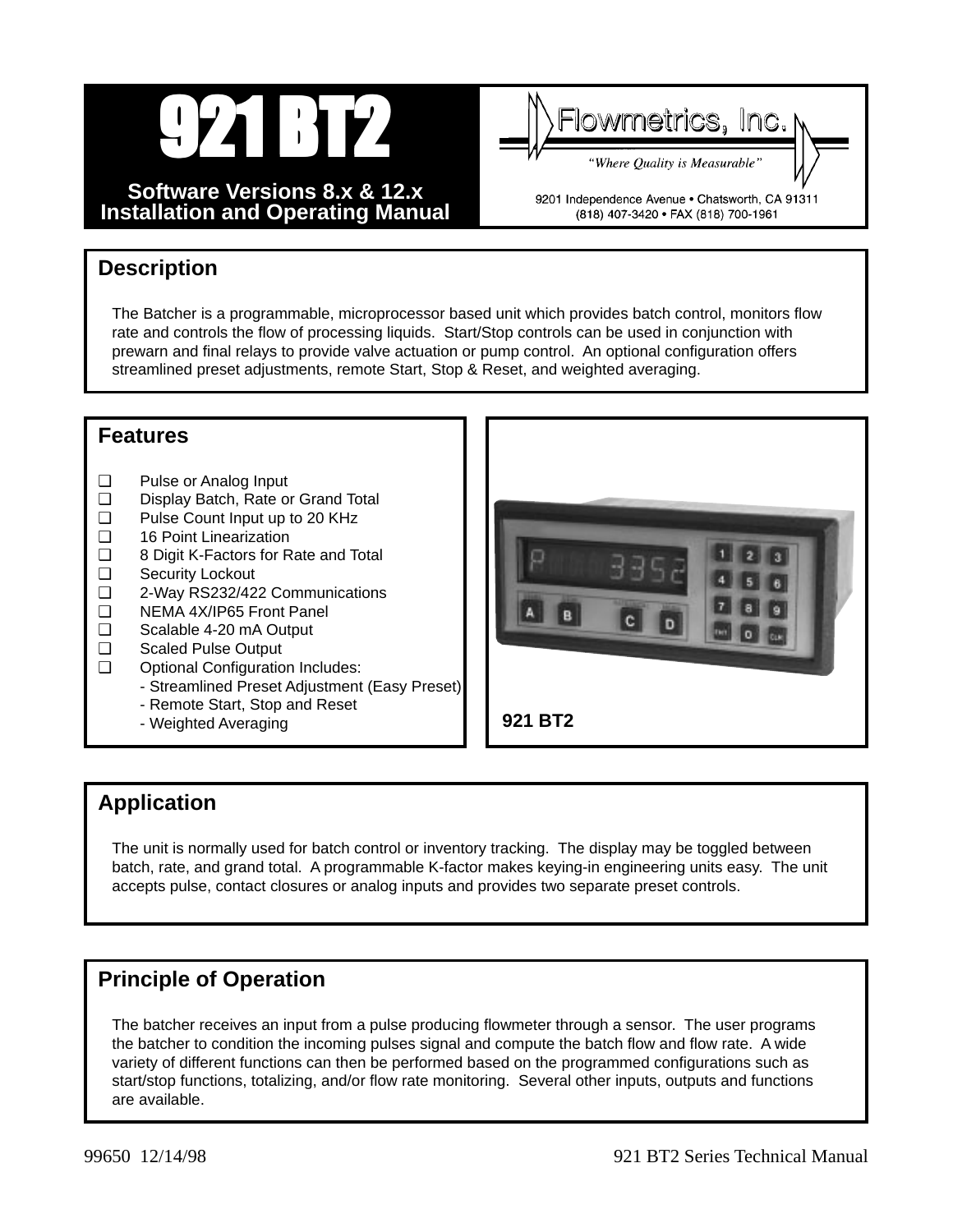

# **SAFETY INSTRUCTIONS**

# **The following instructions must be observed.**

- This instrument was designed and is checked in accordance with regulations in force EN 60950 ("Safety of information technology equipment, including electrical business equipment"). A hazardous situation may occur if this instrument is not used for its intended purpose or is used incorrectly. Please note operating instructions provided in this manual.
- The instrument must be installed, operated and maintained by personnel who have been properly trained. Personnel must read and understand this manual prior to installation and operation of the instrument.
- The manufacturer assumes no liability for damage caused by incorrect use of the instrument or for modifications or changes made to the instrument.

# **Technical Improvements**

• The manufacturer reserves the right to modify technical data without prior notice.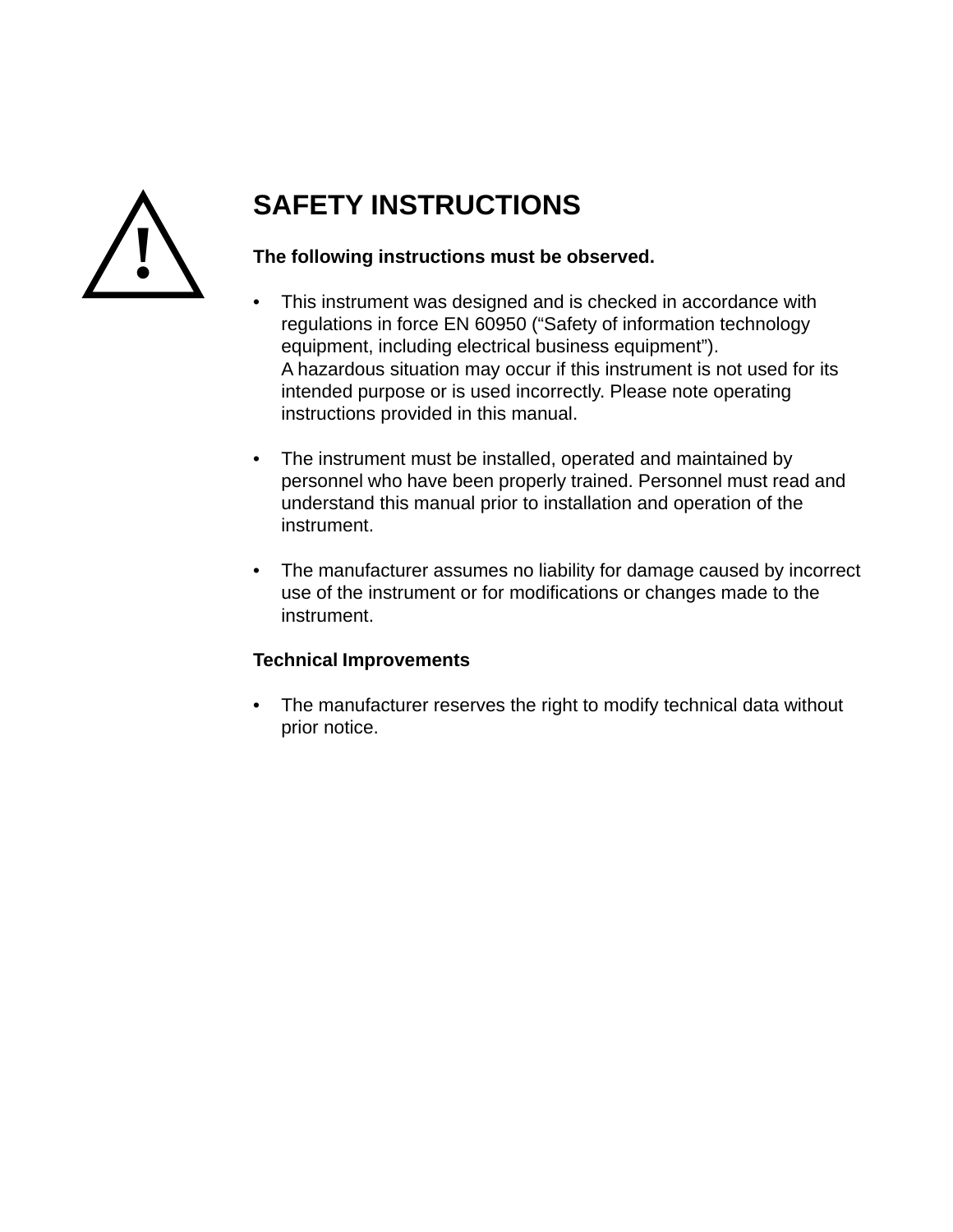# **CONTENTS**

# **1. INTRODUCTION**

# 2. INSTALLATION

# **3. OPERATION**

# **4. INPUTS**

# **5. OUTPUTS**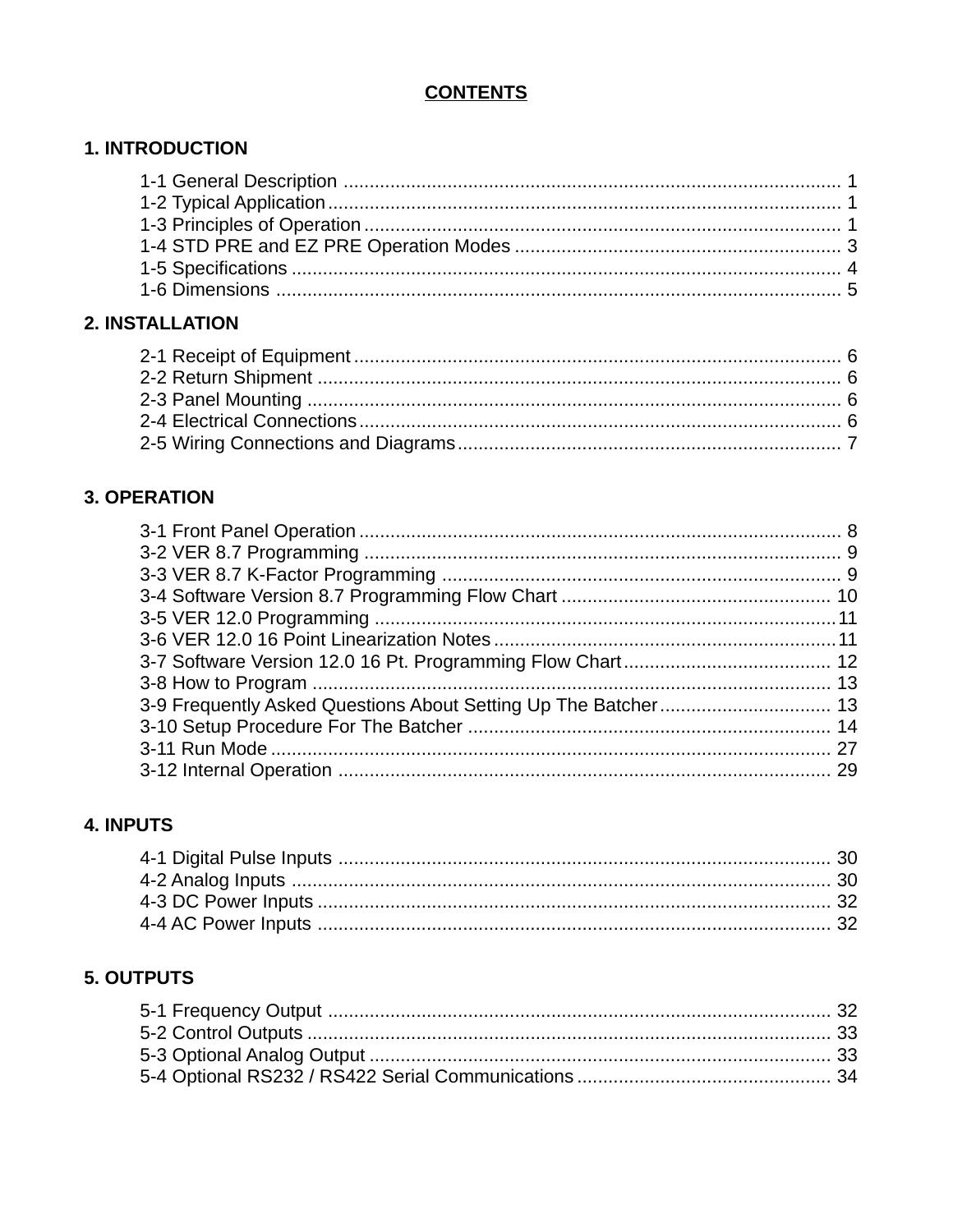# **CONTENTS**

# **6. TROUBLE SHOOTING AND MAINTENANCE GUIDE**

# 7. CALCULATING THE K FACTORS

# **8. SERIAL COMMUNICATIONS**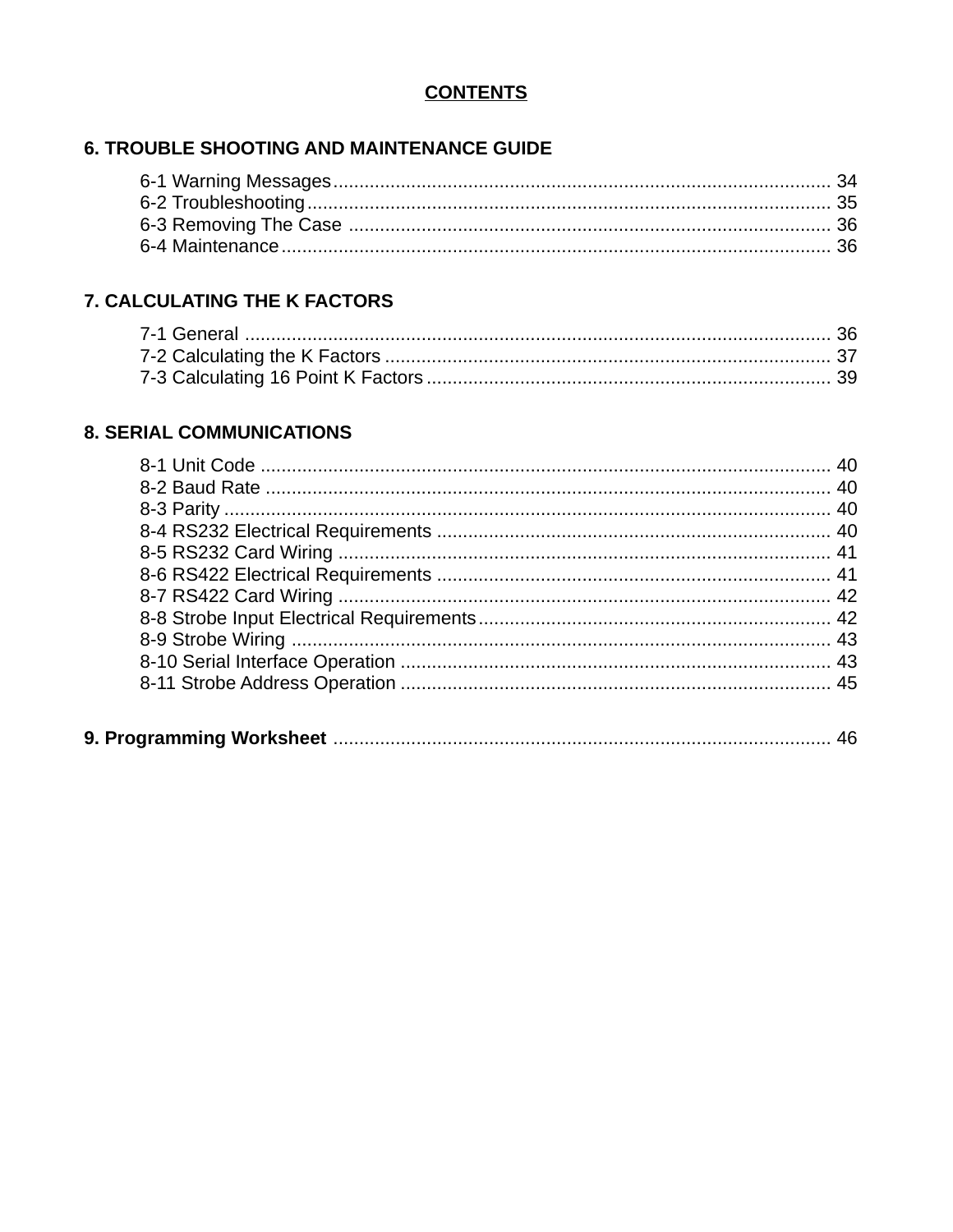# SECTION 1 INTRODUCTION

#### 1-1 General Description

Sections 1 through 8 of this manual describe the wiring, programming and functionality of the standard Batch controller. Section 9 describes the wiring, programming and functionality of Batch controllers with software version 8.7 (Option 6). Software version 8.7 incorporates Remote Start, Stop & Reset with EZ PRE (easy preset). EZ PRE is a useful tool for applications that require frequent changes to the Preset amount.

The Batch controller uses the following software versions:

- VER 8.7 (Basic unit; Remote Start, Stop & Reset with EZ PRE "Easy Preset")
- VER 12.0 (Option 4; 16 point linearization)

#### 1-2 Typical Application



The above application involves liquid flow. The start button is pushed and the Batcher receives pulses from the flowmeter. The pulses are scaled by the K Factor and sent out via the pulsed output to an external counter. The Analog output is directed to a strip chart recorder which gives a hardcopy of the rate. As the Prewarn is reached, the control valve partially closes. When the final Preset is reached the valve shuts down completely. At any time the flow can be suspended by hitting the stop button. Through the serial communications, a computer keeps a record of the daily events.

# 1-3 Principles of Operation

#### **Presets**

When the start button is pushed, two relays engage simultaneously to start flow. When the prewarn number is reached, one relay drops out. When the preset number is reached, the other relay drops out. The user may enter the two numbers when setting up the batch counter. The prewarn is set a certain number of counts less than the preset number. If the prewarn is set larger than the preset, the message "PREWRONG" will appear on the display.

#### **Ratemeter**

Accurate to 5 1/2 digits  $(\pm 1)$  display digit). The ratemeter can be programmed to accept almost any number of pulses per unit of measurement, sample from 2 to 24 seconds maximum, and auto range up to 6 digits of significant information. The ratemeter with a K Factor of 1 displays the rate of pulses per second. Simply dial in the proper K Factor to display in minutes, hours or other units of measurement. Press the C button, while the unit is displaying the batch, to display the rate; 'R' is displayed on the left side of the display.

#### **K Factor**

The K Factor is used to convert the input pulses or analog input into workable units. The 8 digit K Factor is a divider with a range of 0.00011 to 99999999 (the decimal point may be keyed into any position). Separate K Factors may be entered into the count and rate sections of the Batcher. Thus, you may batch in gallons and display rate in liters per hour. The maximum factored count speed is 20000 Hz. The maximum factored rate is 7 digits.

# **16 Point Linearization** (Optional)

This option extends the accurate range by allowing users to dial in different K Factors for different input rates. This option may be used with digital or analog inputs. (See Section 7- 3.)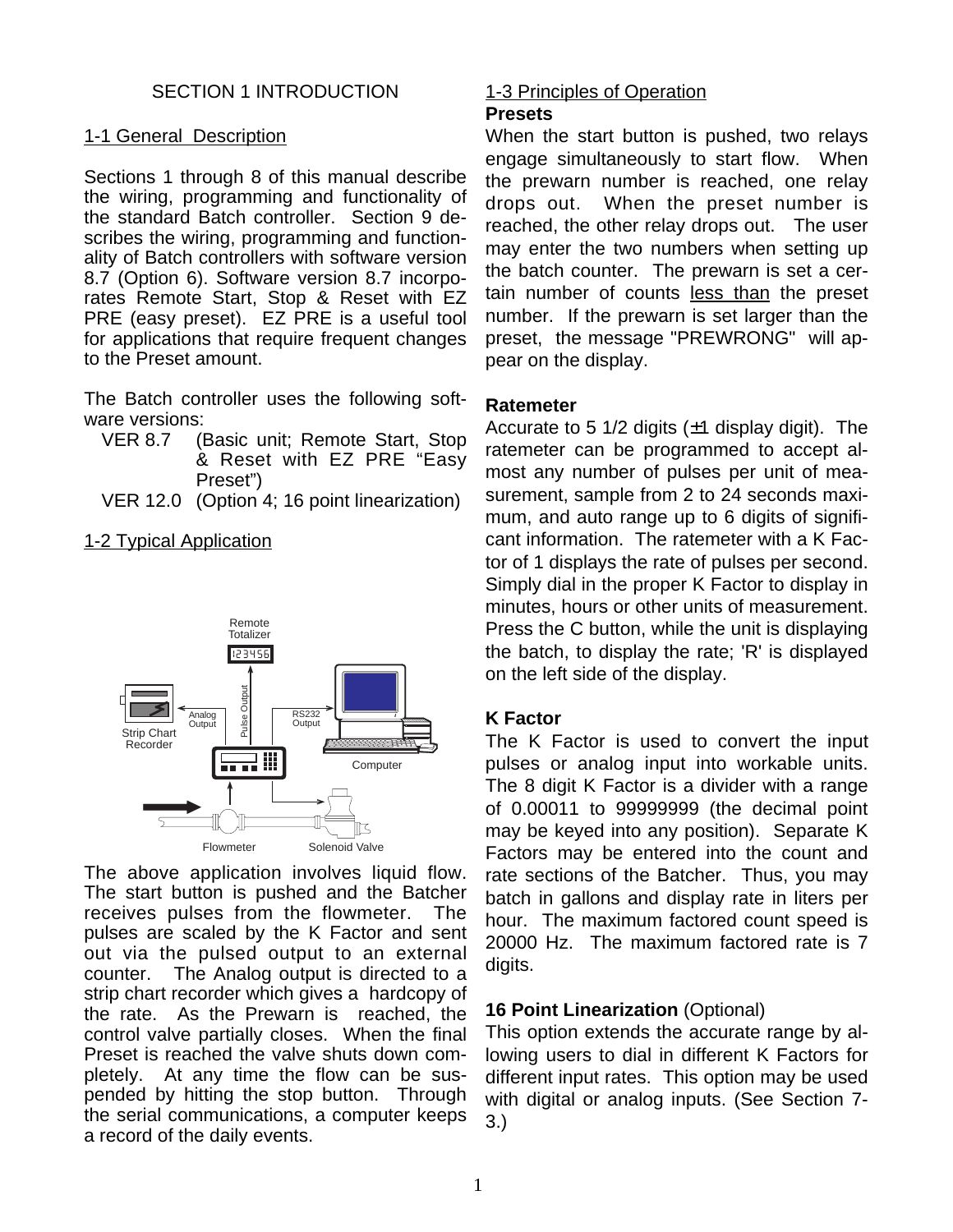# 1-3 Principles of Operation (continued)

# **Counter**

The maximum count is 99999999. In the setup mode choose "RO" (Reset to Zero) for adding (count up) operation or "SP" (Set to Preset) for subtracting (count down) operation. At any time, the display can be made to flash the Grand Total by pressing the ENT button while in the run mode. Activating the CLR button while the Grand Total is flashing, resets the Grand Total counter.

# **Lockout**

Unauthorized front panel changes can be prevented by entering a user selected, four digit code, in the "Lockout" mode. The status of the unit can be observed but "LOCK ON" appears if changes are attempted. Entering the code again returns the unit to "LOCK OFF" status.

# **Analog Output** (Optional)

The Analog Output option is available on all units except those with **Square Law** inputs. Controlled by an Open Collector transistor, it gives a 4 to 20mA (or 0-20mA) output which corresponds to predefined rate or total readings. In the Setup mode the user is prompted to set the low and high (4 to 20 mA) values and also decide if the analog signal will correspond to the ratemeter or totalizer.

A sinking driver generates a linear current across the user's external device (such as a strip chart recorder, PLC, computer, external meter, etc). The Batcher can supply the 24 VDC to power the current loop. (Connect pin 15 to 13, Pin 16 is now +24 VDC with respect to pin 12.) Connect Pin 16 to the + DC side of the external device and connect Pin 3 to -DC side of the external device.

#### **Frequency out**

The Batcher generates a pulse out for each factored count. An NPN transistor output (Pin 2), can drive external devices at rates of 10, 200, 2000 or 20000 counts per second as selected through the keypad menu. If the K Factor scaled inputs generate pulses faster than the output speed selected, an internal buffer will store up to 9,999 counts before "DATALOST" flashes on the screen. This indicates that the counts being totaled and the scaled outputs may be incorrect. Note that all counts stored in the internal buffer will be pulsed out at the selected frequency even if the counter is reset.

# **Outcard** (Optional)

RS232 or RS422 serial two way communications are available. Up to 15 units can be linked together in parallel and addressed separately to transmit unit status or accept new set points in the standard ASCII format. Baud rates of 300, 600, 1200, 2400, 4800 or 9600 as well as choice of odd, even, space, or mark parity can be selected by keypad control.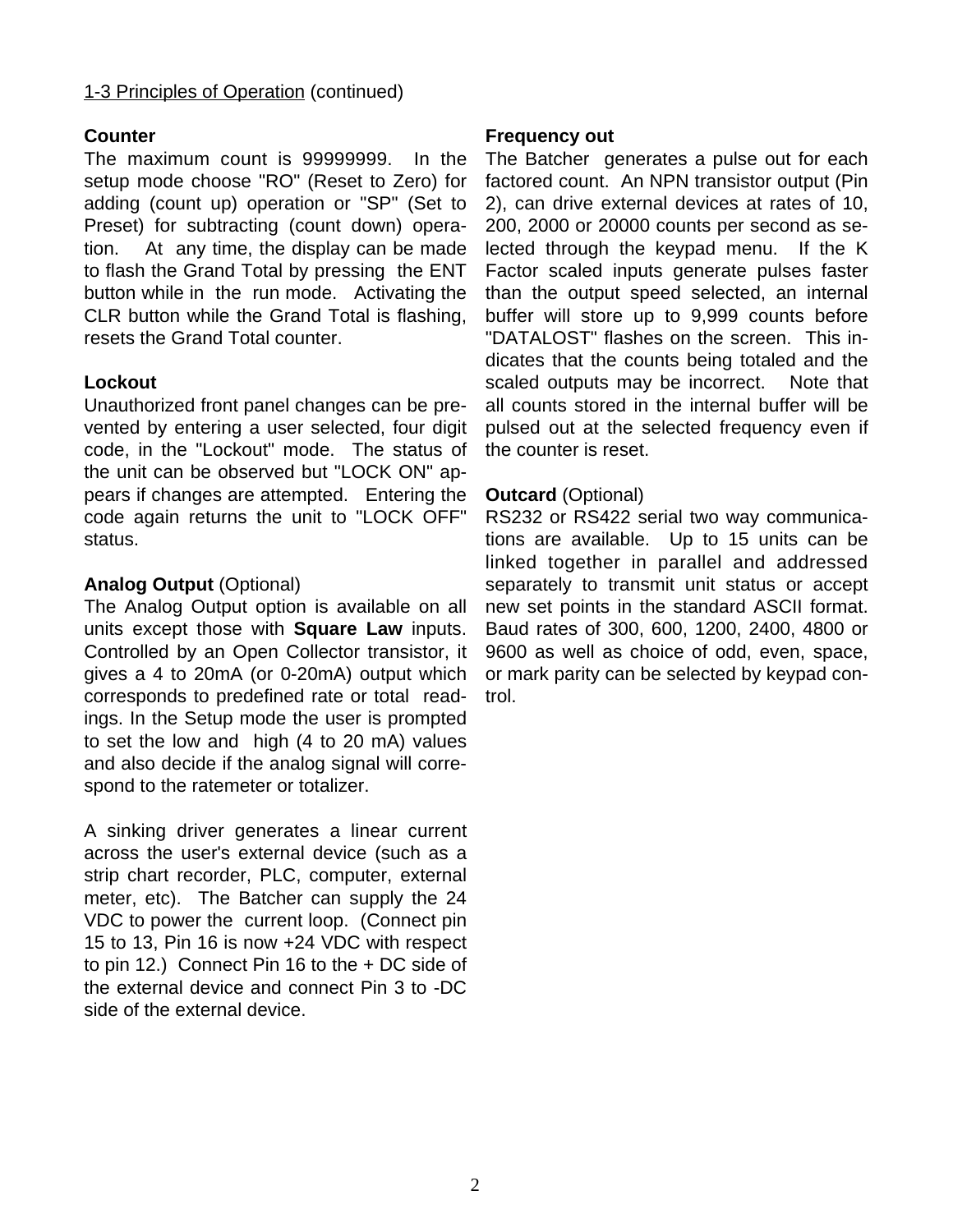# 1-4 STD PRE and EZ PRE Operation Modes

#### **STD PRE and EZ PRE Operation Modes**

Version 8.7 of the batcher software allows the user to choose between STD PRE (Standard Preset) and EZ PRE (Easy Preset) operation modes. STD PRE operation is well suited for batch amounts that do not change, since the program mode must be entered to change the preset and the batch count must be cleared before starting a new batch. EZ PRE has been designed for users who frequently change the batch amount. During EZ PRE operation, the preset can be viewed and changed without entering the program mode and another batch can be started without resetting the unit.

**Note:** Before a batch is started and after a batch is complete, the unit will continue to totalize all inputs.

**Note:** EZ PRE is not available on units with 16 Point Linearization.

#### **Using STD PRE**

#### **Programming**

- **Select STD PRE** Go into the Program Mode and select STD PRE in the PRE TYP sub menu.
- **Set the PRESET and PREWARN** Go into the Program Mode and enter the desired values for the PRESET and the PREWARN.
- **Program the Counter** Go into the Program Mode and set up the counter in the COUNT sub menu.

#### **Operation**

- **Start a Batch** In the Run Mode, reset the total by pressing "CLR", then press "A" to start. When started, both relays energize and the counter begins to count. When the batch is complete, the relays drop out and the unit displays the amount that was batched (0 if in Set to Preset mode).
- **Stop a Batch** Press "B", to temporarily stop process by de-energizing the PRESET and PREWARN relays. Press start, "A", to continue process.
- **Repeat a Batch** In the Run Mode, reset the total and press the start button.
- **Change the Batch Size** Go to the Program Mode and enter new PRESET and PREWARN values.

#### **Using EZ PRE**

#### **Programming**

- **Select EZ PRE** Go into the Program Mode and select EZ PRE in the PRE TYP sub menu.
- **Set the PRESET and PREWARN** Go into the Program Mode and enter the desired values for the PRESET and the PREWARN.
- **Program the Counter** Go into the Program Mode and set up the counter in the COUNT sub menu.

#### **Operation**

- **Start a Batch** In the Run Mode, press "A" to start. When started, both relays energize and the counter begins to total. When complete, the relays drop out and the display flashes the current PRESET value.
- **Stop a Batch** Press "B", to temporarily stop process by de-energizing the PRESET and PREWARN relays. Press start, "A", to continue process.

**Repeat a Batch** - Press the start button.

- **Change the Batch Size** With the current PRESET flashing on the display, type a new number using the keypad. This number becomes the PRESET.
- **Display Batch Total or Rate** With the current PRESET flashing, press "ENT" to place the PRESET value in memory and use the "C" button to toggle between the Batch Total and the Rate.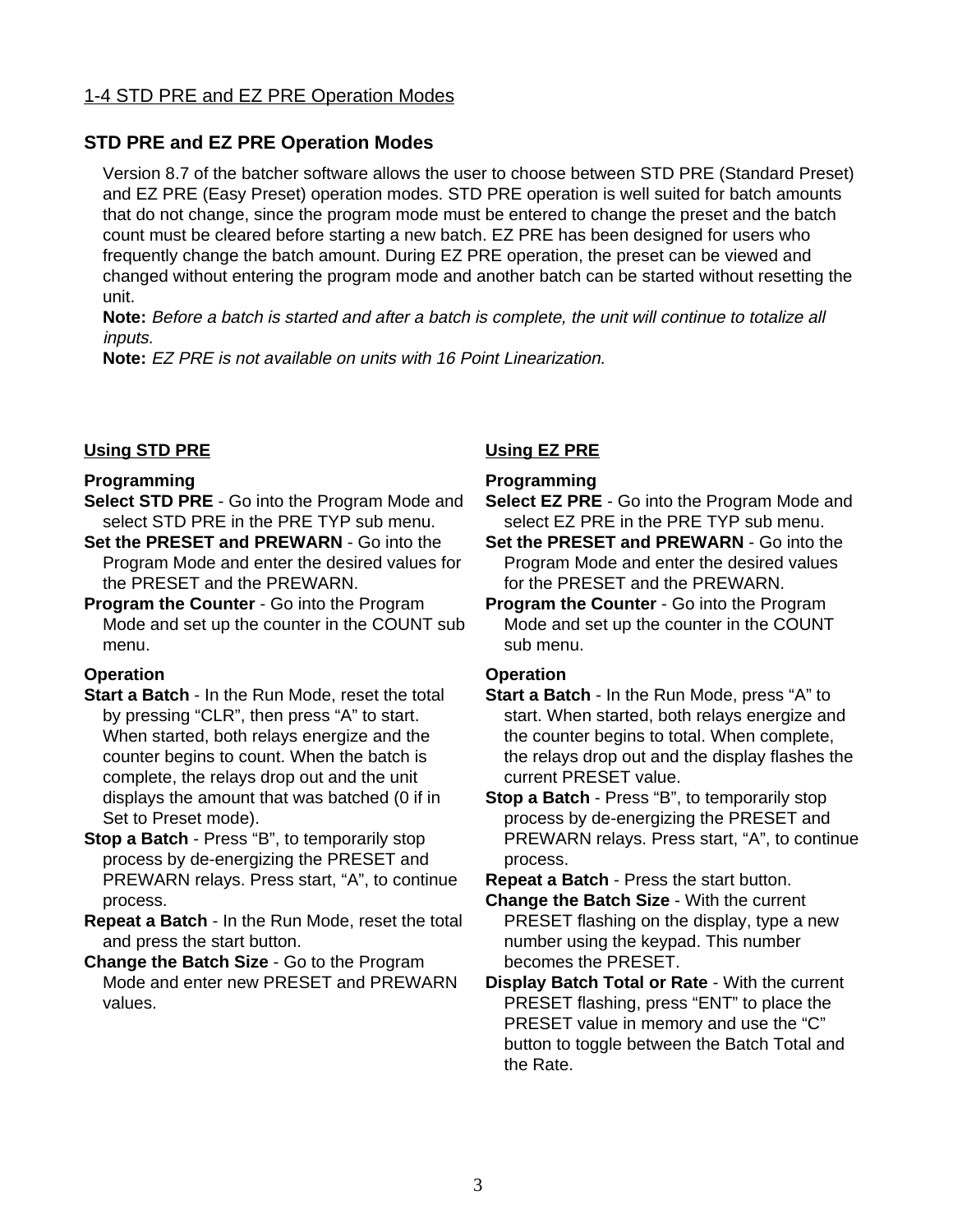# 1-5 Specifications

Housing: High impact plastic case with NEMA 4X front panel.

Dimensions: See Section 1-5, Page 4.

Display: 8 Digit, 0.55" High, 15 Segment, Red Orange, LED.

Input Power: A: 110 VAC ± 15% or 12 to 27 VDC B: 220 VAC ± 15% or 12 to 27 VDC

NOTE: AC Inputs are internally fused with a 160mA slow blow fuse.

# Current:

Maximum 280 mA DC or 5.3 VA at rated AC voltage.

Output Power:

(On AC powered units only): +12 VDC at 100 mA. Separate Isolated 12 VDC at 100 mA to allow  $\pm$  12 VDC or +24 VDC, regulated  $\pm$  5% worst case.

Temperature:

Operating:  $+32^{\circ}F$  (0° C) to  $+130^{\circ}F$  (+54° C) Storage: -40°F (-40°C) to +200 °F (+93°C) (Extended operating temperature range available, consult factory)

Memory:

EEPROM stores all program, display mode and count data for a minimum of 10 years if power is lost.

Reset

Front push button: "CLR" resets displayed number and control output. Remote Input (Terminal 5): Open or 0 to 1 VDC (low), 3 to 30 VDC (high), 10K ohm input impedance to ground. Minimum pulse on / off time 5 msec.

Accuracy over full temperature range: Analog - Zero error: ±0.175% full scale max. Overall error: ±0.5% full scale max. Digital - 100% (within specified voltage ranges)

# Pulse Inputs:

3A: Standard. High impedance pulse input. Open or 0 to 1 VDC (low), 3 to 30 VDC (high), 10K ohm input impedance. 20 KHz maximum speed (min. on / off 25 usec).

3B: Same as 3A except 4.7 K ohm pull up resistor to +5 VDC with respect to Terminal 12.

# Analog Inputs:

The current or voltage input is converted to a highly linear 0 to 10 KHz frequency. This frequency can then be scaled by 8 digit K-factors to display rate or count in the appropriate engineering units.

**5A:** 4-20 mA; 250 Ω input impedance.

- **5B:** 0-20 mA; 250 Ω input impedance.
- **5C:** 1-5 VDC; 15 KΩ input impedance.
- **5D:** 0-5 VDC; 15 KΩ input impedance.
- **5E:** 0-10 VDC; 15 KΩ input impedance.
- **6A:** Square Law: 4-20 mA; 250 Ω input impedance.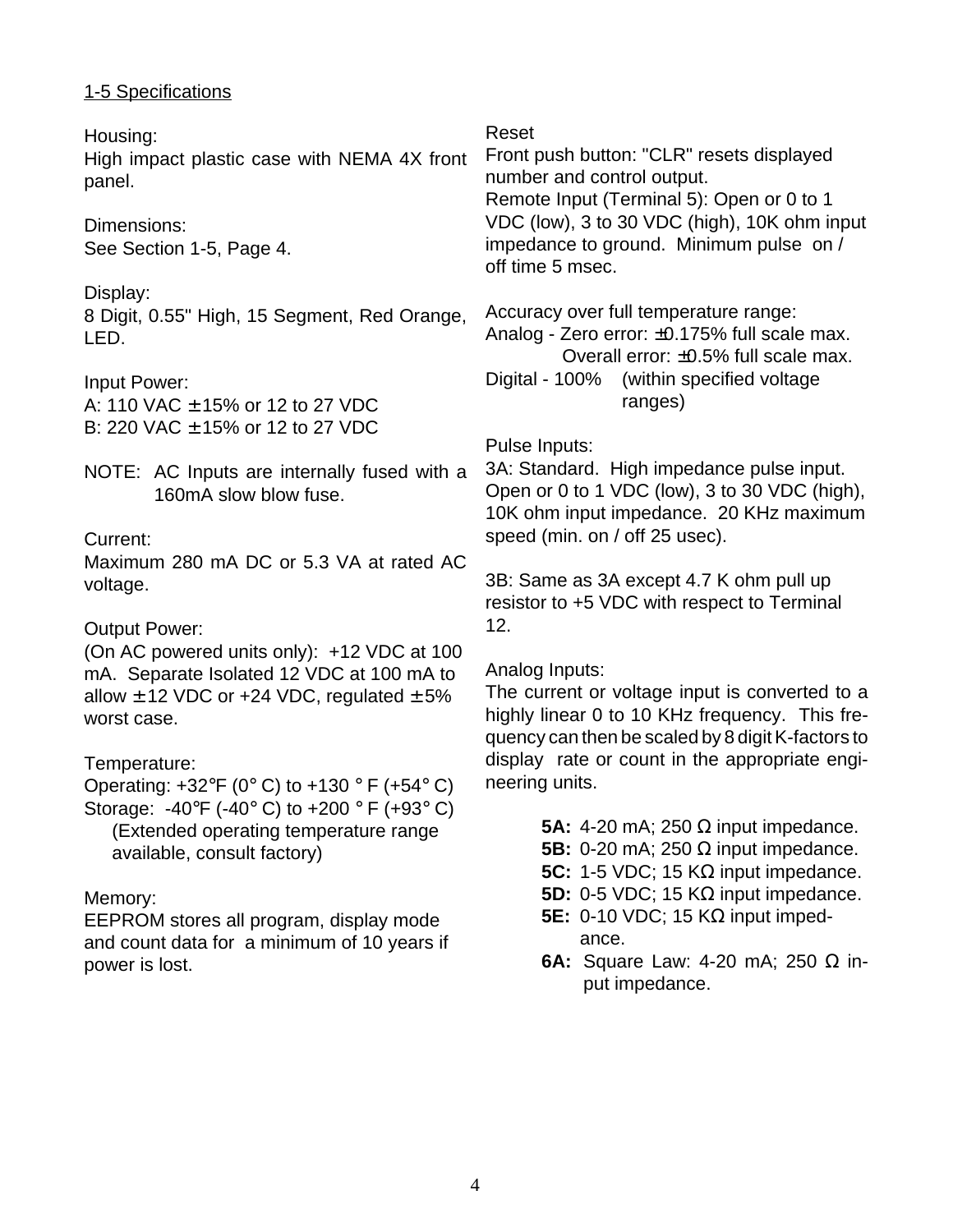# 1-5 Specifications (continued)

1-6 Dimensions

Factored Output:

One pulse per each factored count Sinking (NPN Transistor) Open Collector sinks 250 mA maximum to 1 volt maximum from 30 VDC maximum Internal buffer: 9999 pulses Output speed: user selectable (see table below)

| Speed (Hz)                               |  | 10 200 2000 20000 |
|------------------------------------------|--|-------------------|
| Min. on/off (msec) $ 47.5 2.0 0.2 0.013$ |  |                   |

Analog output:

(Not available with 4-20 mA, Square Law input type) 4-20 mA (or 0-20 mA) Sinking, (NPN transistor), Open Collector Compliance voltage: 3-24 VDC, non-inductive Accuracy: ±100 uA worst case Update Rate: Follows ratemeter

Control Outputs: SPDT Relays Contact rating: 10 A 120/240 VAC or 28 VDC.

NPN Transistor Output

Open Collector sinks maximum of 100 mA from 10 VDC when active

Note: 10 VDC is provided at transistor outputs through the relay coils. If current greater than 2 mA is drawn, the relay will remain energized. Applying greater than 10 VDC may destroy the unit. The transistor will sink 100 mA in the "ON" state with relays installed.



All Dimensions in inches (mm)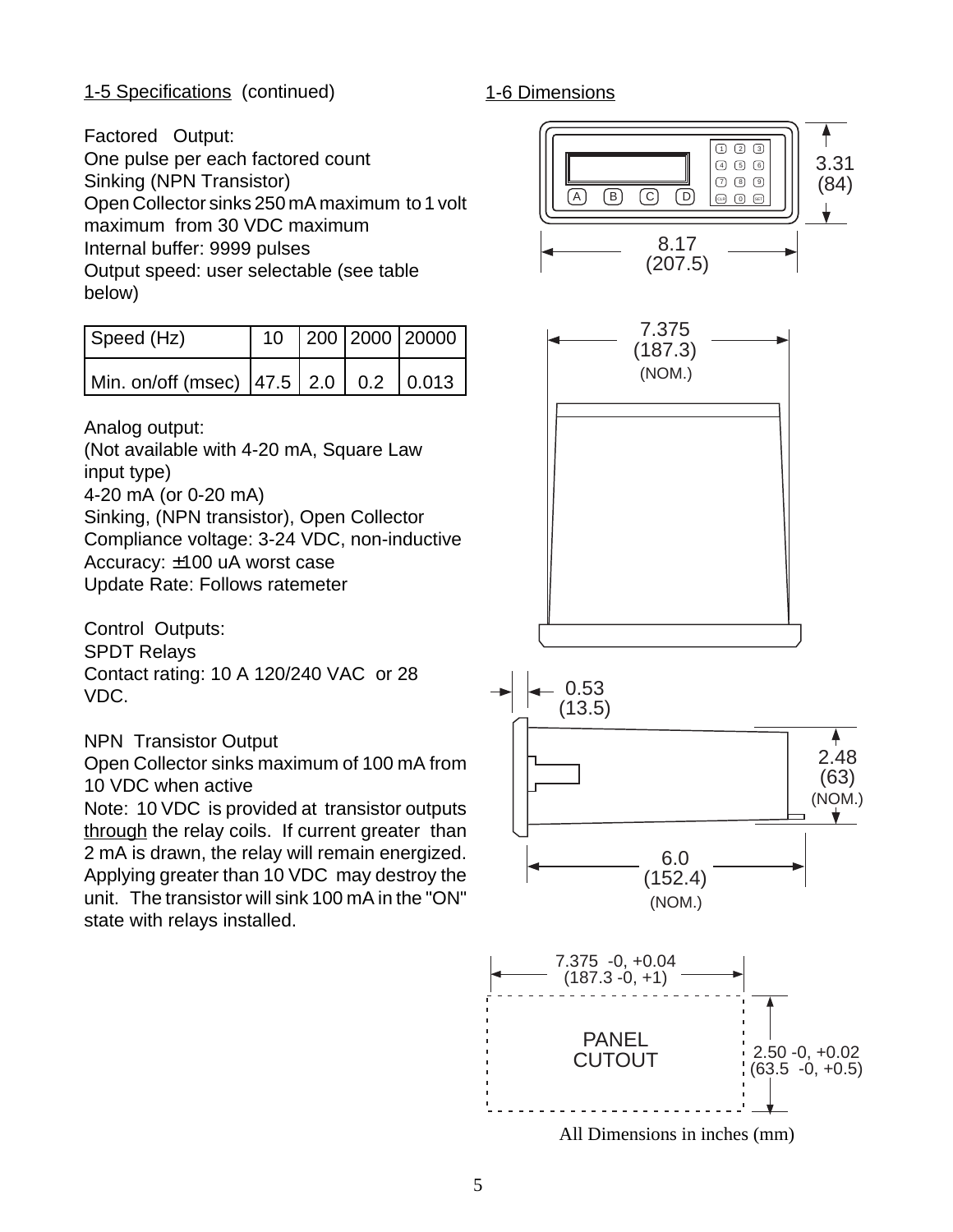

Full Size Panel Cutout Template (copy before using)

# 2-1 Receipt of Equipment

When the equipment is received, the outside packing case should be checked for damage incurred during shipment. If the packing case is damaged, the local carrier should be notified at once regarding his liability. A report should be submitted to the factory.

Carefully remove the equipment from the packing case and inspect for damaged or missing parts.

# 2-2 Return Shipment

Do not return assembly or part with out a Return Material Authorization. The RMA is obtained by calling your local distributor.

# 2-3 Panel Mounting

The controller should be located in an area with a clean, dry atmosphere which is relatively free of shock and vibration. The Batcher is installed in a 7.365" (187 mm) wide by 2.495" (63.4 mm) high panel cutout. To mount the controller proceed as follows:

- a. Prepare the panel opening.
- b. Slip the gasket (provided) over the rear of the counter case and slide it forward until it engages the inner surface of the front bezel.
- c. Install the screws (provided) in the mounting brackets and insert in the holes located on both sides of the Batcher.
- d. Tighten the screws firmly to attach the counter bezel to the panel.

# 2-4 Electrical Connections (Reference Figures 2-1 to 2-3)

All connections are completed at terminal blocks located at the rear of the case. Make sure all power is disconnected before making any electrical connections. In cases where cables are situated in areas with heavy electrical fields,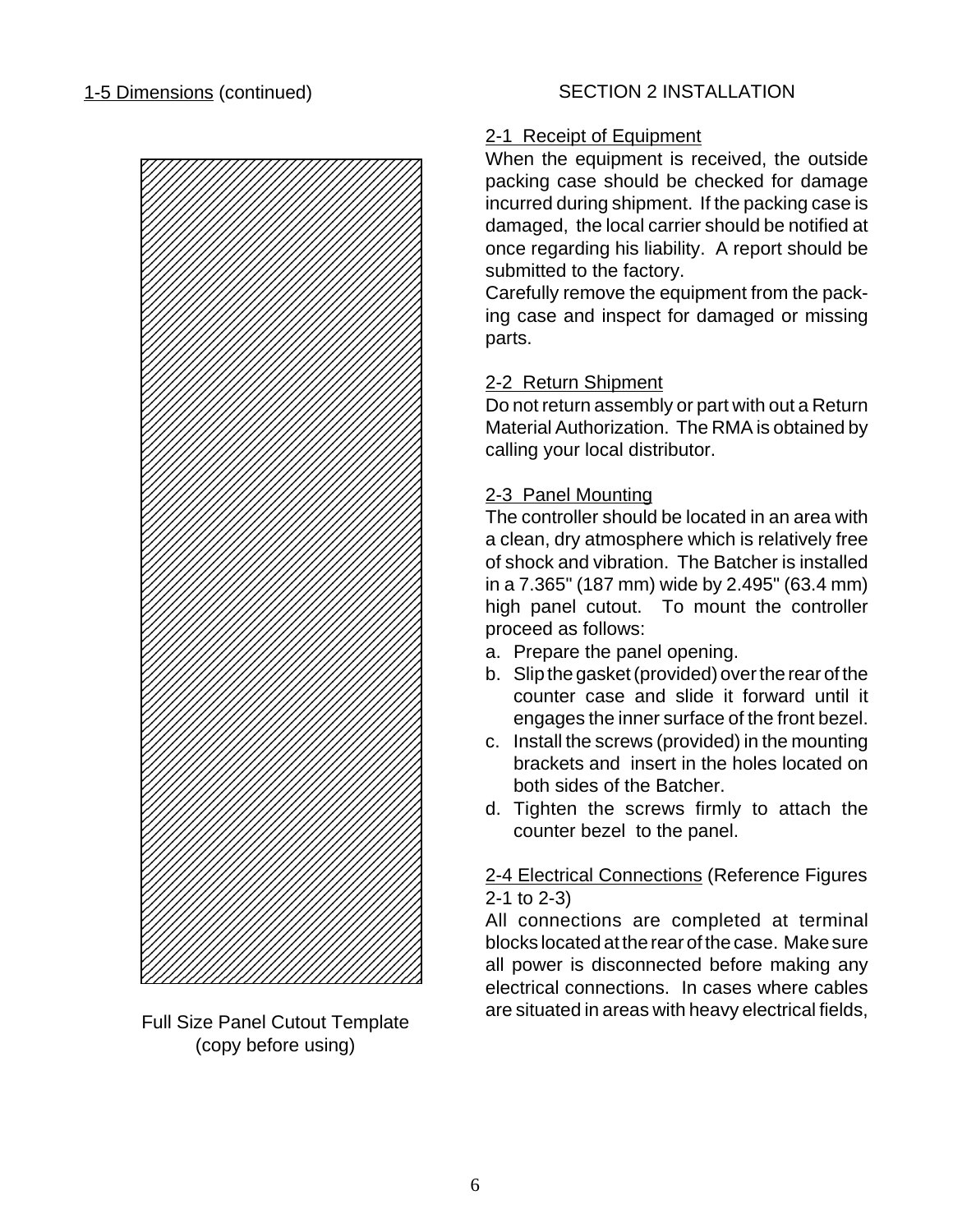#### 2-4 Electrical Connections (continued)

shielding is required for maximum noise immunity. One end of the shielding should be connected to earth ground. Relays or inductive coils connected to or located in the immediate area should be arc suppressed with appropriate diodes, MOV's or resistor capacitor networks.

**Caution:** An external fuse is required: DC Power: 0.5 Amp AC Power: 0.125 Amp

2-5 Wiring Connections and Diagrams

| ∣ ⊘[ | 1-Not Used                    |
|------|-------------------------------|
| । ଡା | 2-Scaled Pulse Output O.C.    |
| [⊘[  | 3-Analog Output               |
| ⊘    | 4-Input (Pulse/Analog)        |
| ⊘    | 5-Reset Input                 |
| 0    | 6-Not Used                    |
| Ø    | 7-Not Used                    |
| Ø    | 8-Not Used                    |
| Ø    | 9-Not Used                    |
| Ø    | 10- No Connection             |
| Ø    | 11-No Connection              |
| ାଡା  | 12-Ground (-DC)/Analog Return |
| ∣ ଡା | 13- System +12 VDC            |
| ∣ ⊘[ | 14-DC Power In                |
| ⊘    | 15-Isolate -12 Volts          |
| ∣⊘   | 16-Isolate +12 Volts          |
| ⊘[   | 17-AC In                      |
| ଡ[   | 18-AC In                      |
| ାଡା  | 19-Prewarn Transistor O.C.    |
| ⊘    | 20-Preset Transistor O.C.     |
|      |                               |



Figure 2-1 Terminal Block Connections

#### 2-5 Wiring Connections and Diagrams



Figure 2-2 Typical Digital Wiring Connections



Typical Analog Wiring Connections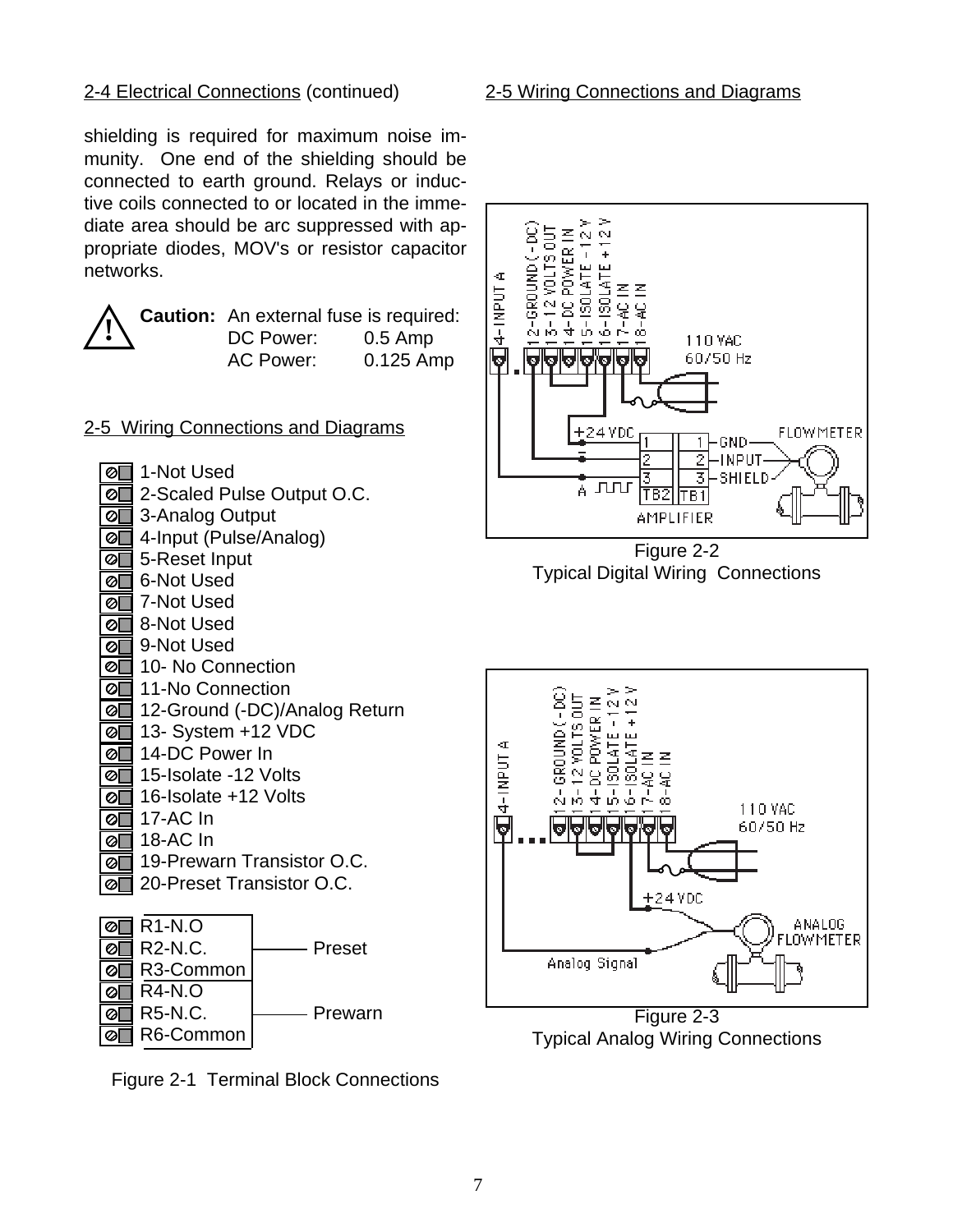

# **Weighted Averaging**

Version 8.7 of the batcher software includes weighted averaging of the rate display. Weighted averaging is not available on units with 16 Point Linearization.

Weighted averaging can be used to create a more stable display when the rate input is fluctuating. A weight, "W", from 00 to 99 is applied to the old rate data before the new rate data is sent to the display. The following equation is used:

Rate Display =  $\frac{(Old Data \times W + New Data)}{(W + 1)}$ 

W = Weight (00-99)

If a weight of 00 is used, the new rate data will go directly to the display without being averaged. If a number other than 00 is entered for the weight, then the new data will be averaged with the old data before being sent to the display. Higher weight numbers will create a more stable rate display. Small rate changes will be more noticeable when lower weight numbers are used.

# **Programming Weighted Averaging**

- 1. In the Program Mode, got to the RATE sub menu and program the K-FACTOR, the WINDOW, and the SIG FIG parameters.
- 2. When the display shows WEIGHTXX (XX represents the current WEIGHT value), either accept the current value and return to the Run Mode by pressing "ENT" or clear the current value by pressing "CLR".
- 3. If the current value was cleared, the display shows WEIGHT00. Using the keypad, enter a new WEIGHT value from 00 to 99. Press "ENT" to accept the new value and return to the Run Mode.

# **Remote Start, Stop, and Reset**

A 4 to 30 VDC positive pulse will activate these inputs. Remote Start, Stop, and Reset is not available on units ordered with the Control Input option 7A (4-20 mA In, 4-20 mA Out).

- **START (Pin 10):** When activated, the unit will START as described in Front Panel Operation.
- **STOP/RESET (Pin 5):** When activated, the unit will STOP (If the unit is started and the batch is not complete). A second pulse to pin 5 will reset the counter (When the unit is stopped or when the batch is complete). If pin 5 is held high (4 to 30 VDC), the display will flash "STOPPED" and any start inputs will be inhibited.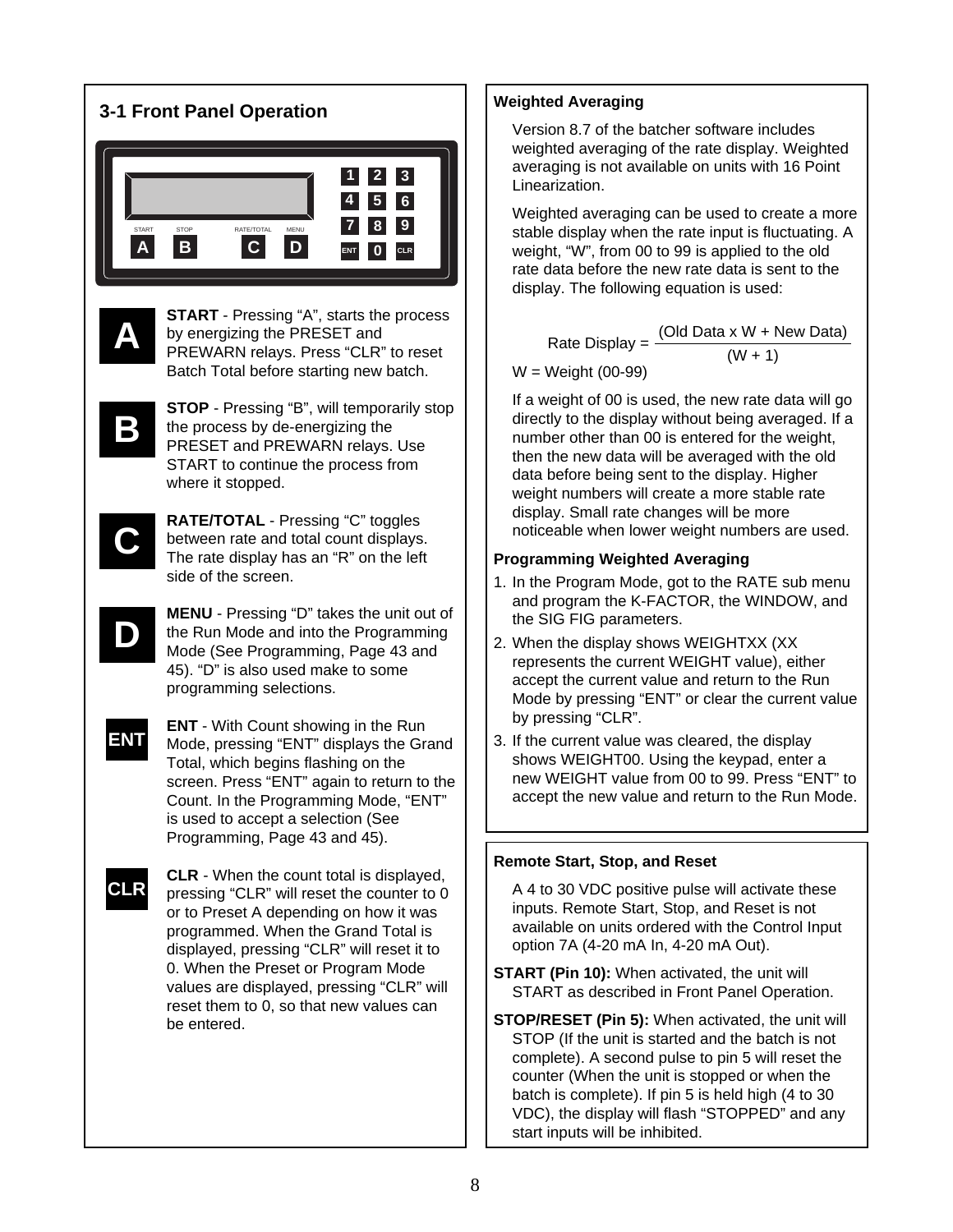# **3-2 VER 8.7 Programming**

#### **Overview:**

This Section of the manual provides an outline of programming procedures for the batcher software version 8.7. Detailed descriptions and programming instructions for this unit are available in previous sections of this manual. Page number references are included to help you find related information in this manual.

#### **Programming Procedures:**

- **Enter Program Mode** Press the MENU button, "D", in the Run Mode.
- **Choosing a Sub Menu** Once in the Program Mode, continue pressing the "D" button until the desired Sub Menu is displayed. Press "ENT" to enter the selected Sub Menu.
- **Making a Selection** An arrow, " $\downarrow$ ", appearing over only the "D" button indicates that "D" is used to change the selection. When an arrow appears over "B" and "D", one must be selected.
- **Entering a Value** The keypad is used to enter a number. Use the "D" button to enter a decimal. (Ex: 34.5 would be entered by pressing "3", "4", "D", and "5")
- **Accept a Value or Selection** Press "ENT" to accept the value and go to next step.
- **Exit Program Mode** Program or skip each step of one of the menus to return to the Run Mode. Pressing "ENT" allows a step to be skipped without changing its value.

# **Key to Programming Flow Chart:**

- **Display** This box represents the unit's display. In the Run Mode, the flow rate, the batch total, or the grand total will be displayed.
- **XX Current Value** The number that is currently programmed for that step. It must be cleared (**CLR** button) before entering a new value.
- **00 No Value** Indicates that programmed value for that step has been cleared, and a new number may be entered.



**Keypad** - Use the front panel keypad to enter a value or select a decimal point location for this step.

# **3-3 VER 8.7 K-Factor Programming**

(See Programming Flow Chart, Page 10)

(For information on entering a K-Factor on a unit with 16 Point Linearization, see **16 Point Linearization Notes**, page 11) The K-Factor is usually provided in pulses per unit, and will have to be modified before entering it into the unit. On most flowmeters, the K-Factor is stamped on the nameplate. (see section 7 for Calculating K-Factors)

# **Count K-Factor:**

The Count K-Factor must be modified to allow for the decimal point location chosen in the "DEC LOC" step.

K-Factor = Count K-Factor<br>DPF = Count K-Factor

**DPF** - The Decimal Point Factor is a divider to compensate for the displayed decimal point.

#### **DPF Table**

| <b>Decimal</b> | <b>DPF</b> | <b>Decimal</b> |  |
|----------------|------------|----------------|--|
| <b>XXXXXX</b>  | 1000       | XXX XXX        |  |
| XXXXX X        | 10000      | XX XXXX        |  |
| XXXX XX        | 100000     | X XXXXX        |  |
|                |            |                |  |

# **Rate K-Factor:**

The Rate K-Factor must be modified to display the correct volume per time unit. The Rate K-Factor is not affected by the decimal point location selected in the Count menu. The decimal point displayed by the Rate Meter floats according to the significant figure setting used in the SIG FIG step.

$$
\frac{\text{K-Factor}}{\text{TF}} = \text{Rate K-Factor}
$$

**TF** - The Time Factor is a divider to adjust the time units that the Rate Meter shows.

#### **TF Table**

| TF   | <b>Time Units</b> | <b>Rate Display</b> |
|------|-------------------|---------------------|
|      | Seconds           | Units per Second    |
| 60   | <b>Minutes</b>    | Units per Minute    |
| 3600 | <b>Hours</b>      | Units per Hour      |
|      |                   |                     |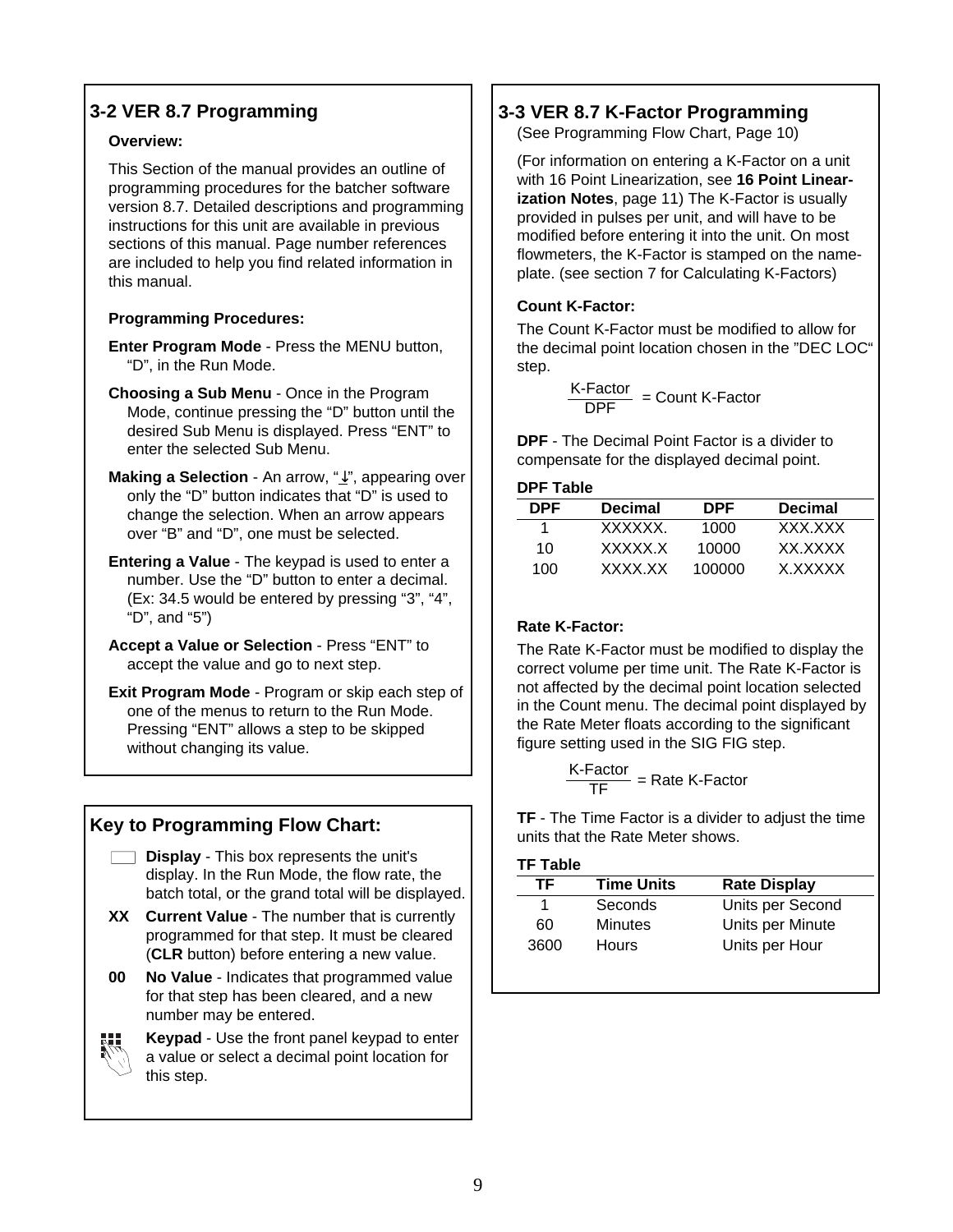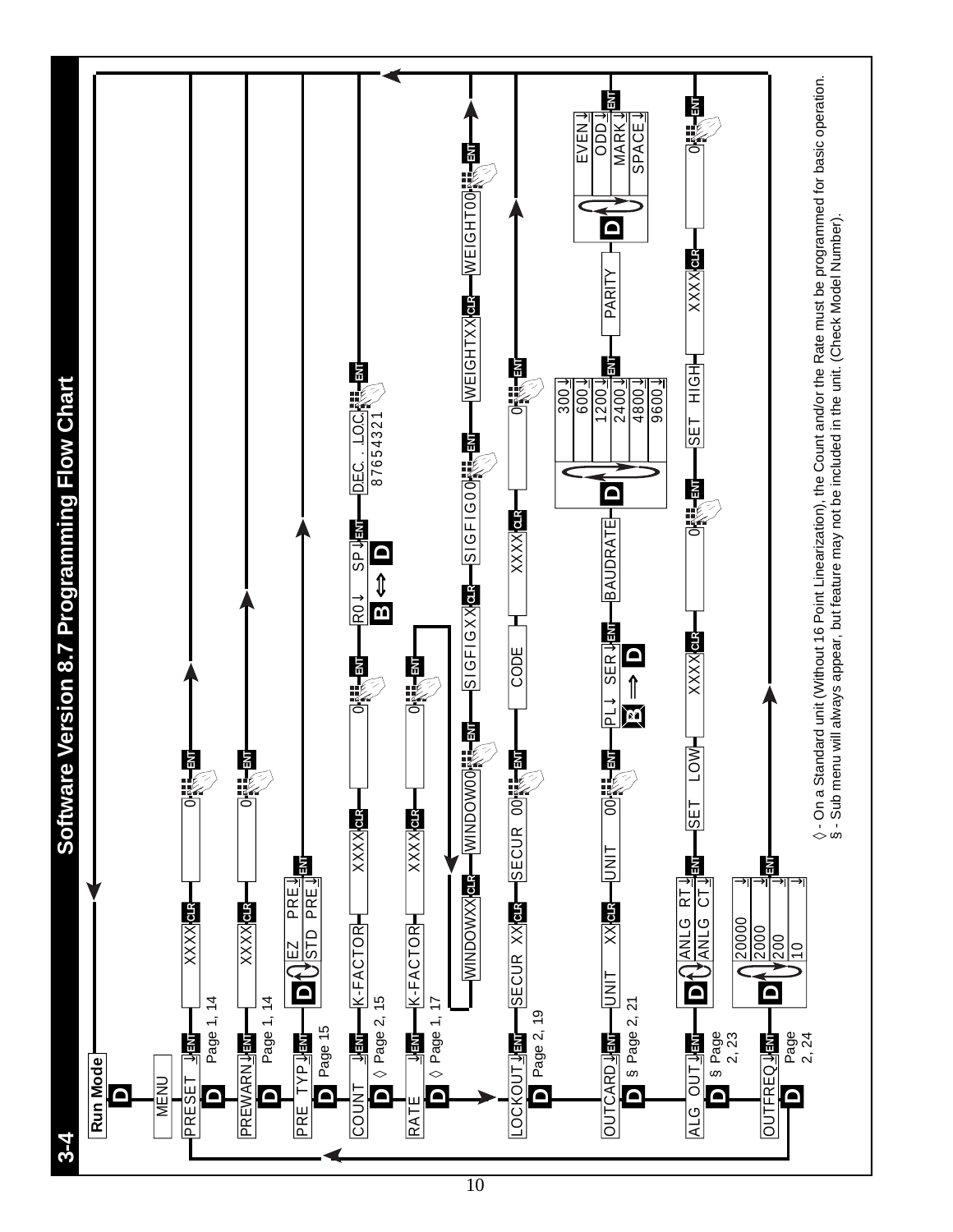# **3-5 VER 12.0 Programming**

(Unit with 16 Point Linearization)

#### **Overview:**

This Section of the manual provides an outline of programming procedures for the software version 12.0. Detailed descriptions and programming instructions for this unit are available in the following sections of this manual. Page number references are included to help you find related information in this manual.

#### **Programming Procedures:**

- **Enter Program Mode** Press the MENU button, "D", in the Run Mode.
- **Choosing a Sub Menu** Once in the Program Mode, continue pressing the "D" button until the desired Sub Menu is displayed. Press "ENT" to enter the selected Sub Menu.
- **Making a Selection** An arrow, " $\downarrow$ ", appearing over only the "D" button indicates that "D" is used to change the selection. When an arrow appears over "B" and "D", one must be selected.
- **Entering a Value** The keypad is used to enter a number. Use the "D" button to enter a decimal. (Ex: 34.5 would be entered by pressing "3", "4", "D", and "5")
- **Accept a Value or Selection** Press "ENT" to accept the value and go to next step.
- **Exit Program Mode** Program or skip each step of one of the menus to return to the Run Mode. Pressing "ENT" allows a step to be skipped without changing its value. (Note: "B" or "D" must be pressed on the first step in the DEV TYP menu)

# **Key to Programming Flow Chart:**

- **Display** This box represents the unit's display. In the Run Mode, the flow rate, the batch total, or the grand total will be displayed.
- **XX Current Value** The number that is currently programmed for that step. It must be cleared (**CLR** button) before entering a new value.
- **00 No Value** Indicates that programmed value for that step has been cleared, and a new number may be entered.



**Keypad** - Use the front panel keypad to enter a value or select a decimal point location for this step.

# **3-6 VER 12.0 16 Point Linearization Notes** (See Programming Flow Chart, Page 12)

A K-Factor and a Frequency must be entered for at least three points on a unit with Linearization.

**Linearization K-Factor:** The K-Factor for each Linearization point must be modified to allow for the display decimal point location chosen in the "DEC LOC" step of the "DEV TYP" menu. Modify each K-Factor using the following equation:

> K-Factor DPF = Linearization K-Factor

**DPF** - The Decimal Point Factor is a divider to compensate for the displayed decimal point.

#### **DPF Table**

| DPF. | <b>Decimal</b> | <b>DPF</b> | <b>Decimal</b> |
|------|----------------|------------|----------------|
|      | XXXXXX.        | 1000       | XXX XXX        |
| 10   | XXXXX X        | 10000      | XX XXXX        |
| 100  | XXXX XX        | 100000     | X XXXXX        |

**Calculating K-Factors and Frequencies:** If a Linearization table is not available, the K-Factor and the frequency for each point can be calculated using the Test Mode on the unit. Refer to Section 7- 3.2, Test Mode Operation and K-Factor Calculation, on page 37.

**Entering K-Factors and Frequencies:** Refer to Section 7-3, Calculating 16 Point K-Factors, on page 37 and the programming step listing on page 23.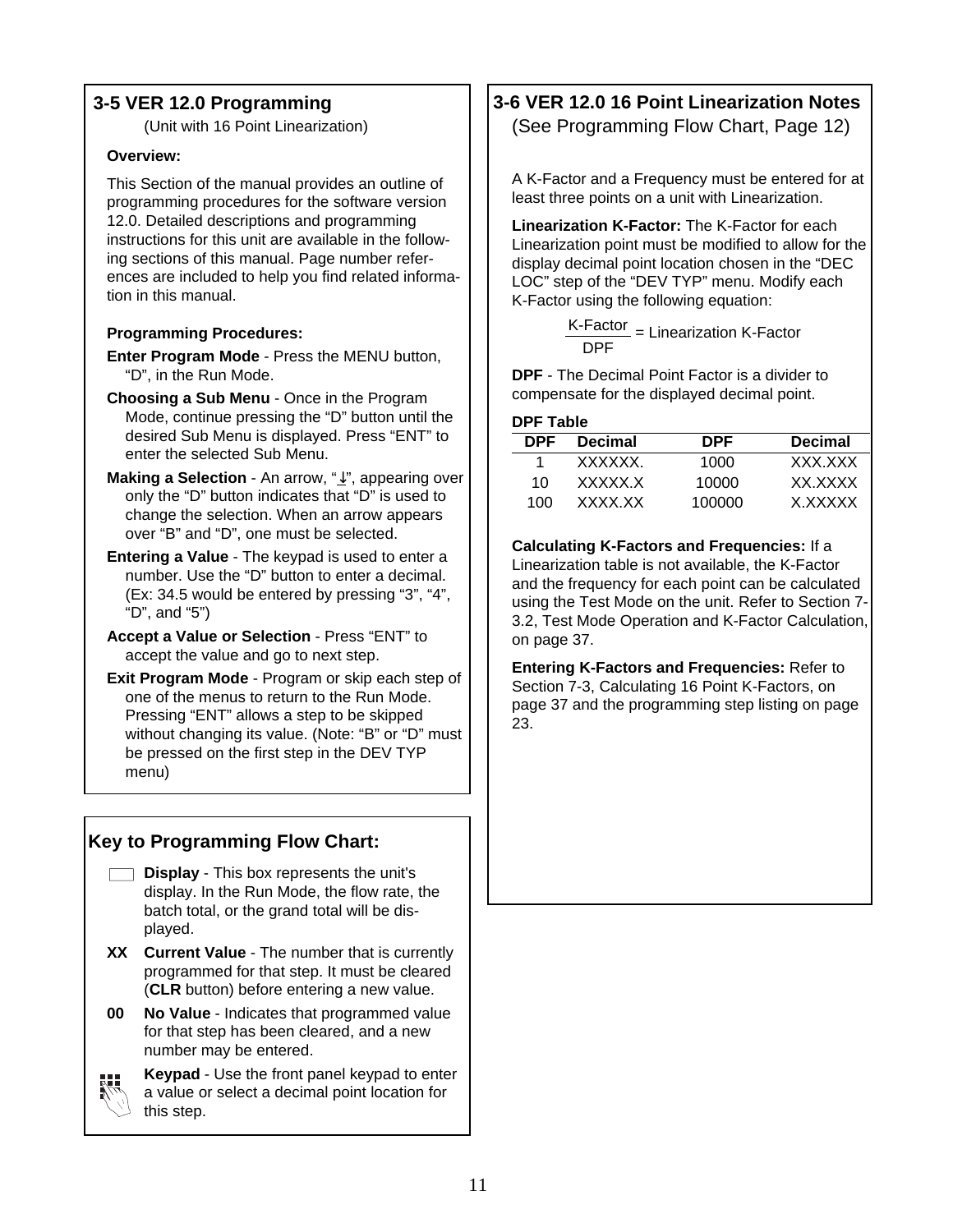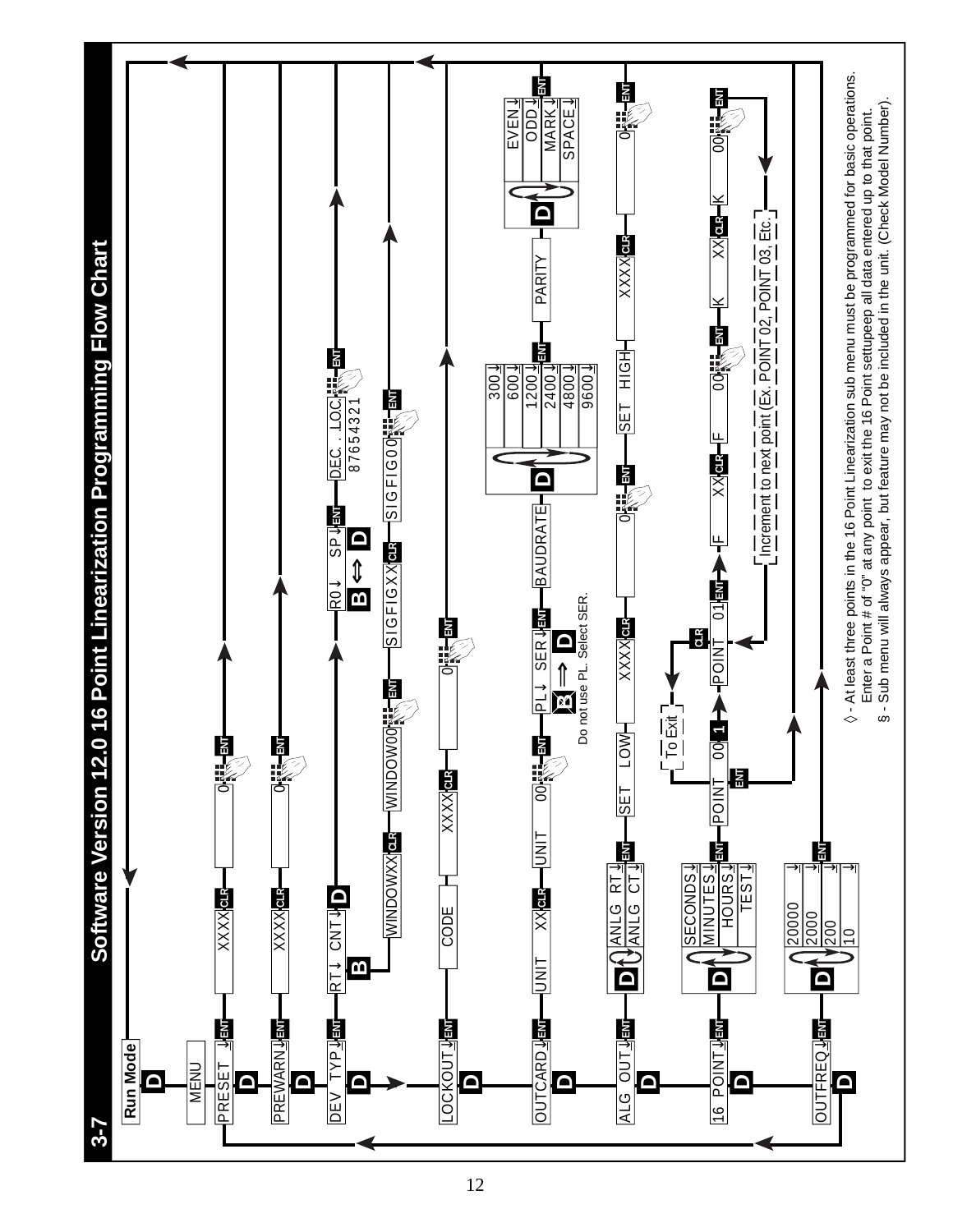# 3-8 How to Program

The initial programming of the unit is accomplished by first depressing the MENU button. After pressing the MENU button once, the display will read preset. To cycle to the next control parameter option, merely press the MENU button and Prewarn will appear on the display. If the user does not wish to choose this section of the menu, depress MENU button again and the next control or parameter will appear.

Selection of all MENU control parameters is accomplished through the routine described for Preset.

The following is the sequence for entering a Preset quantity.

- 1. Depress the Menu D button once. The display will read MENU. After a one second pause the display will read PRESET.
- 2. Depress the Enter ENT button; the display will flash indicating that you are not in the Run Mode and not displaying the current batch total.
- 3. If the batch size is satisfactory, depress the ENT button. This value will be entered into memory. Simultaneously, the unit will return to the Run Mode.
- 4. To change the preset value, depress the CLR button and enter new number. Example: Suppose "250" is the new batch size. Press CLR, then 2, then 5, then 0. When the display holds the desired value, depress the ENT button. The new batch size will be stored in memory and simultaneously the batcher will return to the Run Mode.

# 3-9 Frequently Asked Questions About Setting Up The Batcher

- Q. Is there any way to backspace if the wrong button is hit by accident?
- A. No, you can depress the CLR button and start entering the number all over again or press ENT repeatedly until back in the Run mode and start over again from there.
- Q. Is there any way to put a decimal point in a number such as a preset or K Factor?
- A. Yes, simply press the D button after the digit that you would like the decimal point. It will appear to the right of the digit.
- Q. Is there any way to enter a negative number for one of the Presets or K Factors?
- A. No, negative values are not allowed.
- Q. Is there any way to ruin the unit or completely erase it by entering a bad number?
- A. No, if a number or entry is not valid the unit will ignore it or flash an error message.
- Q. If the unit does not have serial communications or analog out, does the OUTCARD and ALG OUT sections of the menu still have to be set up?
- A. No, there are default settings from the factory already in the unit. No setup of these menu items is necessary for normal operation.
- Q. Does the Batcher have to be told what type of input it has connected to it?
- A. No, The input signals are conditioned in hardware. This allows the input cards to be interchanged without modifying the software.
- Q. If CLR is not pressed, numbers can still be written over the Presets or K Factors. Will these numbers be accepted if the ENT button is pushed?
- A. No, in order for a Preset or K Factor to be changed, the old number must be cleared out first by depressing the CLR button.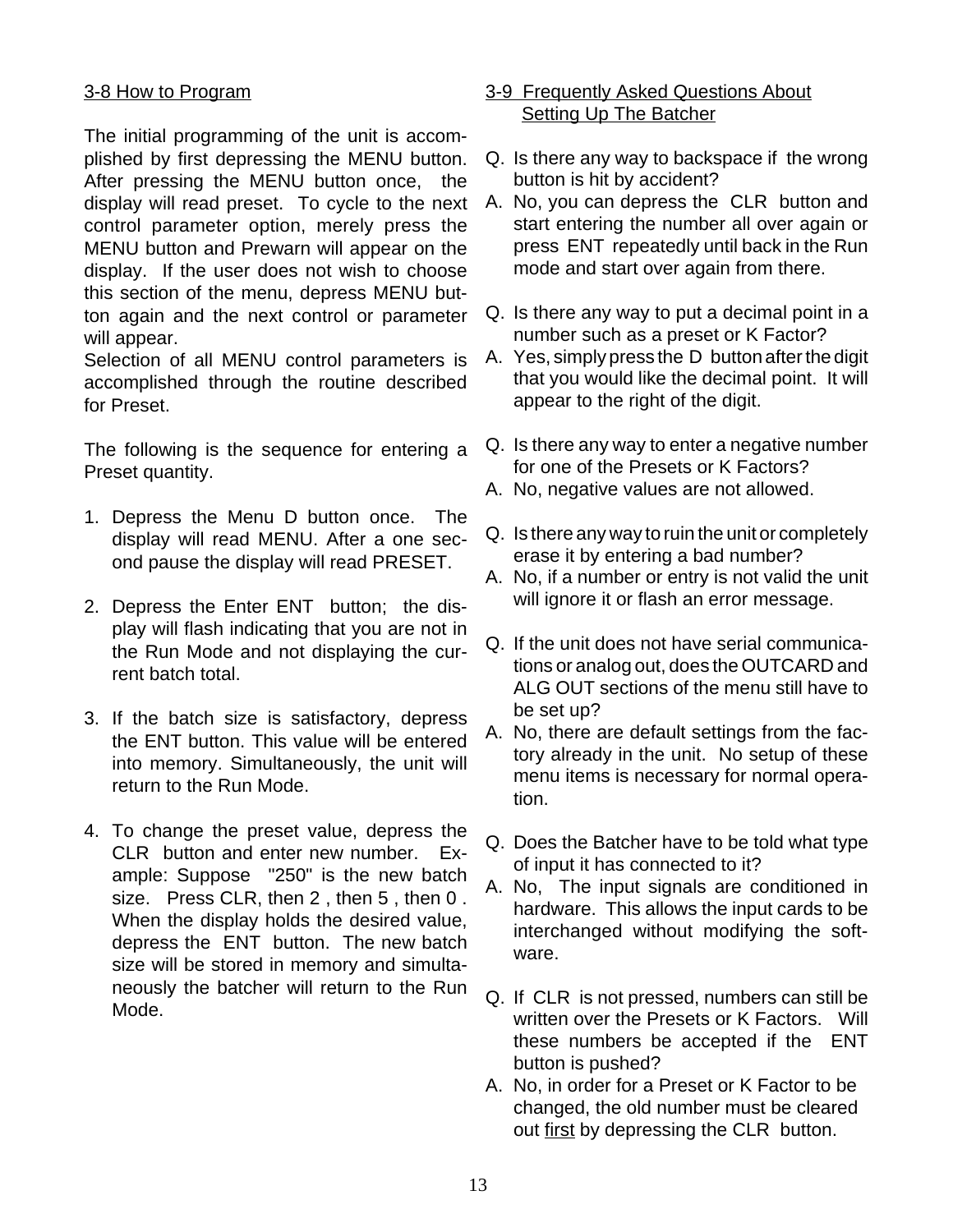| <b>MENU ITEM 1 PRESET</b>          |                                   |
|------------------------------------|-----------------------------------|
| <b>PRESS</b>                       | <b>DISPLAY</b>                    |
| D                                  | PRESET $\downarrow$               |
| Menu Button.                       |                                   |
| <b>ENT</b>                         | Flashing PRESET number.           |
| <b>Enters Preset Routine.</b>      |                                   |
| <b>CLR</b>                         | 0 Flashes.                        |
| <b>Clears out existing PRESET.</b> |                                   |
| 1  2  3  4                         | 1234 PRESET Flashes.              |
| Sample Preset.                     |                                   |
| <b>ENT</b><br>Store new Preset.    | Last count, unit now in run mode. |
|                                    |                                   |
|                                    | Final Preset is Set.              |

# MENU ITEM 2 **PREWARN**

The Prewarn value is the amount before the Preset value that the Prewarn relay will deactivate. For example, if you want the Prewarn relay to drop out 10 counts before the Preset and your Preset is 1234, then set your Prewarn at 10 (not at 1224). Enter a Prewarn of "0" for the Prewarn and Preset relays to activate together. To disable the Prewarn relay, enter the same value for Preset and Prewarn.

| <b>PRESS</b>                                 | <b>DISPLAY</b>                    |
|----------------------------------------------|-----------------------------------|
| D <br><b>MENU Button.</b>                    | <b>PRESET</b> $\downarrow$        |
| D                                            | <b>PREWARN</b> $\downarrow$       |
| <b>ENT</b><br><b>Enters Prewarn Routine.</b> | Flashing PREWARN number.          |
| <b>CLR</b><br>Clears out existing PREWARN.   | 0 Flashes.                        |
| $1$   2   3   4  <br>Sample Prewarn.         | 1234 Prewarn Flashes.             |
| <b>ENT</b><br>Store new Prewarn.             | Last count, unit now in Run Mode. |
|                                              |                                   |

The Prewarn is Set.

Note: Remember, if the prewarn is a larger number than the preset, then the warning "**PREWRONG**" will flash on the display. Enter a prewarn value that is less than or equal to the preset to clear this warning.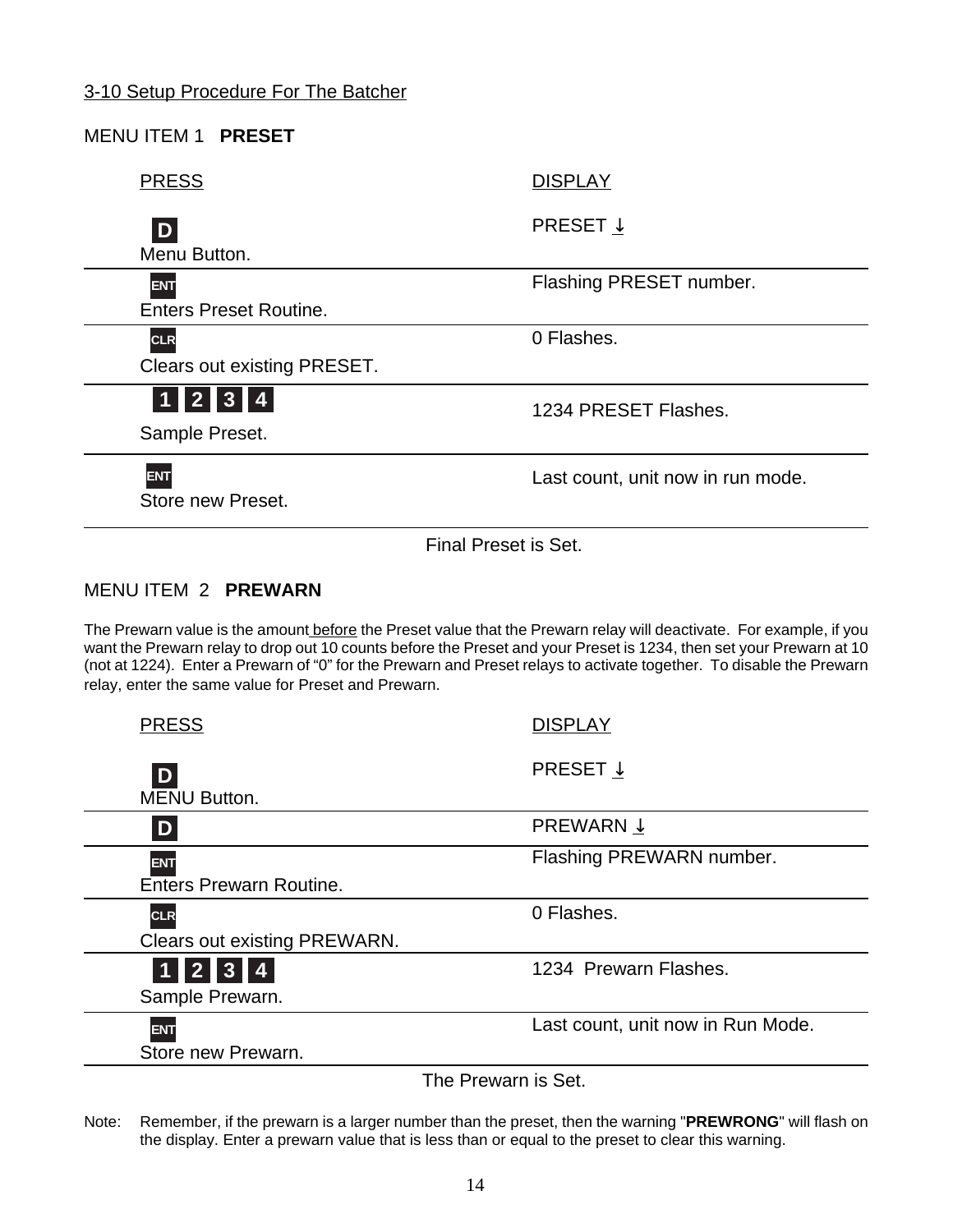3-10 Setup Procedure For The Batcher (continued)

# MENU ITEM 3 **PRE TYP**

This menu item is used to set up the Preset Type.

| <b>PRESS</b>               |                                                                     | <b>DISPLAY</b>                                                                         |
|----------------------------|---------------------------------------------------------------------|----------------------------------------------------------------------------------------|
| D                          |                                                                     | <b>PRESET</b> $\downarrow$                                                             |
| D                          |                                                                     | <b>PREWARN ↓</b>                                                                       |
| $\mathbf{D}$               |                                                                     | PRE TYP $\downarrow$                                                                   |
| <b>ENT</b>                 |                                                                     | STD PRE $\downarrow$<br>EZ PRE $\downarrow$                                            |
|                            | Press D toggle between selections.                                  |                                                                                        |
| <b>ENT</b>                 | Enters displyed selection                                           | <b>Run Mode</b>                                                                        |
|                            |                                                                     | The PRE TYP is Set.                                                                    |
| MENU ITEM 4 COUNT          |                                                                     |                                                                                        |
| <b>Setting the Counter</b> |                                                                     |                                                                                        |
| <b>PRESS</b>               |                                                                     | <b>DISPLAY</b>                                                                         |
| D                          |                                                                     | PRESET $\downarrow$                                                                    |
| D                          |                                                                     | <b>PREWARN ↓</b>                                                                       |
| $\mathbf{D}$               |                                                                     | PRE TYP $\downarrow$                                                                   |
| $\vert D \vert$            |                                                                     | <b>COUNT</b>                                                                           |
| <b>ENT</b>                 |                                                                     | <b>K FACTOR</b>                                                                        |
| rectly to R0 SP.           | K FACTOR flashes then shows the current K Factor.                   | Note: The K Factor setup is skipped if the unit has 16 Point option. The unit goes di- |
| <b>CLR</b>                 |                                                                     | 0 Flashes.                                                                             |
|                            | Clears out existing K FACTOR.                                       |                                                                                        |
| 3 <sub>1</sub><br>7<br>DI  | $6 \overline{6}$                                                    | 37.6 Flashes.                                                                          |
|                            | Sample K Factor, or enter calculated value from notes or worksheet. |                                                                                        |

continued on next page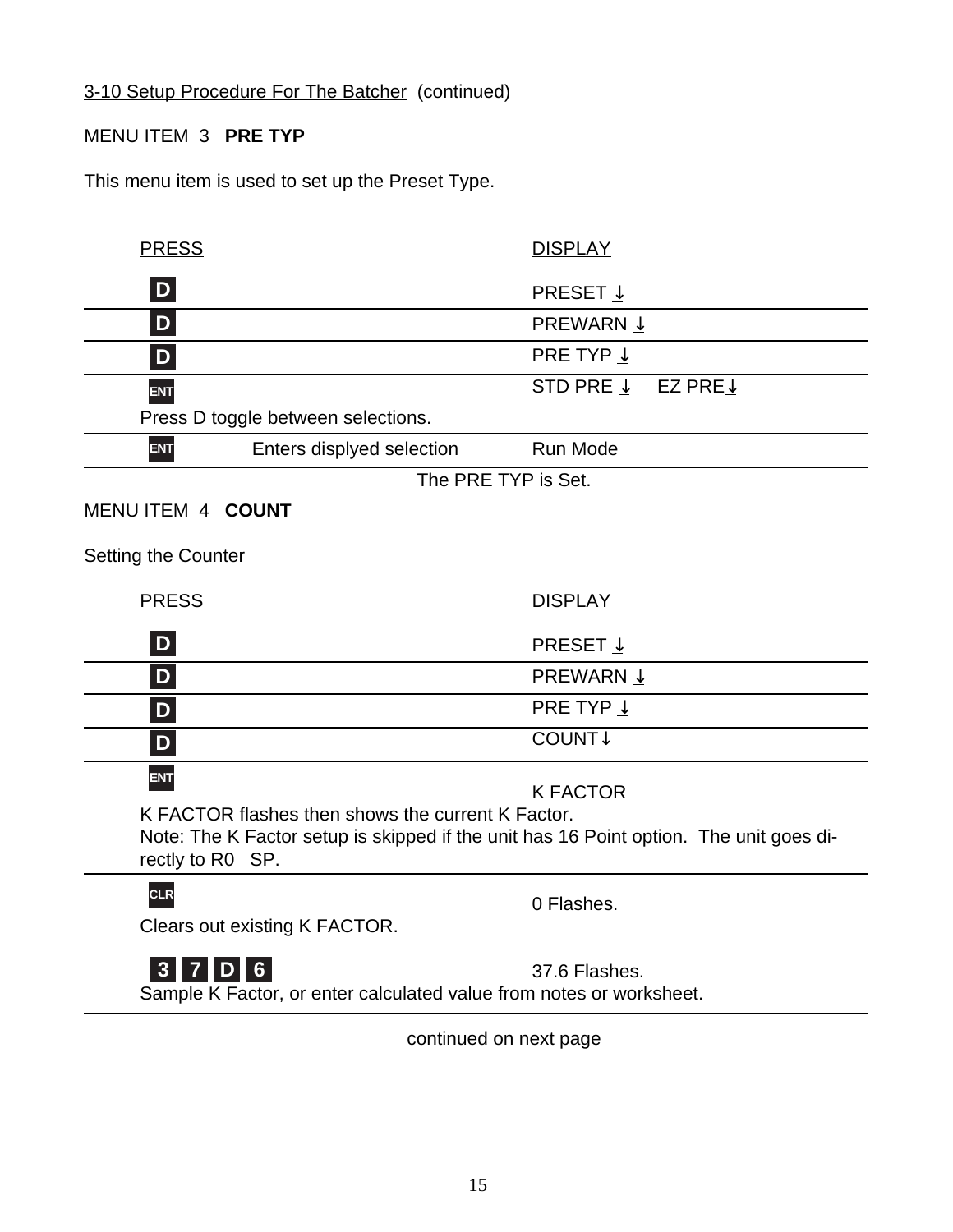# 3-10 Setup Procedure For The Batcher (continued)

# MENU ITEM 4 **COUNT** (continued)

| <b>PRESS</b>        | <b>DISPLAY</b> |
|---------------------|----------------|
| ENT                 | $ROV$ $SPV$    |
| Store new K Factor. |                |

**RO is Reset to zero. SP is Reset to Preset.** This selection determines whether the unit counts up or counts down. If RO is selected ( B is pressed), the unit will count in the "up" direction towards the Preset (dropping out the Prewarn, if passed). If SP is selected ( D is pressed), the unit starts at the Preset and counts "down" towards zero (dropping out the Prewarn at its set value.)



Selects by moving the cursor under the arrow by **R0** or **SP**

Store R0 or SP. **ENT**

DEC LOC

**DEC LOC allows the user to choose where the decimal point will be located when the Batch Count or Grand Total are displayed.** The decimal point is for display only and does not affect K Factors. (The K Factor must be scaled to reflect the DEC LOC, see Section 7 for calculating the K Factors) Simply press the keypad numbers to move the decimal point. Only one decimal point can be displayed, multiple decimal points are not available. Pressing 0 turns off the decimal point.



DEC LOC

As an example, the decimal point will move to the right of the fourth digit from the right (displays units and thousandths).

**ENT**

Run Mode.

Store new DEC LOC.

The Counter portion of the Batcher is now set up.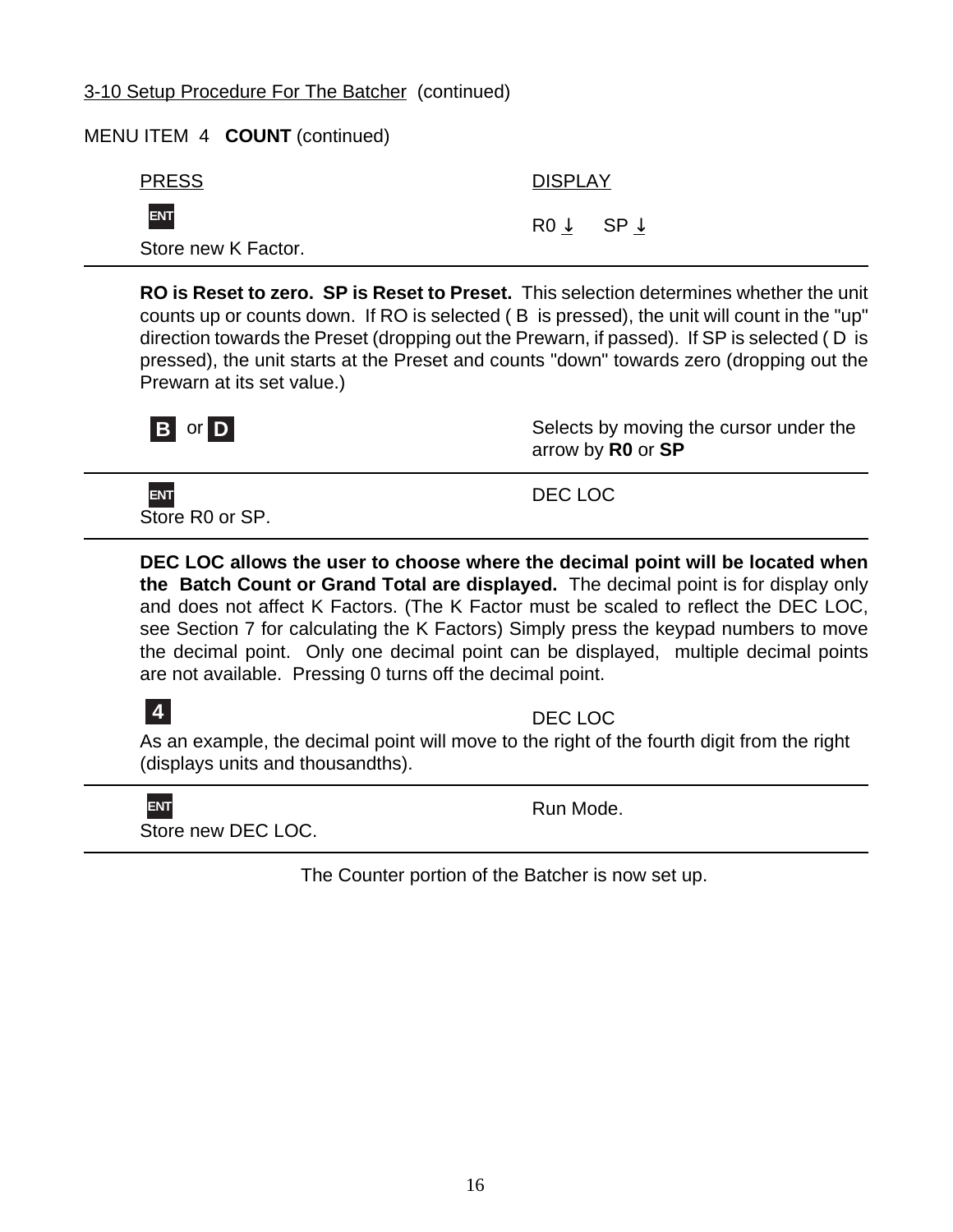PRESS DISPLAY

This selects the Ratemeter portion of the menu.

directly to WINDOW.

**CLR**

Clears out existing K FACTOR.

# **1 2 D 0 5 6**

Sample K Factor, or enter calculated value from notes or worksheet.

# **ENT**

Store new K Factor.

Normally the ratemeter updates each second. If no signal comes in during that time, the ratemeter will wait until the window times out or a signal comes in; the display will not update. The window is the maximum sample time, in seconds, on which the waiting period is based. The range is from 02 to 24 seconds.

Clears out existing WINDOW number value. **CLR**

As an example, extends the window to 5 seconds. **5**

continued on next page

# MENU ITEM 5 **RATE**

Setting the Ratemeter

**D**

**D**

**D**

**D**

**ENT**

**D**

K FACTOR flashes then shows the current Ratemeter K Factor.

**Note:** The K Factor setup is skipped if the unit has 16 Point option. The unit goes

WINDOW ##

**PRESET**  $\downarrow$ PREWARN ↓

PRE TYP ↓

K FACTOR

0 Flashes.

12.056 Flashes.

COUNT↓

RATE↓

WINDOW 05

WINDOW 00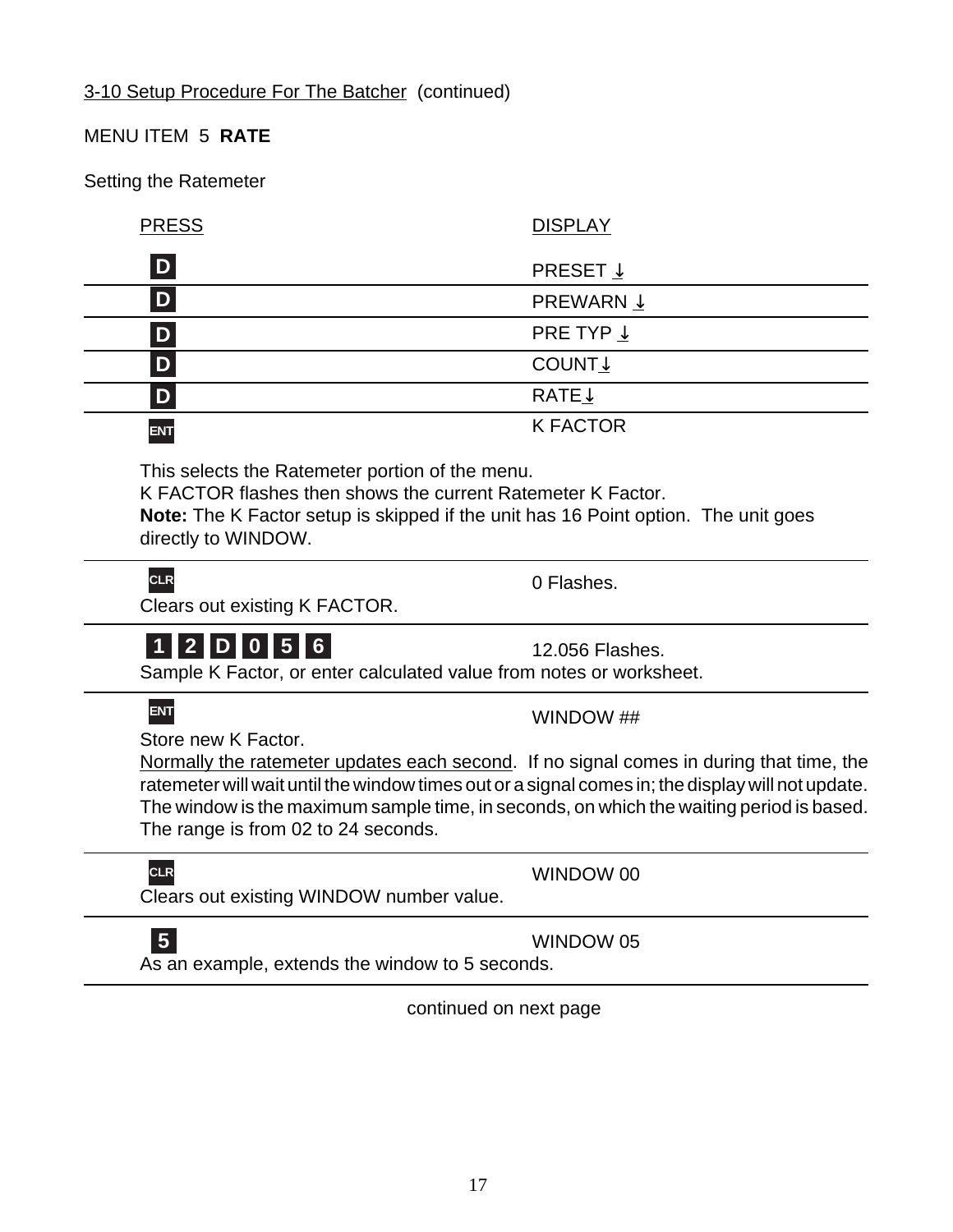# 3-10 Setup Procedure For The Batcher (continued)

# MENU ITEM 6 **RATE** (continued from previous page)

From the previous page, we are in the SIG FIG setting portion of the Ratemeter setup Menu.

| <b>PRESS</b>                                                                                                                                                                                                                                                                                                                                                                     | <b>DISPLAY</b>                                         |
|----------------------------------------------------------------------------------------------------------------------------------------------------------------------------------------------------------------------------------------------------------------------------------------------------------------------------------------------------------------------------------|--------------------------------------------------------|
| <b>ENT</b><br>Store new WINDOW.                                                                                                                                                                                                                                                                                                                                                  | SIG FIG ##                                             |
| SIG FIG indicates how many meaningful digits are shown. For example, if SIG FIG<br>is set at three; a rate of 24737.89 will be displayed as 24700; a rate of 0.739216 will be<br>displayed as 0.739. Note that trailing zeroes will be inserted only if necessary. Digits<br>beyond the SIG FIG value are truncated and zeroes are inserted as needed, no round-<br>ing is done. |                                                        |
| <b>CLR</b><br>Clears out existing SIG FIG number value.                                                                                                                                                                                                                                                                                                                          | SIG FIG 00                                             |
| $\overline{\mathbf{4}}$<br>As an example,                                                                                                                                                                                                                                                                                                                                        | SIG FIG 04<br>display will show 4 significant figures. |
| <b>ENT</b><br>Store new SIG FIG.                                                                                                                                                                                                                                                                                                                                                 | WEIGHT##                                               |
| WEIGHT is an averaging factor. Higher settings provide more averaging for a more<br>stable rate display. Derived from:<br>(OLD DATA . "WEIGHT" + NEW DATA)<br>$("WEIGHT + 1)$                                                                                                                                                                                                    |                                                        |
| <b>CLR</b><br>Clears out existing WEIGHT value.                                                                                                                                                                                                                                                                                                                                  | <b>WEIGHT 00</b>                                       |
| 4<br>As an example,                                                                                                                                                                                                                                                                                                                                                              | WEIGHT04                                               |
| <b>ENT</b>                                                                                                                                                                                                                                                                                                                                                                       | <b>RUN MODE</b>                                        |
| The Ratemeter portion of the Batcher is now setup.                                                                                                                                                                                                                                                                                                                               |                                                        |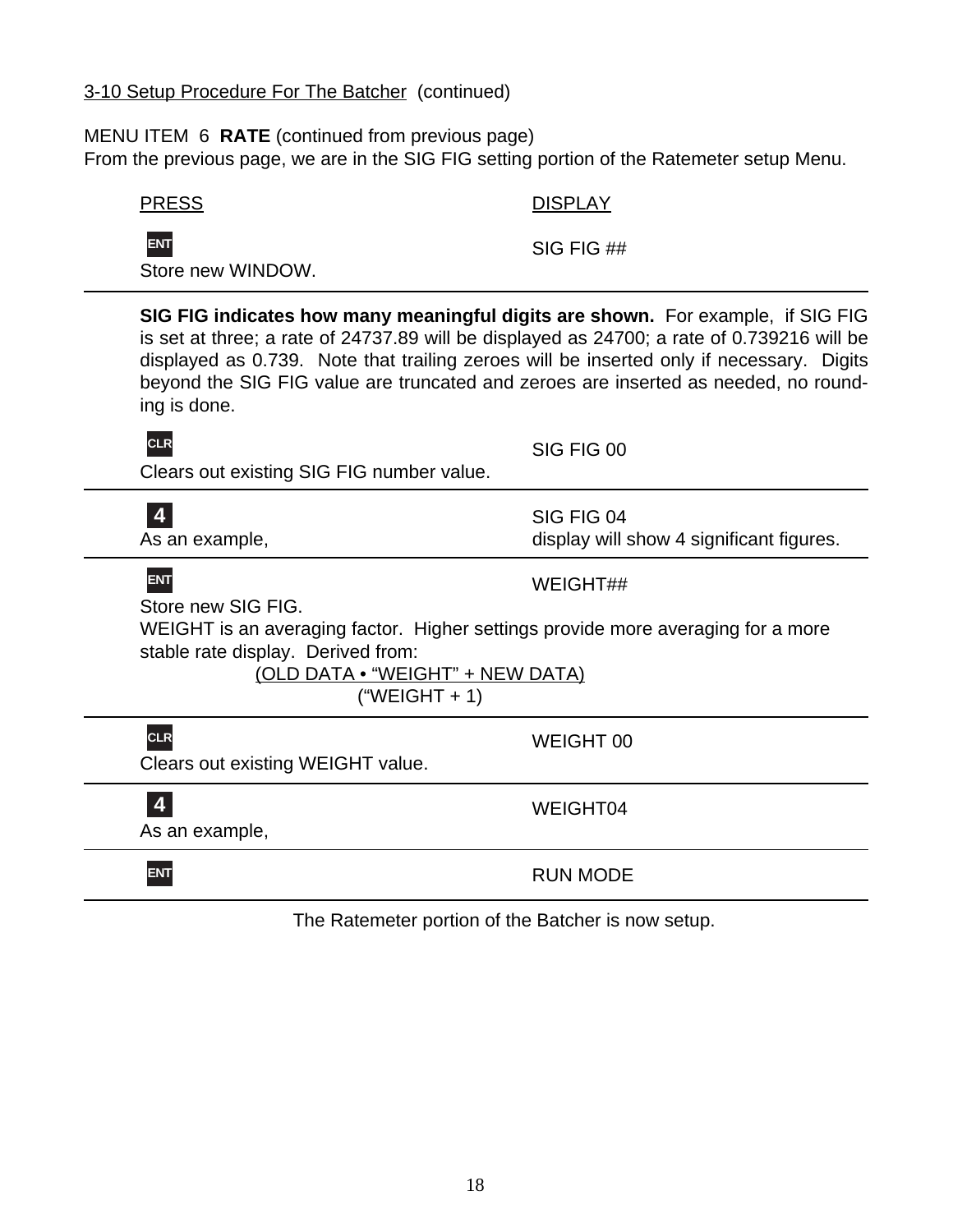# MENU ITEM 6 **LOCKOUT**

This menu item uses a 4 digit security code to prevent unwanted changes in the programming or improper use of the Batcher. The unit is shipped from the factory with a security setting of 00 and a lockout code of 1000.

Security example: First set the security shut down time in the Lockout menu then go to the Run Mode. Press the START button. The word STARTED should briefly appear. If no signal comes in before the security time is reached, the unit locks and displays SECURITY. Once the unit locks all buttons except 0 thru 9 are disabled. To unlock the unit simply press in the lockout code. When the unit is unlocked all menu features are available for change.

Lockout example: To lock the unit, first make sure it is in the Run Mode, then press 1 - 0 - 0 - 0. The words LOCK ON should briefly appear. Once the unit is locked:

- **a**. Preset can still be accessed and changed.
- **b**. Prewarn can still be accessed but cannot be changed.
- **c**. the rest of the menu cannot be accessed.

To unlock the unit simply press 1 - 0 - 0 - 0. The words LOCK OFF will appear briefly. When the unit is unlocked all menu features are available for change.

To put in a different security time or lockout code follow this setup procedure.

| <b>PRESS</b> | <b>DISPLAY</b>       |
|--------------|----------------------|
| D            | PRESET $\downarrow$  |
| D            | PREWARN $\downarrow$ |
| D            | DEV TYP $\downarrow$ |
|              | LOCKOUT $\downarrow$ |
| <b>ENT</b>   | SECUR##              |

**SECUR is the time, in seconds, that the unit will wait between pulses or for a signal to come in once STARTED.** For example: The SECUR is set at 15, in run mode the START button is pressed. If at any time the unit does not receive a signal for 15 seconds the display will go to security and the unit will lock itself. The unit retains elapsed security time if STOPPED before security times out. When restarted, the unit resumes security timing from where it left off. As soon as a signal comes in the security time is reset. Entering a security time of 00 disables the security feature.

| CLR<br>Clears out existing security time.                  | SECUR <sub>00</sub> |
|------------------------------------------------------------|---------------------|
| As an example, unit waits 34 seconds before Security Mode. | SECUR 34            |

Continued on next page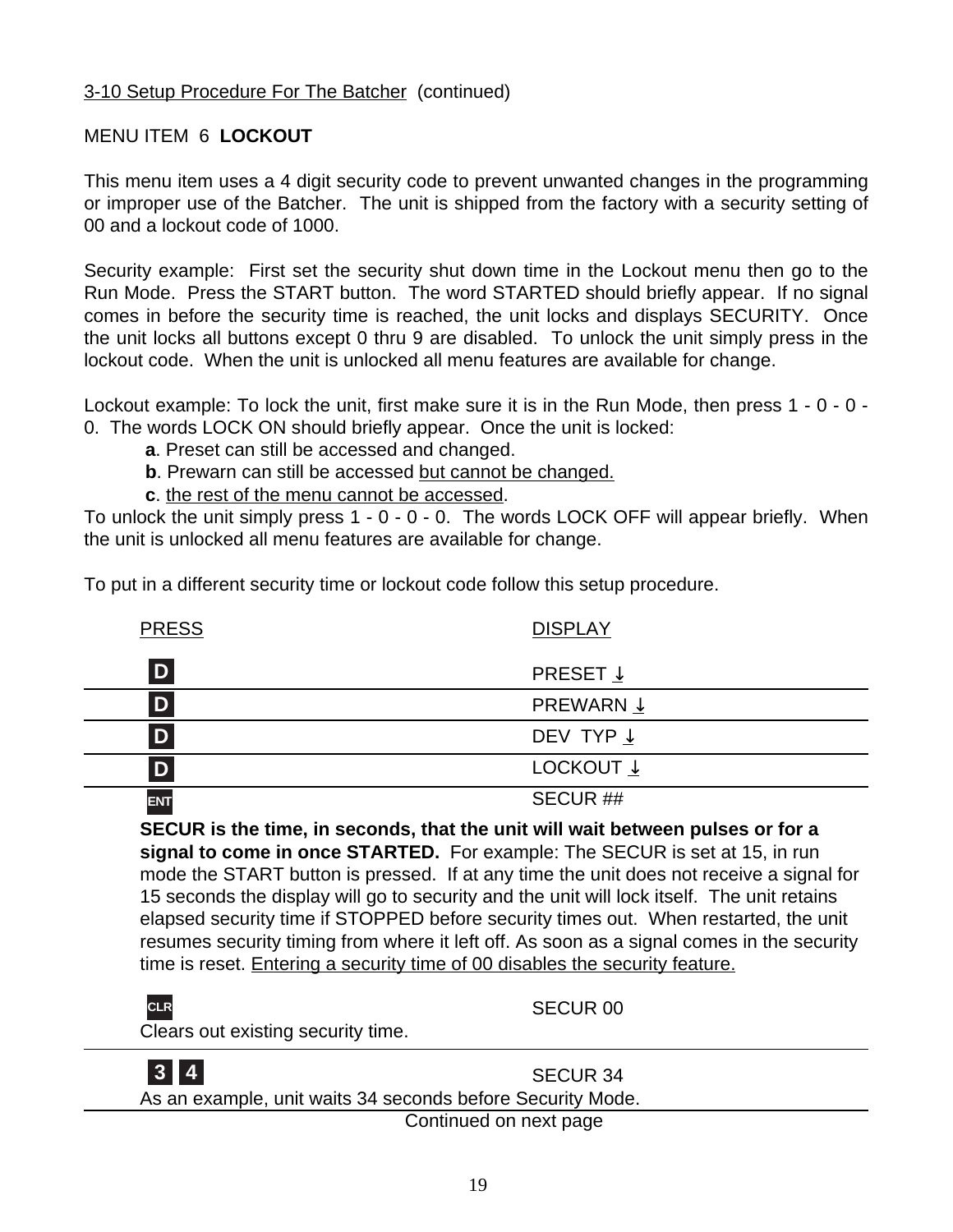# 3-10 Setup Procedure For The Batcher (continued)

From the previous page, we are in the **CODE** setting portion of the Lockout setup Menu.

PRESS DISPLAY



CODE

Store new security time.

Enters device routine to program in a 4 digit Lockout Code. The word CODE appears briefly then the current Lockout Code number is displayed.

# **CLR**

0 Flashes.

Clears out existing Lockout Code.

# **1 2 3 4**

1234 Flashes.

Sample Lockout Code, or enter desired value from notes or worksheet. **Be sure to record any changes in the lockout code in case it is forgotten!**

# **ENT**

Last count, unit now in Run Mode.

Store new LOCKOUT Code. (Sample tryout below.)

# **1 2 3 4**

LOCK ON

Enter the sample / new value . . . the unit is now locked!

**1 2 3 4**

LOCK OFF

Enter the sample / new value. . . the unit is now unlocked!

The lockout procedure is finished.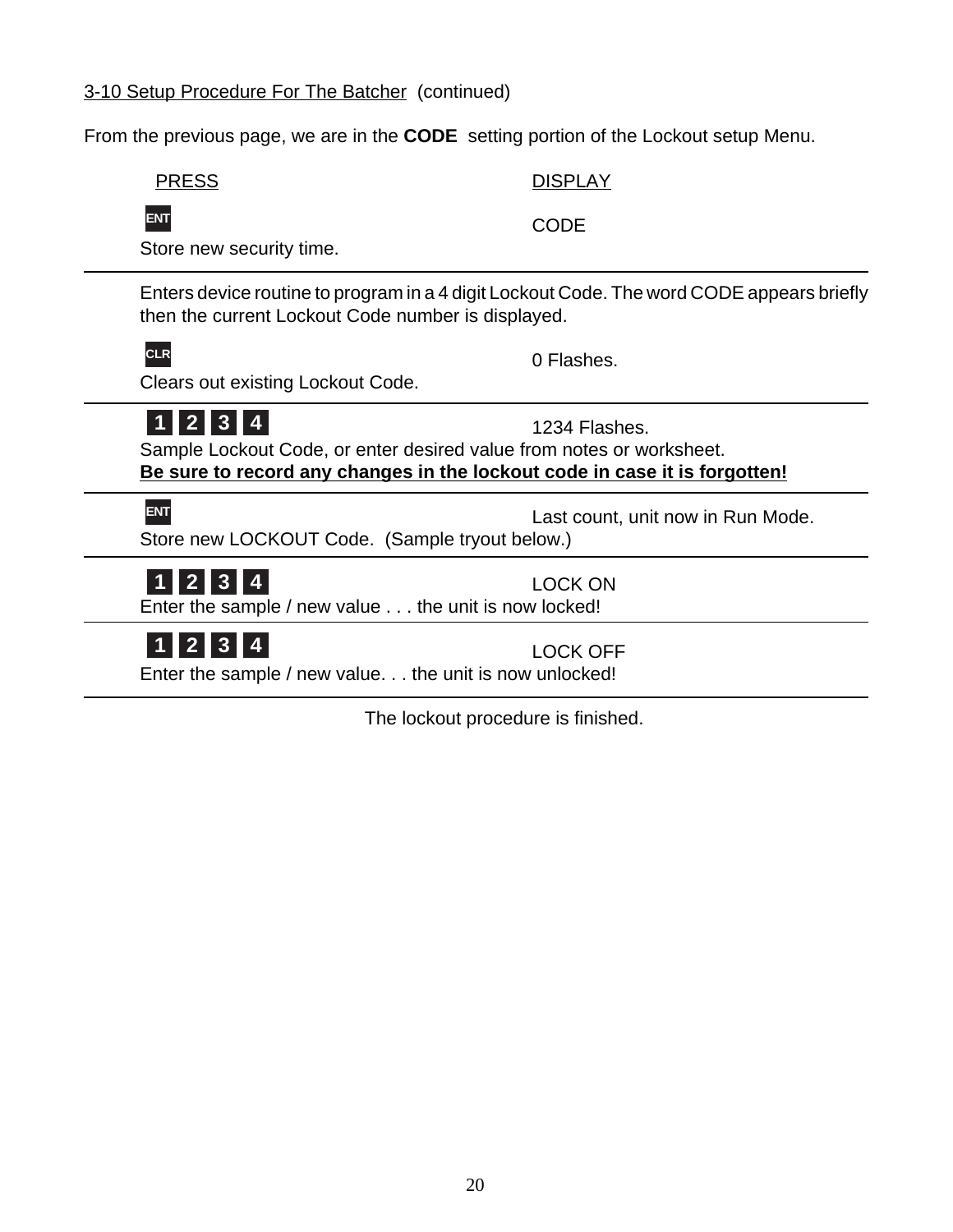# 3-10 Setup Procedure For The Batcher (continued)

# MENU ITEM 7 **OUTCARD**

If the unit is equipped with a serial communications card, the setup parameters in the following menu will make the Batcher compatible with the master terminal. The Unit Identification Number (if multiple units are used), Baud Rate (speed at which the signal is transmitted) and Parity are selectable. A 7 bit, ASCII character, with one start bit, one stop bit and the parity makes up the standard ten bit transmission character. For more details see Section 8.

| <b>PRESS</b> | <b>DISPLAY</b>       |
|--------------|----------------------|
| D            | PRESET $\downarrow$  |
| D            | PREWARN $\downarrow$ |
| D            | DEV TYP $\downarrow$ |
| D            | LOCKOUT $\downarrow$ |
|              | OUTCARD $\downarrow$ |
| <b>ENT</b>   | UNIT <sub>##</sub>   |

**The Unit ID Number identifies the unit for multi-drop communications.** Up to 15 units may be on one line. A unit will stay off line until its Unit ID number is received. It will then stay on line until a carriage return is sent. At which time, it will send any requested information and take itself off line. The range of the unit ID number is 00 to 15

#### **NOTE:**

A Unit ID number of 00 will keep the unit on line at all times. No Unit Number prompt is needed and carriage returns will not take the unit off line.

Regardless of the above, all requests for information are replied to at the units earliest convenience.

| <b>CLR</b><br>Clears out existing Unit ID number.                   | UNIT <sub>00</sub>               |
|---------------------------------------------------------------------|----------------------------------|
| $1$   2<br>Sample Unit ID number.                                   | UNIT <sub>12</sub>               |
| <b>ENT</b><br>Enters new Unit ID number.                            | PL $\downarrow$ SER $\downarrow$ |
| D<br>Chooses SER (PL not available)                                 |                                  |
| <b>ENT</b><br><b>BAUDRATE flashes then shows current Baud rate.</b> | <b>BAUDRATE</b>                  |

Continued on next page.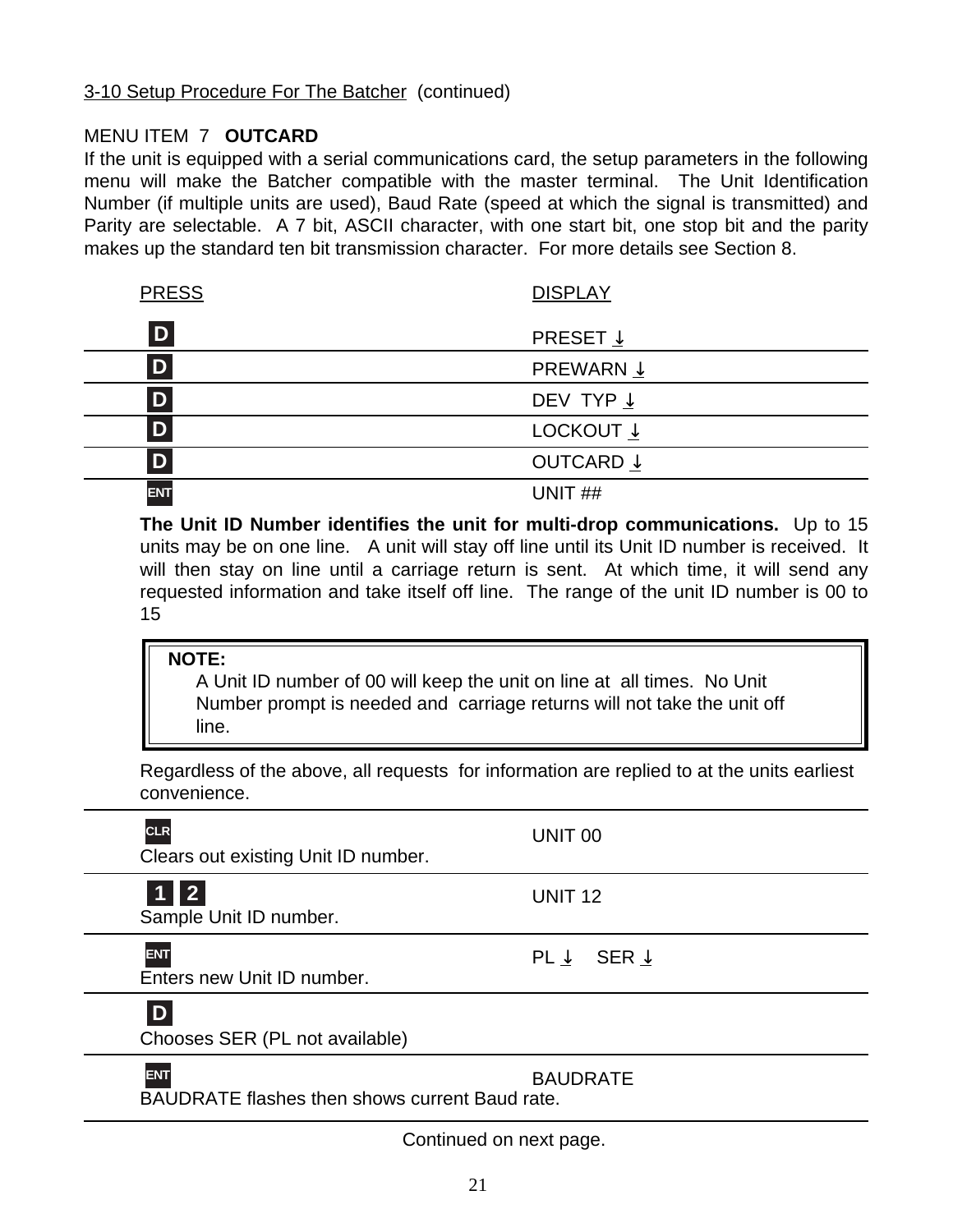From the previous page, we are in the **BAUDRATE** setting portion of the Outcard setup Menu.

#### PRESS DISPLAY

By pressing the D button repeatedly, the available Baud rates will be displayed. The menu will cycle through the rates again whenever the bottom of the list is reached. Simply stop on the Baud rate desired and hit the ENT

button. **The Baudrate is the speed at which the unit communicates.**

| D          | 300 $\frac{1}{2}$                 |  |
|------------|-----------------------------------|--|
| D          | 600 $\frac{1}{2}$                 |  |
| D          | 1200 ↓                            |  |
| D          | 2400 $\downarrow$                 |  |
| D          | 4800 $\downarrow$                 |  |
| D          | 9600 $\downarrow$                 |  |
|            | Press D to go to 300 $\downarrow$ |  |
| <b>ENT</b> | <b>PARITY</b>                     |  |

Press ENT at desired Baud rate. PARITY flashes then last Parity selected is displayed.

By pressing the D button, the available Parity selections will be displayed. The menu will cycle through the rates again whenever the bottom of the list is reached. Simply stop on the Parity desired and hit the ENT button.

**Parity is a way for the terminal to determine if the signal it received has reached it intact.** It does this by counting the number of bits received and checking it against the parity bit. The parity bit is turned on if it corresponds to the number of bits in the character. For example: If the bits add up to an odd number and the parity selected is even then the parity bit will not be turned on. (If the parity was odd then it would be turned on.) Mark or Space turn on (or off respectively) the parity bit with each character sent, all of the time.

Note: The Batcher will always ignore the parity bit for all characters it receives. The parity selection is provided for the master terminal only.

|            | EVEN $\downarrow$                          |
|------------|--------------------------------------------|
| D          | ODD $\downarrow$                           |
| D          | MARK $\perp$ (Parity Bit always on)        |
| D          | SPACE $\downarrow$ (Parity bit always off) |
|            | Press D to go to EVEN $\downarrow$         |
| <b>ENT</b> | Last count, unit now in Run Mode.          |

Press ENT at desired Parity, Parity stored.

The Serial Communications Port is now set up.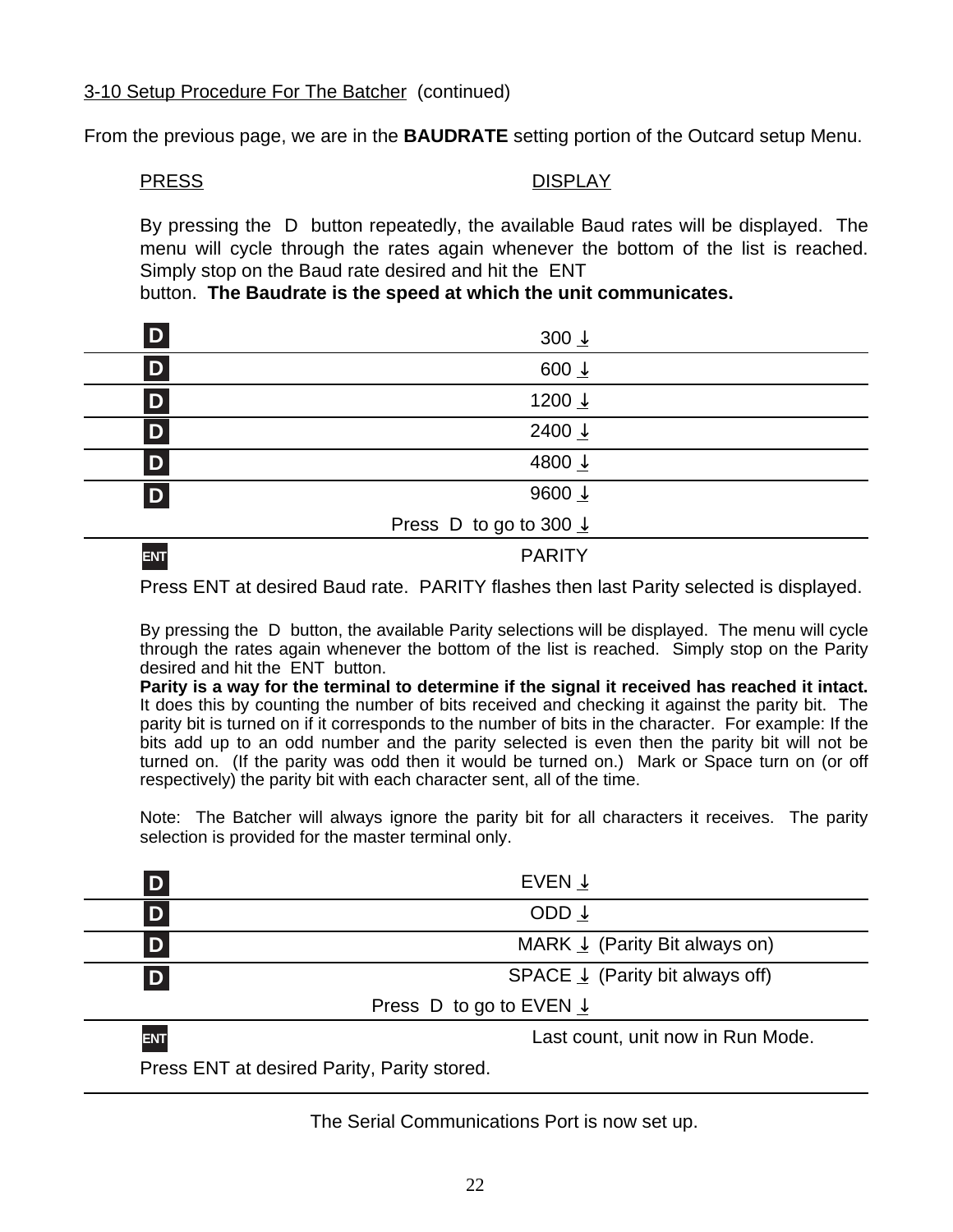# MENU ITEM 8 **ALG OUT**

This section is for models of the batcher with the analog output feature. **The Analog Output card is a (0 - 20) or (4 - 20) mA current sink**. The low (0mA) or (4 mA) and high (20mA) settings may be set at any range. Attempting to set the high setting lower than or the same as the low setting will display the warning message HIGH  $\leq$  LOW and send the unit back to the low setting section of the routine. The unit will not exit the ALG OUT routine until a proper setting has been entered. If the displayed rate is below the 4 mA setting, the current driver will stay at 4 mA. This allows for offsetting the low end of the output signal. If the displayed rate exceeds the 20 mA setting the current driver will stay at 20 mA.

Note: The current sink follows (tracks) the display.

The Analog Output option is not available on Square Law Analog Input units.

| <b>PRESS</b>         | <b>DISPLAY</b>       |
|----------------------|----------------------|
| $\boxed{\mathsf{D}}$ | PRESET $\downarrow$  |
| D                    | PREWARN $\downarrow$ |
| D                    | DEV TYP $\downarrow$ |
| D                    | LOCKOUT $\downarrow$ |
| D                    | OUTCARD $\downarrow$ |
| D                    | ALG OUT $\downarrow$ |
| <b>ENT</b>           | ANLG RT $\downarrow$ |

The analog output may correspond to the ratemeter or the totalizer. At this point, the selection is made by pressing ENT on the appropriate prompt. ANLG RT is the prompt for the rate meter. ANLG CT is the prompt for the batch totalizer.

| D<br>Press D to toggle between selections.                                                                                     | ANLG CT $\downarrow$ |
|--------------------------------------------------------------------------------------------------------------------------------|----------------------|
| <b>ENT</b><br>Enters the routine for setting up the Analog Output card.<br>SET LOW flashes then shows the 4 mA Setpoint value. | <b>SET LOW</b>       |
| <b>CLR</b><br>Clears out existing Low Setpoint value.                                                                          | 0 Flashes.           |
| 1 7 5 D 5<br>Sample Low Setpoint, or enter value from notes or worksheet. (D for decimal point.)                               | 175.5 Flashes.       |
| <b>ENT</b><br>Low Setpoint is stored. SET HIGH flashes then shows the 20 mA Setpoint value.                                    | <b>SET HIGH</b>      |
| Continued on next page.                                                                                                        |                      |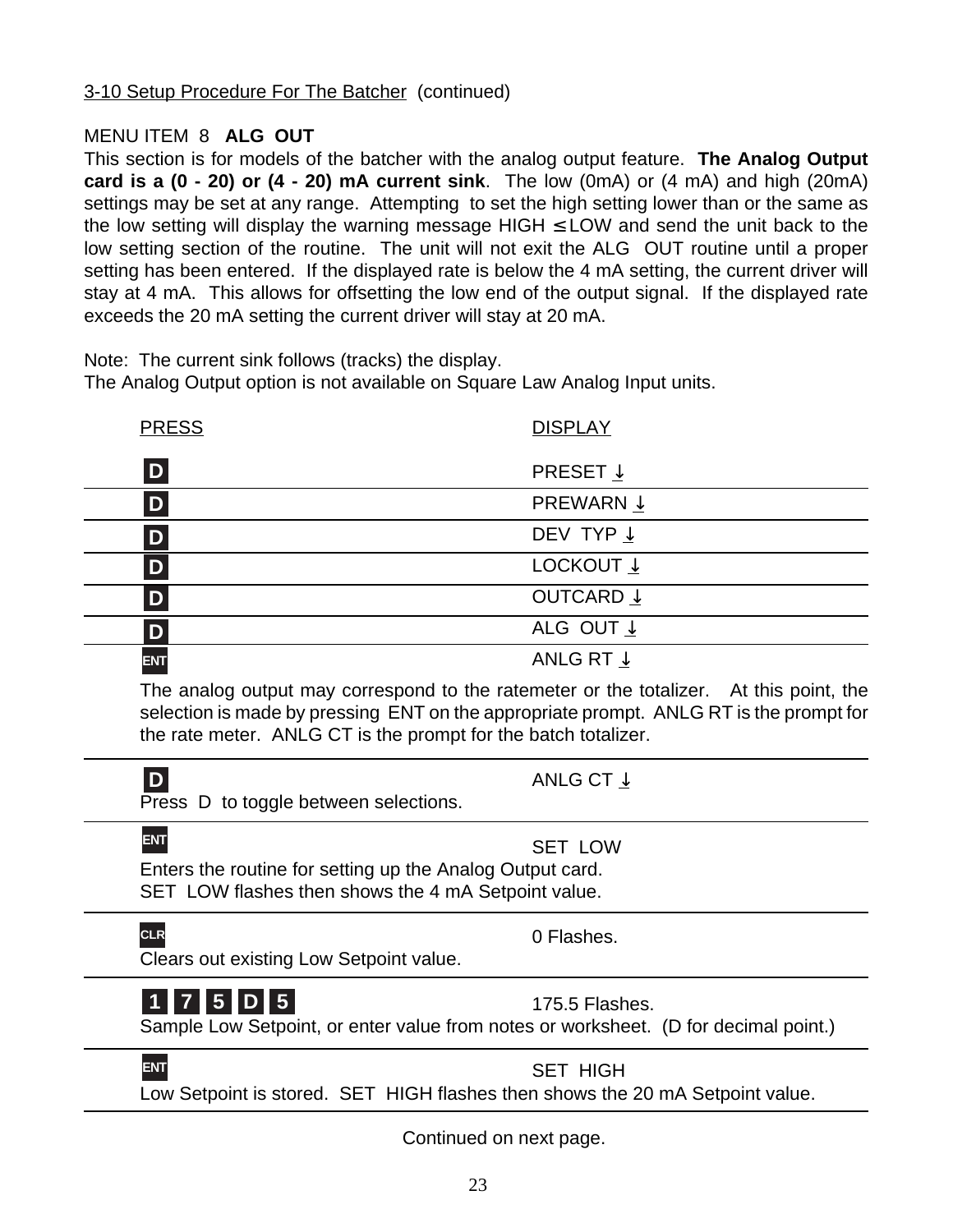# 3-10 Setup Procedure For The Batcher (continued)

From the previous page, we are in the **SET HIGH** setting portion of the ALG OUT setup Menu.

PRESS DISPLAY

**CLR**

Clears out existing High Setpoint value.

# **6 7 5 9 D 5**

6759.5 Flashes.

0 Flashes.

Sample High Setpoint, or enter value from notes or worksheet. (D for decimal point.) If High Setpoint is too low, the warning HIGH≤LOW will be displayed and the unit will return to the SET LOW routine.

High Setpoint is stored. **ENT**

Last count, unit now in Run Mode.

Analog Output is set.

# MENU ITEM 9 **OUT FREQ**

All models of the Batcher have a pulse generator built in to them. **This Output Frequency generator sends pulses out which are scaled relative to the input signal via the counter K Factor.** This means that for every time the counter increments a pulse is available at the output. Various output frequencies are available to the user for driving external devices. In case the rate exceeds the output frequency selected, a 9999 pulse buffer is provided to hold the excess pulses. If the buffer is completely filled the warning message DATALOST will flash on the display.

| <b>PRESS</b>                                                                                               | <b>DISPLAY</b>                   |
|------------------------------------------------------------------------------------------------------------|----------------------------------|
| D                                                                                                          | PRESET $\downarrow$              |
| D                                                                                                          | <b>PREWARN ↓</b>                 |
| D Press until                                                                                              | OUT FREQ $\downarrow$            |
| <b>ENT</b>                                                                                                 | 20000 $\downarrow$               |
| Enters the routine for setting up the Frequency Output.<br>The display shows the last Frequency selection. |                                  |
| D                                                                                                          | 2000 $\downarrow$                |
| D                                                                                                          | 200 $\downarrow$                 |
| D                                                                                                          | 10 $\downarrow$                  |
| Press D to go to 20000 $\downarrow$<br>Press ENT at desired Frequency.                                     |                                  |
| <b>ENT</b>                                                                                                 | Last count unit now in Run Mode. |

Pulse Output is now set.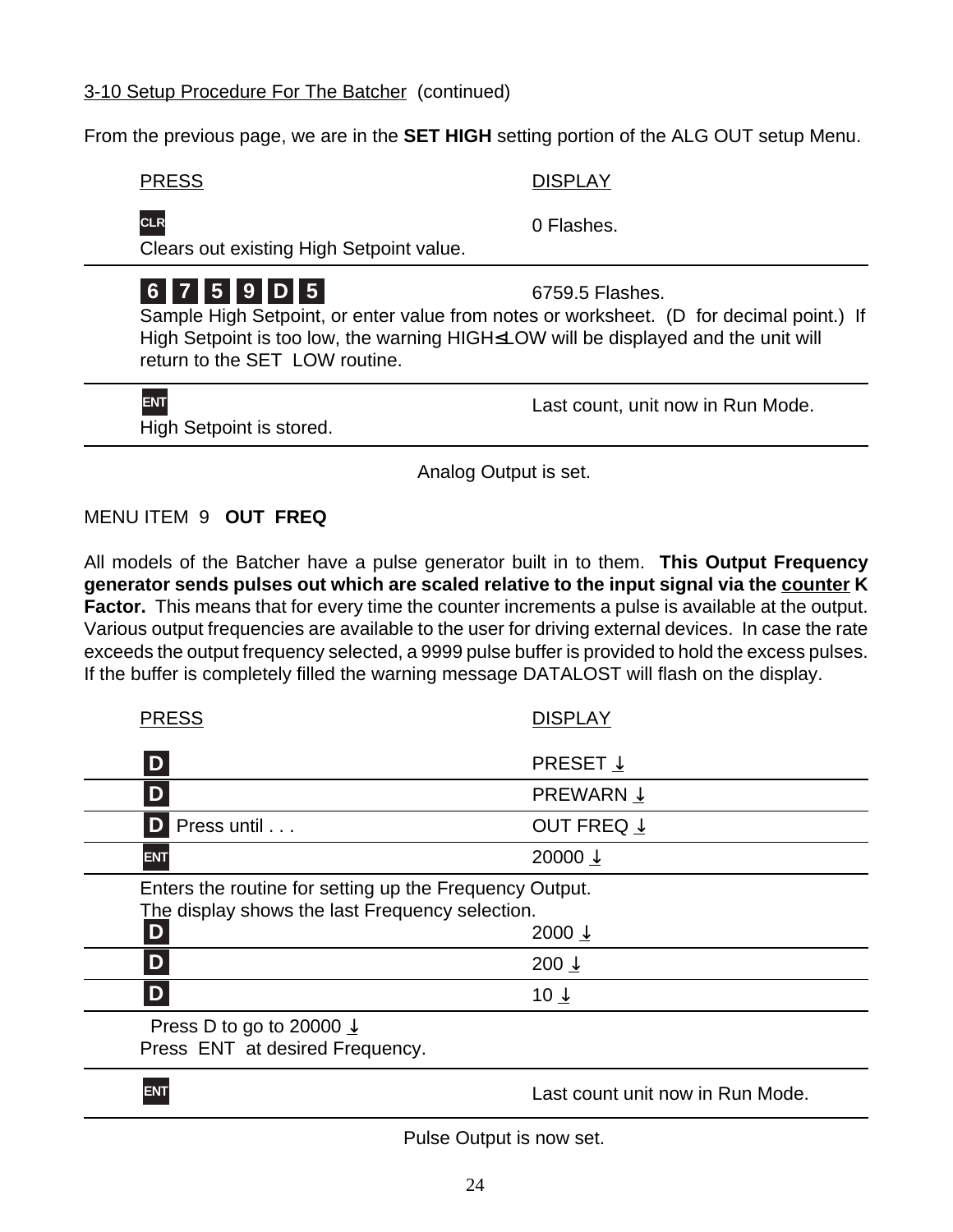# MENU ITEM 10 **16 POINT**

This section is for models of the Batcher which have 16 Point Linearization. **This option allows the user to key in from 3 to 16 different frequency points (inputs per second) and assign different K Factors dividers from 0.00011 to 999999 for each of these frequencies.**

Please refer to the K Factor worksheets (Section 7) or other notes you may have prepared.

| <b>PRESS</b>  | <b>DISPLAY</b>        |
|---------------|-----------------------|
| D             | PRESET $\downarrow$   |
| D             | PREWARN $\downarrow$  |
| D Press until | 16 POINT $\downarrow$ |
| <b>ENT</b>    | SECONDS $\downarrow$  |
| D             | MINUTES $\downarrow$  |
|               | HOURS $\downarrow$    |

The unit calculates the base rate per second from the incoming frequency and the specified K Factor. The rate can then be displayed in 3 ways:

SECONDS: The base rate.

MINUTES: The base rate times 60.

HOURS: The base rate times 3600.

# **D**

# TEST ↓

TEST is used to help set up the points and K Factors. In this mode the K Factor is automatically set to (1) one for both rate and total for all 16 points. Further information on this mode can be found in Section 7-3 of this manual.

# **ENT**

# POINT 00

Press ENT on desired rate display. The unit now enters the Frequency and K Factor setup mode.

# **To escape from this mode, press ENT when POINT 00 is being displayed.**

Enter any other point from 1 to 16 via the front keypad and press ENT to continue. Note: If the point number entered is greater than 16, the unit will default back to point 16.

Continued on next page.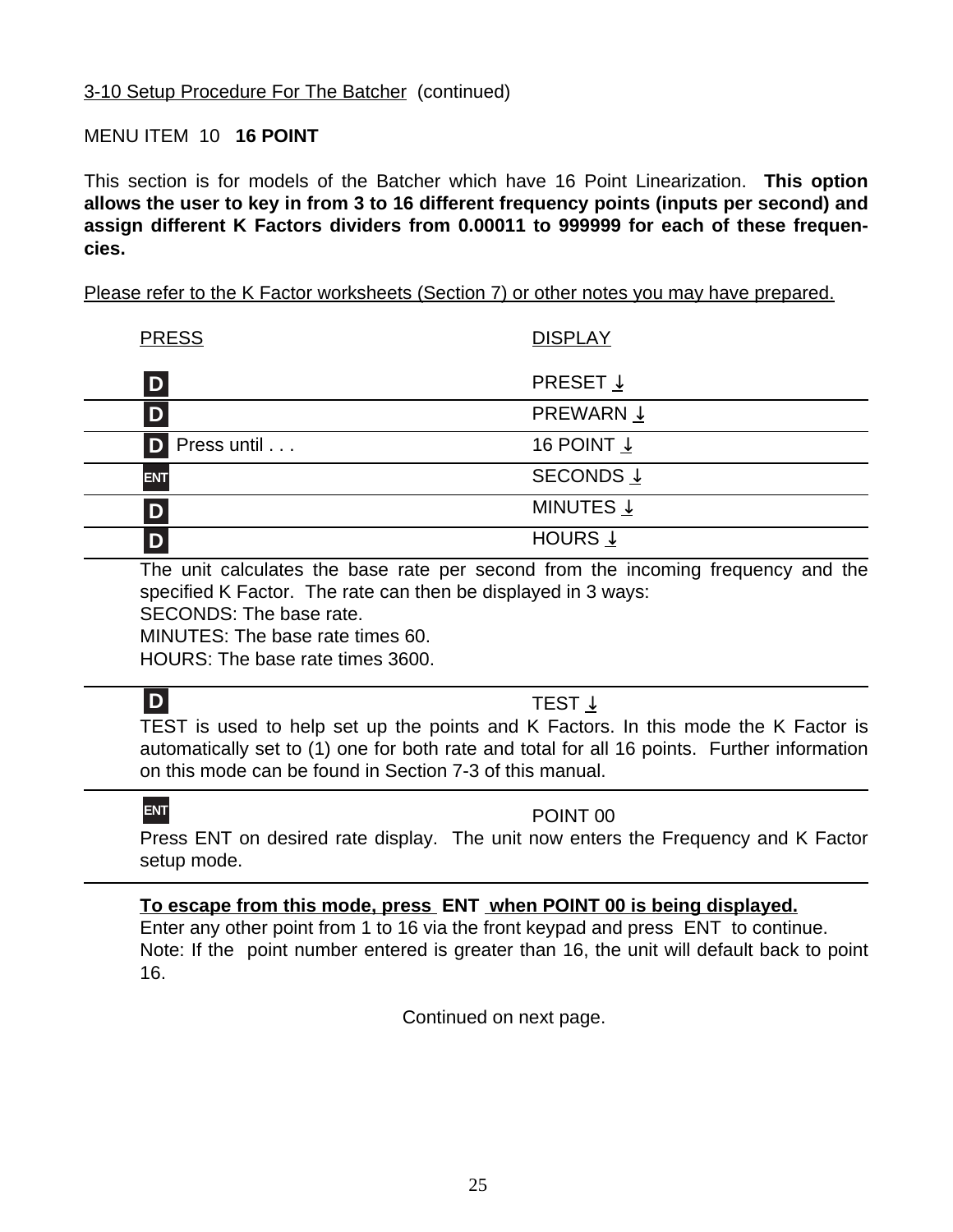# 3-10 Setup Procedure For The Batcher (continued)

From the previous page, we are in the **POINT** setting portion of the 16 Point setup Menu.

| <b>PRESS</b>                                                                                                                                                                   | <b>DISPLAY</b>                    |
|--------------------------------------------------------------------------------------------------------------------------------------------------------------------------------|-----------------------------------|
| then<br>ENT                                                                                                                                                                    | POINT <sub>01</sub>               |
| <b>ENT</b><br>The unit displays the last frequency entered for Point 01.                                                                                                       | F<br>1                            |
| <b>CLR</b><br>Clears out existing frequency for Point 01.                                                                                                                      | F<br>$\overline{0}$               |
| $0$   0<br>1 II<br>Sample frequency, or enter desired value from worksheets.                                                                                                   | F<br>100                          |
| <b>ENT</b><br>The unit displays the last K Factor entered for Point 01.                                                                                                        | K                                 |
| <b>CLR</b><br>Clears out existing K Factor for Point 01.                                                                                                                       | K<br>$\mathbf 0$                  |
| $\mathbf{0}$<br>Sample K Factor, or enter desired value from worksheets.                                                                                                       | K<br>10                           |
| <b>ENT</b><br>The above procedure is now repeated for Point 02. The setup continues in this manner<br>until up to 16 points are entered.                                       | POINT <sub>02</sub>               |
| Note: A minimum of (3) three points must be entered. All frequencies of consecutive point<br>numbers must be entered in ascending order, beginning with 0 for the first point. |                                   |
| Please read Section 7-3 for all rules concerning 16 Point Frequency and K Factor entry.<br><u>PRESS</u>                                                                        | <b>DISPLAY</b>                    |
| <b>CLR</b><br>Clears Point number in preparation for exit of 16 Point setup routine.                                                                                           | POINT <sub>00</sub>               |
| <b>ENT</b><br>Press ENT on Point 00 to exit 16 Point routine.                                                                                                                  | Last count, unit now in Run Mode. |
| Note: Unit will flash BAD FREQ if there is a sequence error. The unit will then display the<br>sequence error point number so that corrections can be made.                    |                                   |

16 Point linearization is now setup.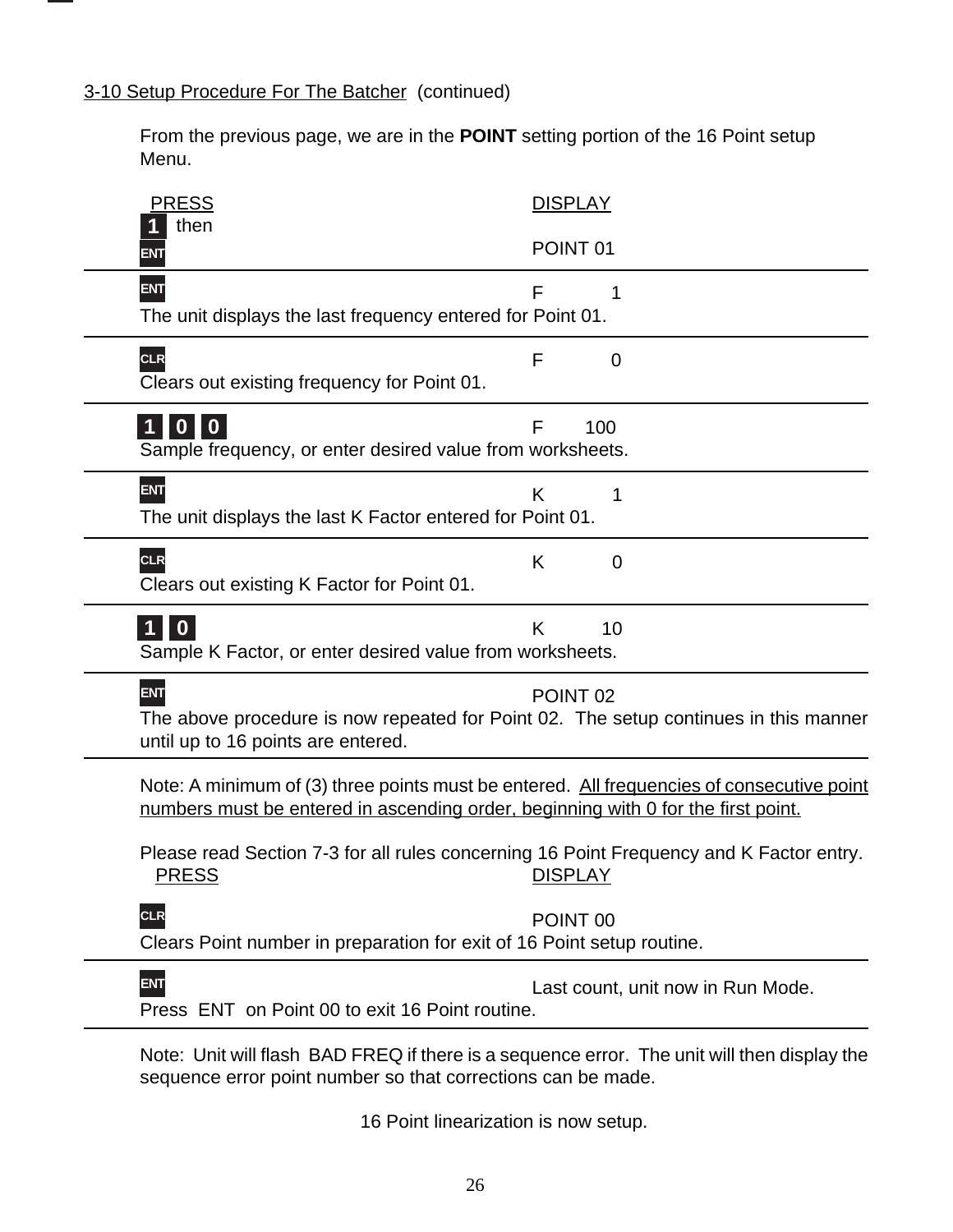# 3-11 Run Mode

# 3-11.1 The Display

In the Run Mode the display will initially display:

- **a)** Zero, if setup to reset to zero.
- **b)** Preset number, if set to reset to preset.
- **c)** A warning message (See Section 6-1)

# **The unit will accept input signals and display Rate, Batch Total or Grand total.**

The Batch Total is displayed as a number. The Rate is displayed as "R" followed by a number.

The Grand Total is displayed as a flashing number.

(The Grand Total flashes so that it will not be confused with the Batch Total.)

To toggle between the Rate and Batch Total, press the C button. Press the ENT button at any time to view the Grand Total, then press it again to go back to the Rate or Batch Total.

3-11.2 Resetting (Clearing) the Totalizers.

To clear the Batch Totalizer,

- **a)** the unit must be in the Run Mode.
- **b)** the unit must be displaying the Batch Total.
- **c)** the unit must not be locked out.\*

If the above conditions are met, press the CLR (clear) button. The display should then show the preset or zero depending on how the unit is configured.

To clear the Grand Totalizer,

- **a)** the unit must be in the Run Mode.
- **b)** the unit must be displaying the Grand Total.
- **c)** the unit must not be locked out.

If the above conditions are met, press the CLR button. The display should then show zero.

\* The unit may be reset if it is locked out by putting a 3-30 VDC signal to pin 5 on the rear of the unit.

# 3-11.3 Locking the Unit

The unit is shipped from the factory unlocked. To lock the unit, it must be in the Run Mode. The unit is shipped from the factory with a Lockout Code of 1000.

As a test, when you receive the unit, power it up and press 1 then 0 three times. The display should briefly show LOCK ON. This means that the unit is now "locked out". Press 1 then 0 three times again. The display should then show LOCK OFF briefly. This means that the unit is now unlocked.

# **What LOCK ON or "Locked Out" means:**

- **a)** the Grand Totalizer cannot be reset.
- **b)** only the preset can be accessed and changed.
- **c)** the prewarn can be accessed but **not** changed.
- **d)** the rest of the Menu cannot be accessed.

The unit will still:

- **e)** accept input signals
- **f)** display Rate, Batch Total and Grand total.
- **g)** have Start, Stop and Rate/Total buttons enabled.

# **LOCK OFF means that the unit functions normally as described in this manual.**

The Lockout code can be changed or viewed by accessing Lockout in the setup Menu. (See Section 3-3; Menu Item 4; Lockout.) The unit must Unlocked to do this so be sure to record any Lockout code changes in case it is forgotten.

The Lock toggles back and forth from LOCK ON to LOCK OFF each time the code sequence is entered. The last four digits pressed, while in the Run mode, are the ones that the unit checks for Lockout code sequence. For example: while 1000 will unlock/lock a new unit from the factory, so will the number 347191000 (the last four digits are the code sequence, so, this number works also!).

# **RECORD ALL LOCKOUT CODE CHANGES.**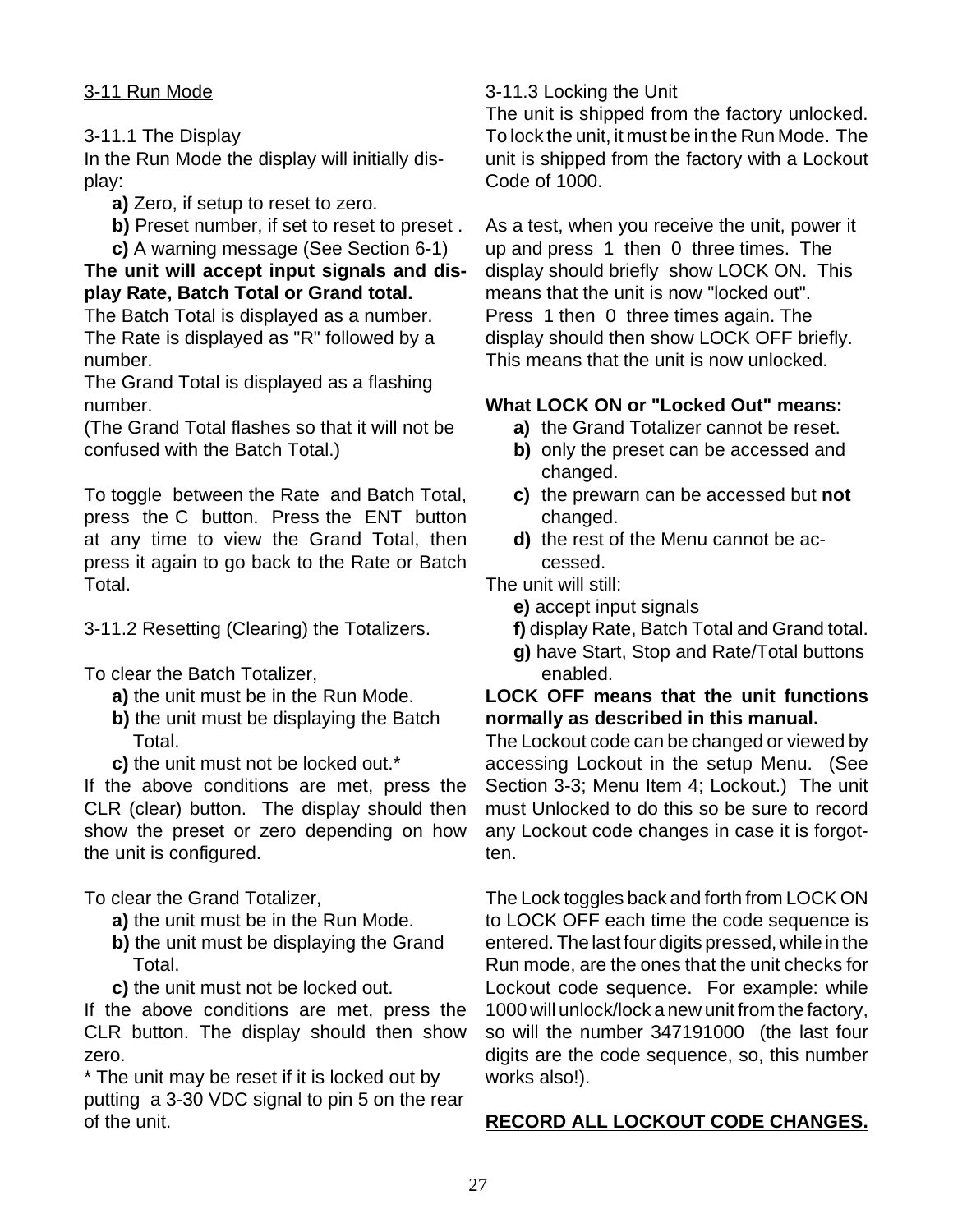# 3-11 Run Mode (continued)

3-11.4 Start and Stop Operation.

The Batcher is designed for batching operations. The batching operation is controlled by two internal relays, Preset and Prewarn settings and the CLR , START and STOP buttons on the front panel.

A typical operation proceeds as follows:

- **a)** The Preset is accessed and changed to the amount desired.
- **b)** The unit accepts input signals
- **c)** The CLR button is pushed to reset the Batch Totalizer.
- **d)** The Start button is pushed and the process begins.
- **e)** The Stop button can be pushed at any time to temporarily halt the process (the Start button resumes it from where it stopped).
- **f)** The display shows Rate, Total or Grand Total.
- **g)** The Prewarn is reached and the process is slowed down.
- **h)** The Preset is reached and the process is halted.

The Batcher will always accept input pulses whether the unit is Started or not! All pulses on the input terminal are counted and shown on the display. This means that all pre-run and post-run pulses will be recorded. For this reason, always press the CLR button before start.

**The START button energizes the Preset and Prewarn relays.**

**The STOP button de-energizes the Preset and Prewarn relays.**

(The CLR button is discussed in section 3-11.2.)

3-11.4 Start and Stop Operation (continued).

The START button initiates the batch sequence. Once the unit is started:

- **a)** The display will prompt the operator with the word STARTED.
- **b)** Both relays will engage (Unless the Prewarn has been reached already).
- **c)** All buttons on the front panel will be locked out except the STOP button and ENT button which allows access to the Grand Totalizer.

**NOTE:** Once both Prewarn and Preset points are reached, the unit cannot be started until it receives a reset signal or the CLR button is pressed.

The STOP button is used to stop a batch that has already started. When the STOP button is pressed:

- **a)** The display will prompt the operator with the word STOPPED.
- **b)** The Preset and Prewarn relays will deenergize.
- **c)** The unit will still accept input pulses.
- **d)** All buttons on the front panel will be usable.
- **e)** The unit may be restarted by pressing the START button.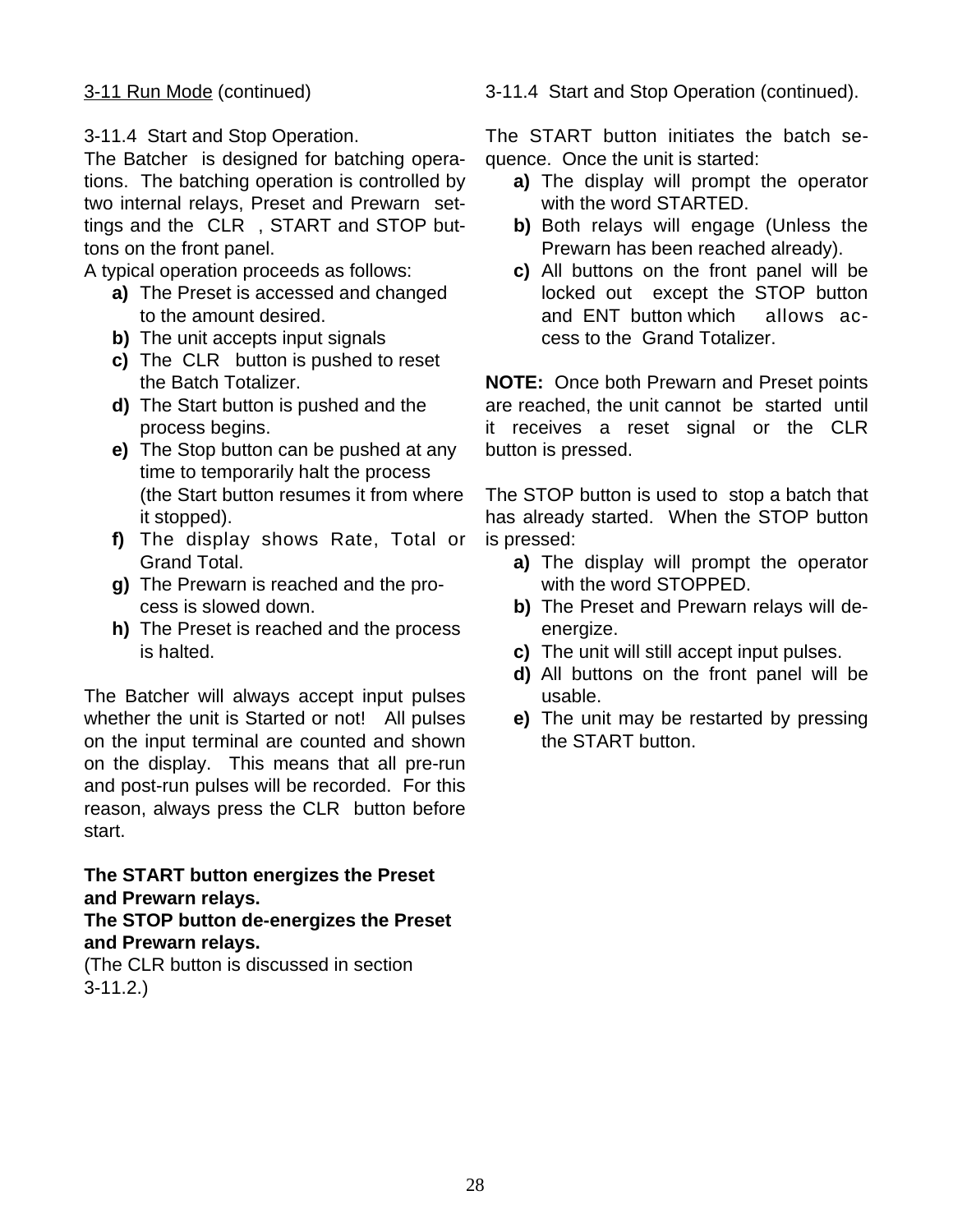# 3-12 Internal Operation

3-11.1 Digital Inputs and Computations

The 3-30 Volt input signal is filtered electronically (See Section 4-1, Digital Pulse Inputs).

Computations:

Pulses  $\ln$  = Count Count K Factor Pulses  $\ln$  = Rate Rate K Factor Batch Total =  $\Sigma$  Count (since last Batch Reset) Grand Total =  $\sum$  Count (since last Grand Total Reset) Rate = Rate Tau Tau = 1 sec or WINDOW if (Rate  $/ 1$  sec) = 0 (See Sections 1-3 and 3-10, Setting the Ratemeter) Frequency Out = Count (Sequenced out as per OUT FREQ selection and buffered to 9999 pulses) (See Sections 1-3 and 3-10, OUT FREQ) Analog Out  $=(Rate - SET$  LOW)  $x16 + 4$ (SET HIGH - SET LOW) (See Sections 1-3 and 3-10, ALG OUT) Prewarn  $Out =$ Count  $\geq$  Preset - Prewarn (if Reset to 0) Count  $\leq$  Prewarn (if Reset to Preset) Preset Out = Count  $\geq$  Preset (if Reset to Zero)

Count  $\leq 0$  (if Reset to Preset)

3-12.2 Analog Inputs and Computations

The Analog input signal is filtered electronically and converted to a 0 - 10000 Hz input frequency. (See Section 7, K Factor Calculation and Section 4-2, Analog Inputs).

Computations:

Pulses  $\ln$  = Count Count K Factor

Pulses  $\ln$  = Rate Rate K Factor

Batch Total =  $\Sigma$  Count (since last Batch Reset)

Grand Total =  $\Sigma$  Count (since last Grand Total Reset)

$$
Rate = \frac{Rate}{Time}
$$

Tau

Tau = 1 sec or WINDOW if (Rate/1 sec) =  $0$ (See Sections 1-3 and 3-10, Setting the Ratemeter)

 $Frequency Out = Count$ (Sequenced out as per OUT FREQ selection and buffered to 9999 pulses) (See Sections 1-3 and 3-10, OUT FREQ)

Prewarn Out = Count  $\geq$  Preset - Prewarn (if Reset to 0) Count  $\leq$  Prewarn (if Reset to Preset)

Preset Out = Count  $\geq$  Preset (if Reset to Zero) Count  $\leq 0$  (if Reset to Preset)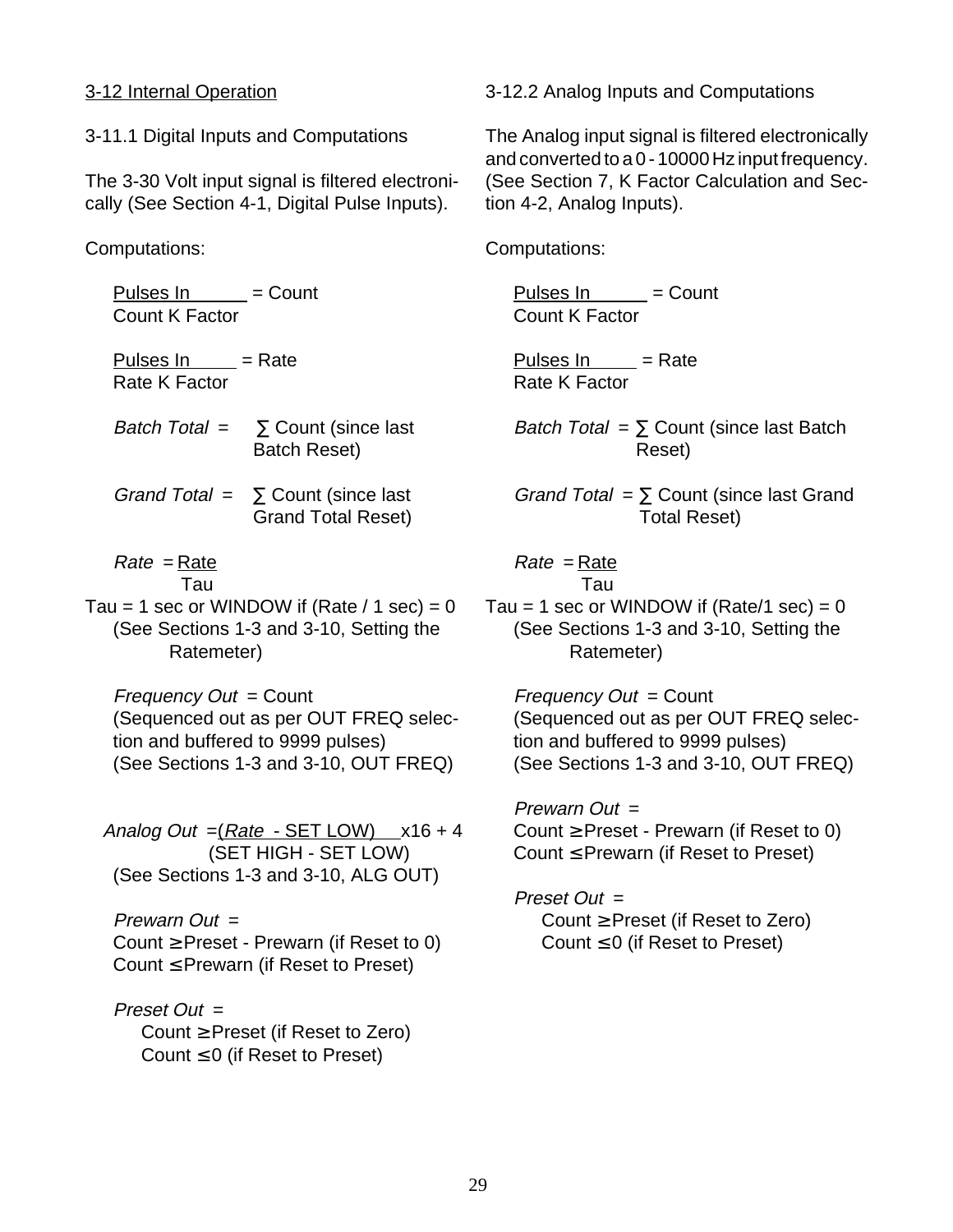# 4-1 Digital Pulse Inputs (Terminal 4)

Digital Pulse Inputs: The input board is a separate board that is plugged into the mother board just behind the display. All digital inputs are on the same board. There are four dip switches on the board. The input conditioning characteristics may be altered by changing the dip switches. A valid pulse is one which makes a transition from the off state (low) to the on state (high): a positive going edge. The off state is 0 - 1 VDC with respect to Terminal 12 (Ground). The on state is 3 - 30 VDC with respect to Terminal 12. The input impedance is 10 K ohms. At 30 VDC, the current draw will be 3 mA. This should be the maximum current that the Batcher will draw. Acceptable pulse width is determined by the dip switch settings (See Table 4-1 below).

| DIP SWITCH SETTINGS |  |
|---------------------|--|
|---------------------|--|

| SW <sub>1</sub> | SW <sub>2</sub> | SW <sub>3</sub> | SW4              | Conditioning                               |
|-----------------|-----------------|-----------------|------------------|--------------------------------------------|
| ΟN              | ΟN              |                 |                  | $0-40$ Hz<br>min. 12.5 msec on/off         |
| ON              | <b>OFF</b>      |                 |                  | $0 - 400$ Hz<br>min. 1.25 msec on/off      |
| <b>OFF</b>      | OFF             |                 |                  | 0-20000 Hz<br>$min. 0.25$ usec on/off      |
|                 |                 | <b>OFF</b>      | OFF              | needs sourcing input<br>(drive input high) |
|                 |                 | <b>OFF</b>      | ON               | needs sinking input<br>(pull input low)    |
|                 |                 |                 | $ON \rightarrow$ |                                            |
|                 |                 |                 | က္ခု             |                                            |
|                 |                 |                 | တ္လ              |                                            |
|                 |                 |                 | တ္ယ              |                                            |
|                 |                 |                 |                  |                                            |

# Table 4-1

#### 4-1 Digital Pulse Inputs (continued)

4-1.1 STANDARD: High Impedance (Terminal 4).

Has a 10 K Ohm pull down resistor to ground (Terminal 12) and must be driven high. Typical drivers include a contact closure from a 3- 30 VDC source (such as Terminal 13), a PNP transistor (proximity switch or other device) or an amplified signal from an inductive pickup. Remember, the input signal must be referenced to Terminal 12 of the Batcher. (See Section 2-5, Fig. 2-2 Typical Digital Wiring Connections)

4-1.2 High Impedance with pull-up (Terminal 4).

Has a 4.7 K Ohm pull up resistor to +5 VDC and must be pulled low. Typical drivers include a contact closure to Ground (such as Terminal 12), or an NPN transistor (proximity switch or other device). Remember, the input signal must be referenced to Terminal 12 of the Batcher. (See Section 2-5, Fig. 2-2 Typical Digital Wiring Connections)

Idea: This input works well with TTL devices.

# 4-1.3 Reset Input (Terminal 5)

Identical to the Standard, High Impedance Input with one exception. The input speed is fixed for a minimum pulse width of 5 msec.

**Note:** The reset input will not be changed to a sourcing type of input even if the dip switch is set for pull up or is changed to the pull up settings.

4-2 Analog Inputs 5A - 5E, 6A (Terminal 4) The input signal modules are mounted, just like the Digital board, behind the display. Analog inputs all use the same board, likewise so do the Analog-In/Out inputs. These boards are not field modifiable (unlike the Digital board). Each board is calibrated at the factory for its particular input type.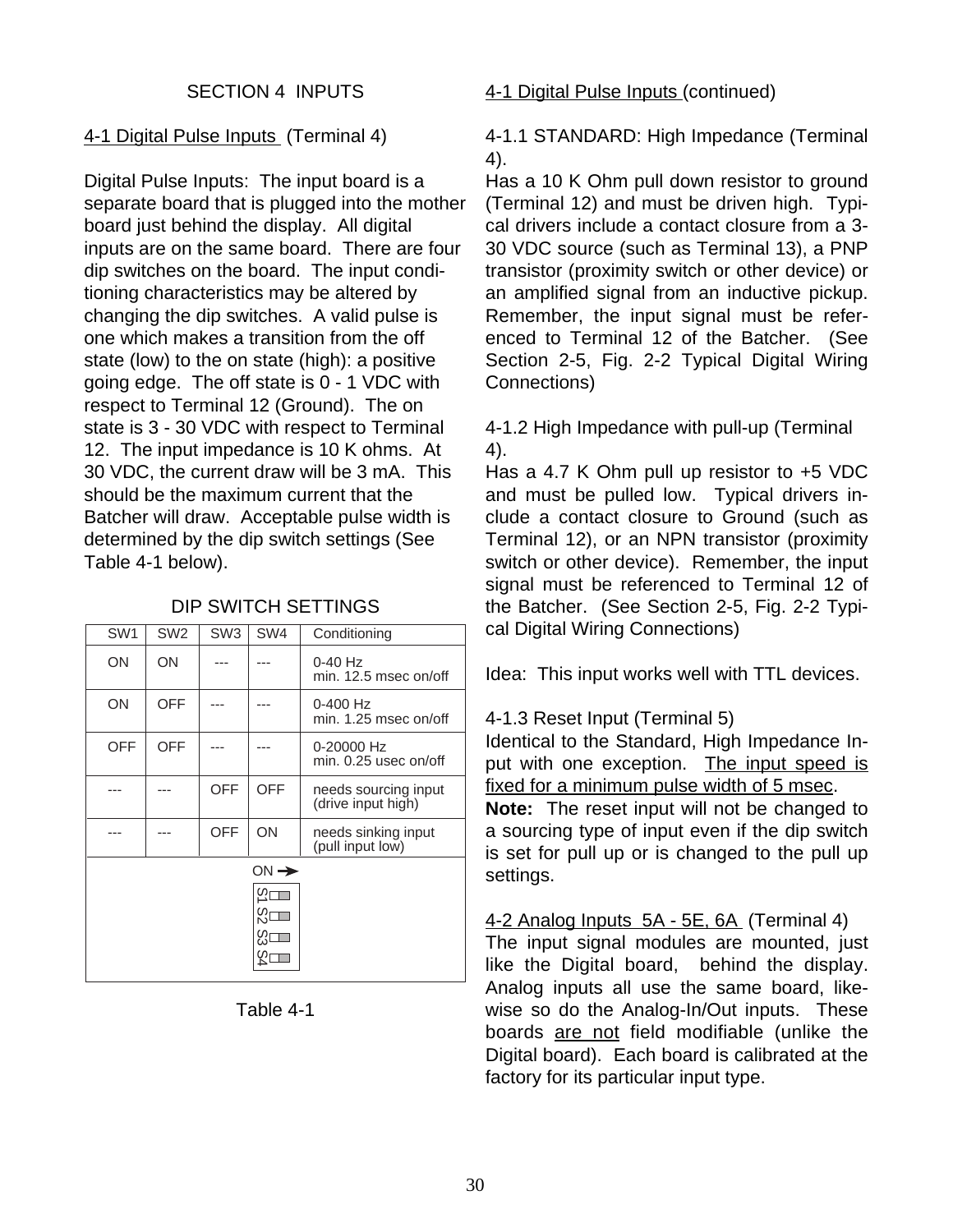#### 4-2 Analog Inputs (continued)

4-2.1 **5A:** 4-20 mA; 250 Ω input impedance. **5B:** 0-20 mA; 250 Ω input impedance. **5C:** 1-5 VDC; 15 KΩ input impedance. **5D:** 0-5 VDC; 15 KΩ input impedance. **5E:** 0-10 VDC; 15 KΩ input impedance.

The above inputs take the analog signal and scale it from 0 to 10000 pulses per second by using a highly linear voltage to frequency converter. These pulses go to the processor to be scaled by the K Factors. To determine the K Factor, see Section 7, Calculating the K Factor.

#### 4-2.2 **6A:** Square Law: 4-20 mA; 250 Ω input impedance.

The Square Law input is a special input that compensates for non- linear input types. Specifically, inputs that require square root extraction to provide accurate count and rate determinations. The input signal is converted to a 0 to 10000 pulse per second input to the processor (See Table 4-2 below).

| mA Input | Freq. | mA Input | Freq. |
|----------|-------|----------|-------|
|          | 0000  | 10       | 6123  |
| 5        | 2500  | 12       | 7071  |
| հ        | 3535  | 16       | 8660  |
|          | 4330  | 18       | 9354  |
|          | 5000  | 20       | 10000 |

Table 4-2

To calculate the freq. for a particular input use the following formula.

$$
\sqrt{\frac{mA - 4}{16}}
$$
 x 10000 = Freq. to processor

For example: to calculate the frequency for 9 mA Input.

 $x 10000 = 5590$  Freq. to processor. 16

# 4-2.3 Analog Inputs Exchange

If an analog sensor cannot be obtained that matches the Batcher input, it is recommended that the Batcher be returned to have the analog input module exchanged and recalibrated. Recalibration should only be attempted by someone who has the training to open the unit and work with grounded equipment necessary to protect the static sensitive CMOS circuitry. For instructions on how to return the unit for exchange see Section 2-2.

4-2.4 Analog Inputs Calibration (All units have been calibrated at the factory)

# **Warning: This unit contains static sensitive components. Observe proper precautions!**

- **a)** Set the ratemeter at 6 SIG FIG; the window at 01; and the K Factor at 1.00.
- **b)** Remove the case and locate the analog input card mounted behind the display (see Section 6-3).
- **c)** Locate the two 0.3 inch square pots R3 and R15. These numbers should be silkscreened underneath them on the board.
- **d)** Input a very accurate low signal and adjust R3 (left side from the front) so that the display reads .0001 to 0000.
- **e)** Input a very accurate high signal and adjust R15 (right side from the front) so that the display reads 9999 to 10000.
- **f)** Repeat steps **d** and **e** until the unit is reading as close as possible to 0000 on the low side and 10000 on the high side. This should only take a few tries.
- **g)** Re-case the unit and setup the Menu as desired.

If problems occur during calibration please contact the factory for exchange or to arrange for factory calibration.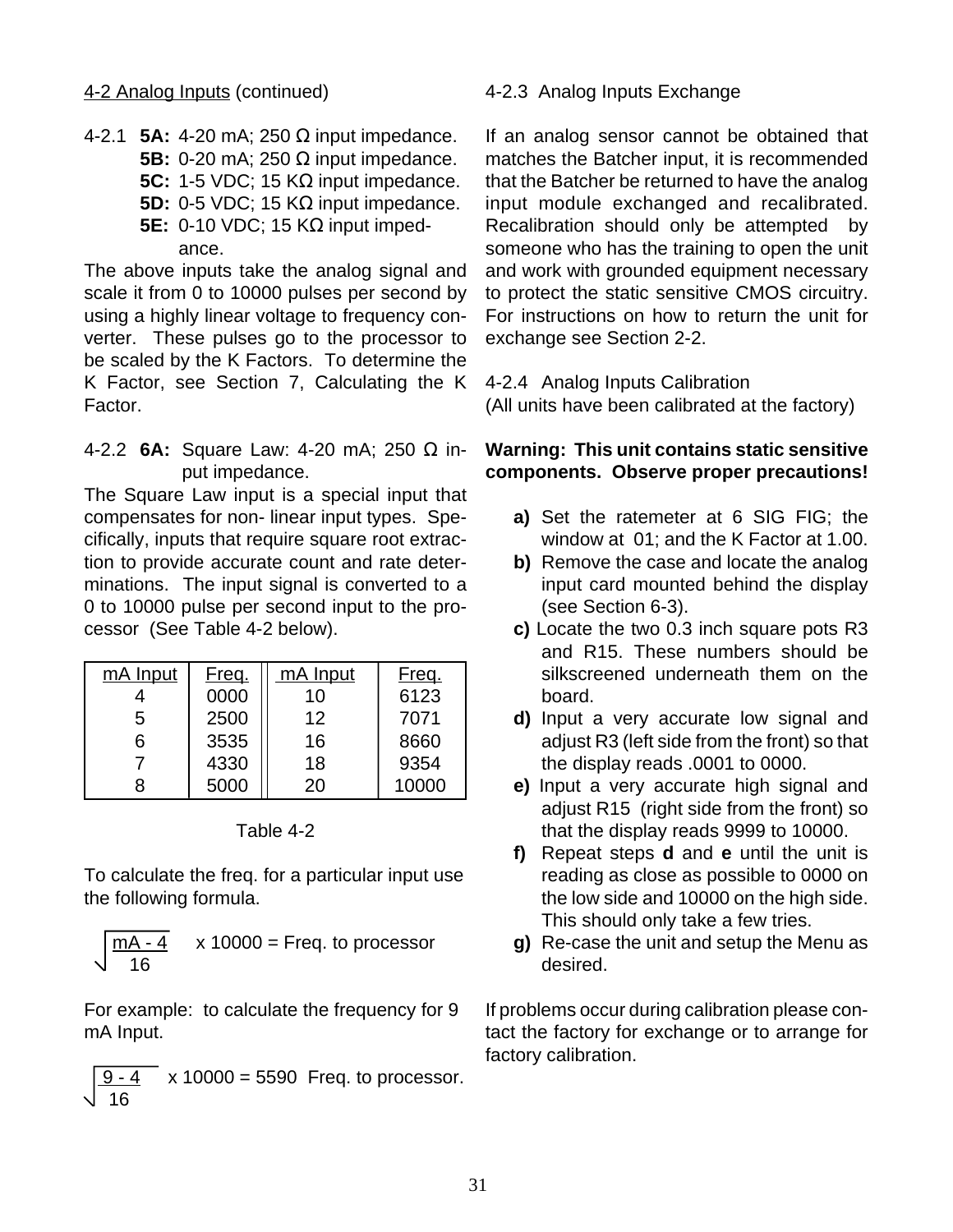# 4-3 DC Power Inputs (Terminals 12, 14)

The Batcher may be powered by an external DC power supply. The supply must provide 12 - 27 Volts DC and at least 280 mA of current. The positive side (+DC) of the DC supply should be hooked to Terminal 14 and the negative (or Ground) side to Terminal 12.

**NOTE:** Units powered by DC Voltages do not have an isolated voltage out on Terminals 15 and 16 or +12 VDC on Terminal 13.

4-4 AC Power Inputs (Terminals 17, 18)

The Batcher may be ordered for 110 or 220 VAC power. The unit requires single phase 50/60 Hz AC power.

The voltage range is  $\pm 15\%$  of the rated voltage. Voltages below this range will not power the unit. Voltages above this range may damage the unit. The Batcher is relatively immune from electrical noise on the AC lines. However, in extremely noisy applications some line conditioning or filtering may be necessary. If fusing is required, external fusing must be supplied.

**Note:** The Batcher has no internal fuse to blow out. If the unit does not function when power is applied, contact the factory for assistance or to arrange for repair.



**Caution:** An external fuse is required: DC Power: 0.5 Amp AC Power: 0.125 Amp

# **SECTION 5 OUTPUTS**

The Batcher has five different possible types of outputs for controlling external devices or monitoring the rate and totals. They are: Frequency Output, Relay Outputs, Open Collector Outputs, and Optionally available Analog Output (not available on models with (Square Law input), and RS232, RS422, or RS422M Serial Communications.

5-1 Frequency Output (Terminal 2)

5-1.1 Electrical Characteristics of Frequency **Output** 

The Batcher generates a pulse out for each factored count. A sinking NPN transistor output (see Figure 5-0.1), can drive external devices at various rates selected through the keypad menu see Table 5-0.2 below). The Open Collector sinks 30 VDC maximum to 1 volt maximum with a maximum current of 100 mA.

| Speed (Hz)                                    |  |  |
|-----------------------------------------------|--|--|
| Min. on/off (msec)   47.5   2.0   0.2   0.013 |  |  |

Table 5-0.2

Applications: Remote totalizers, ratemeters or other monitoring devices.

- 10 Hz: Electromechanical totalizers Programmable Controller inputs
- 200 Hz: Electronic totalizers Programmable controllers with high speed input cards.

2000 Hz: High speed totalizers.

20000 Hz: High speed totalizers.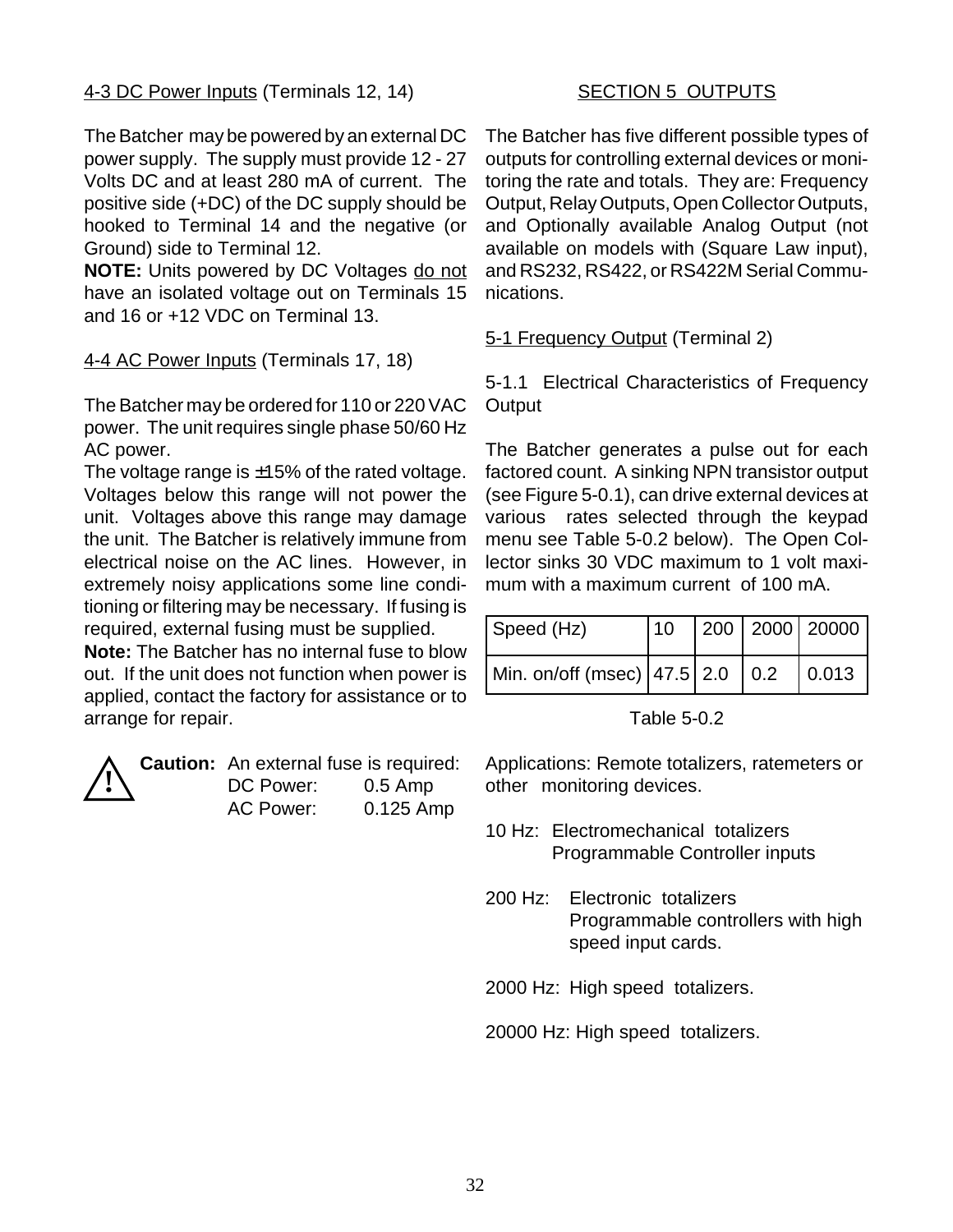# 5-1.2 Internal Buffer for Frequency Output

An internal buffer will store up to 9,999 counts if the scaled input generates pulses faster than the output speed selected. The warning message "DATALOST" flashes on the screen when the buffer overflows (see Section 6-1, Warning Messages). This indicates that the counts being totalled and the scaled outputs may be incorrect.

**Note:** All counts stored in the internal buffer will be pulsed out at the selected frequency even if the counter is reset before it is finished sending them.



Figure 5-0.1

# 5-2 Control Outputs

#### 5-2.1 SPDT Relay Version (Standard)

When the start button is pushed, the two relays engage simultaneously to start flow. When the prewarn number is reached, one relay drops out. When the preset number is reached, the other relay drops out. The user may enter the two numbers when setting up the batch counter (see Section 3-3, Menu Items 1 and 2). The contacts are rated at 10 A, 120/240 VAC or 28 VDC.

#### 5-2.2 Open Collector Version (Terminal 19, 20).

The NPN, Open Collector Transistors, sink a maximum of 250 mA at 30 VDC when active. They behave in the same manner as the Relay Outputs (see Section 5-2.1 above). The Open Collector outputs are available on units with relay outputs, but, please observe the following precautions.

**Note:** When relays are used, 10 VDC is provided at the transistor outputs through the relay coils. If current greater than 2 mA is drawn, the relay will remain energized. **Applying greater than 10 VDC to the Open Collector outputs may destroy the unit. The transistor will sink 100 mA in the "ON" state with relays installed.**

# 5-3 Optional Analog Output (Terminal 3)

# 5-3.1 Electrical Characteristics of Analog **Output**

The Analog Output option is not available on units with Square Law inputs. Controlled by an Open Collector transistor, it gives a linear 4 to 20 (or 0 to 20) mA sink which corresponds to displayed rate or total readings. A sinking driver pulls a current to ground, across the user's external device (such as a strip chart recorder, computer, external meter, etc). In the Setup mode the user is prompted to set the output to correspond to rate or total and set the low and high (4/0 to 20mA) parameters to which the analog signal will correspond.

**Idea:** The Batcher can supply the 24VDC to power the current loop. (Connect pin 15 to 13, Pin 16 is now +24 VDC with respect to pin 12.) Connect Pin 16 to the + DC side of the external device and connect Pin 3 to -DC side of the external device (see Figure 5-2.1).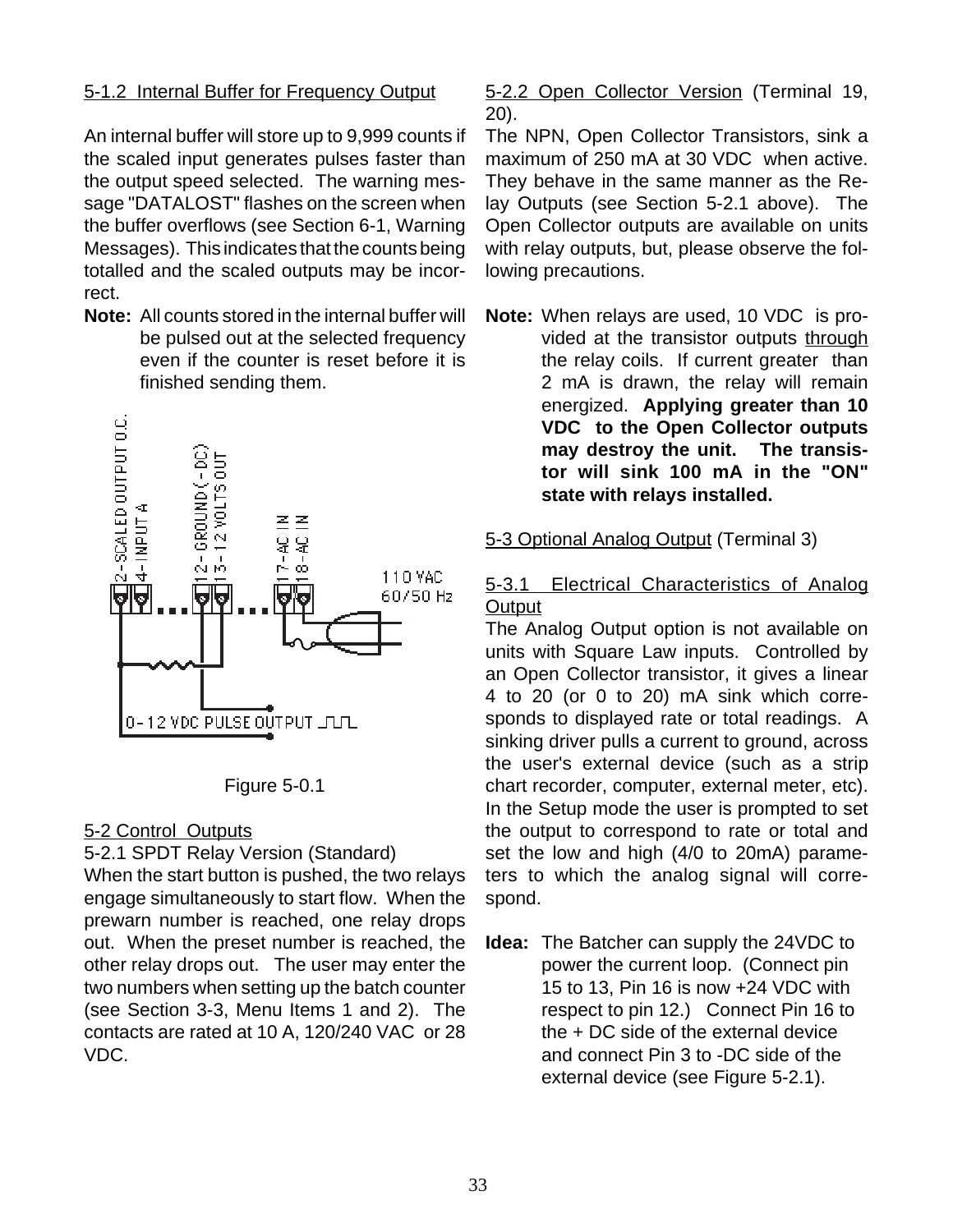

Figure 5-2.1

# 5-4 Optional RS232 / RS422 Serial Communications

This option allows the Batcher to act as a slave to a master terminal. It may be accessed for counts, rate, presets and K Factors. Up to 15 units can be linked together in parallel and addressed separately to transmit unit status or accept new set points using the standard ASCII format. Baud rates of 300, 600, 1200, 2400, 4800 or 9600 as well as choice of odd, even, space, or mark parity can be selected by keypad control. Further information and more details are provided in Section 8 at the end of this manual.

# 5-3 Optional Analog Output (continued) SECTION 6 TROUBLE SHOOTING AND MAINTENANCE GUIDE

# 6-1 Warning Messages

# 6-1.1 PREWRONG

Indicates that the values in Preset and Prewarn are not acceptable. This condition will occur when the Preset value is less than the Prewarn value. The display will continue to display this message until the error is corrected. To change the Preset and Prewarn values see Section 3-3, Setup Procedure.

# 6-1.2 DATALOST

Warning message that indicates the unit is receiving pulses faster than 20000 pulses per second or the data buffer is full. In either case the display will not show the proper count or rate and the frequency output will be inaccurate. There are three possible remedies:

- **a)** Check to see that your input is not exceeding the Batcher ratings of 20 KHz Max. Input speed.
- **b)** Change your OUT FREQ settings to handle a higher count speed (Section 3- 3, Menu Item 7).
- **c)** Change your count K Factor to a larger number, since the output frequency is based on the factored count (Section 3- 3, Menu Item 3).

# 6-1.3 RFFFFFFF

Indicates that the factored input rate has exceeded a 7 digit number. The ratemeter cannot handle numbers larger than 7 digits (i.e. 9999999). Change the Rate K Factor to a larger number (Section 3-3, Menu Item 3) to correct this problem.

# 6-1.4 LOCK ON

Indicates that the unit has been locked out! The unit must be unlocked before any changes can be made. See Section 3-3, Menu Item 4 to unlock the unit.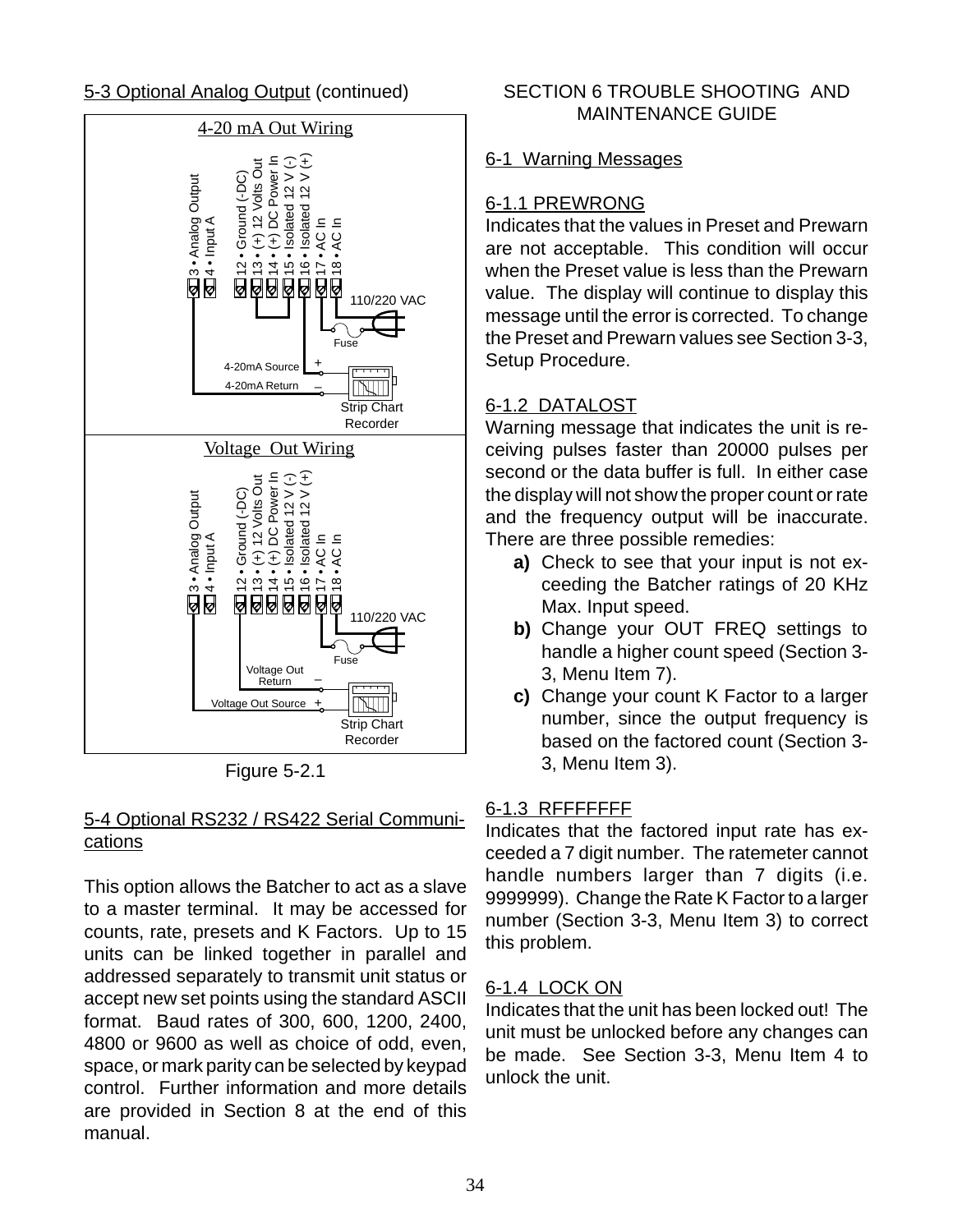# 6-1 Warning Messages (continued)

# 6-1.5 BAD FREQ

Indicates that the values in the 16 Point setup are not acceptable. This condition will occur when the frequency values are not in ascending order. The display will continue to display this message until the error is corrected. To correct the error see Section 3-3, Setup Procedure.

# 6-1.6 SECURITY

Indicates that no signal has come in for the duration time set in the Lockout menu. Lockout code must be entered before the unit will continue. Section 3-3, Setup Procedure.

# 6-2 Troubleshooting

# 6-2.1 General

The following troubleshooting procedures have been developed as an aid in locating defects. Not every possible problem has been listed, but a general isolation procedure for tracking down problems has been given. A standard recommendation is the removal of power for 2 seconds. This allows the microprocessor to go through a reinitialization cycle at power up. If it is determined that the unit is faulty, contact your local Factory Representative or Sales Office concerning replacement. The Batcher is not field serviceable and all repairs should be performed by the factory.

# 6-2.2 Problems

# Symptom: **Display will not light.**

Possible Cause: No power to unit, power to unit not to specifications or bad connection between display board and mother board.

Test Procedure: See Specifications Section 1- 4 for proper input voltages. Then;

- **a)** Check AC voltage input on terminals 17 & 18.
- **b)** (if DC Powered unit) Check DC voltage input on terminals 12 & 14.
- **c)** Check connection of display board to mother board
- Corrective Action: If all checks okay, replace unit.

# 6-2.2 Problems

Symptom: **Unable to start batch.**

Possible Cause #1: Displayed Batch count already exceeds the Preset value.

Test Procedure: Check Preset value against the displayed value. If the Preset is less, go to corrective action.

Corrective Action: Reset the unit by pressing the CLR button or change the Preset to a larger value.

Possible Cause #2: Incorrect programming.

Test Procedure: Check for programming errors, review manual.

Corrective Action: Reprogram unit as required.

# Possible Cause #3: Defective Circuit board or component.

Test Procedure: Press the Start button and check for relay action. An OHM meter across the appropriate relay terminals should give the proper indication. (Be sure to disconnect all power to the relay terminals first!)

Corrective Action: If no relay action replace unit.

# Symptom: **Unit not totalizing.**

Possible Cause #1: Incorrect programming. Test Procedure: Check for programming errors, review manual. For Example, if the K Factor is too large it may take some time before a count is registered on the display.

Corrective Action: Reprogram unit as required.

Possible Cause #2: Input signal invalid.

Test Procedure: See Specifications Section 1-4 for proper input signals. Then use oscilloscope to;

- **a)** Check Analog input on terminals 3 and 12 for proper current or voltage levels.
- **b)** (if Digital unit) Check Digital voltage input on terminals 3 and 12.

Corrective Action: If inputs check okay, replace unit.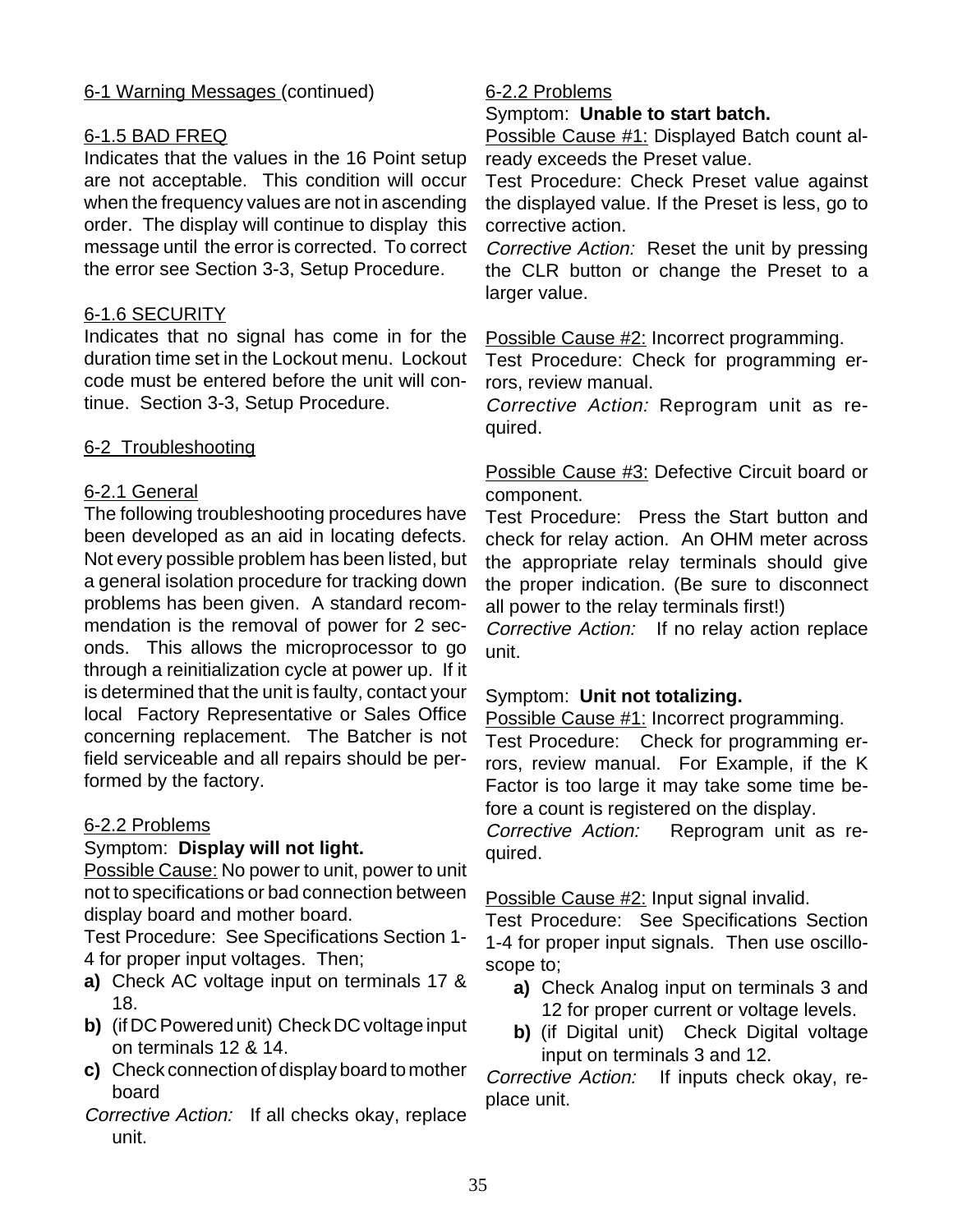# 6-3 Removing the Case

To install or change the input or data interface cards, the case must be removed. **Remove all power before opening the case.** CMOS logic is used so observe standard precautions against damage by static discharge. On units RS232 or RS422, two screws on the back, holding the top left connector, have to be removed. Next, remove the six (6) flat head screws behind the front bezel and lift off the bezel assembly. Slide the main board display out the front of the case by pushing from the rear. Once modifications are made, reverse the procedure to reassemble the unit. Make sure that the main board is in the track. The six (6) screws that hold the panel must be tight to seal the rubber keypad panel assembly, approximately 0.6 in-lb torque.

# 6-3.1 Input Card Modification

Follow the instructions for removing the case in Section 6-3. The Input card is mounted just behind the display and plugs onto the 15 pin post connector. Remove the board and make desired changes. When installing the Input card, make sure that the component side of the board is facing the front and that the 15 pin connector is mated properly and not offset to the side. Replace the front panel per Section 6-3.

# 6-3.2 Serial Communications Interface Installation

Follow the instructions for removing the case in Section 6-3. The RS232, RS422 and RS422M cards have a 15 contact ribbon cable that plugs into the female connector next to the heat sink. Choose the proper Interface card. With components on top and subminiature connector to the back plug in the harness and mount the card on the four (4) standoffs provided. After the main board is inserted into the case replace the front panel as per Section 6-3.

# 6-4 Maintenance

The Batcher does not require any "Routine Maintenance" by the user. If a problem should occur, and all troubleshooting procedures have been exhausted, contact your local representative or distributor (phone number on cover of manual).

# SECTION 7 CALCULATING THE K FACTORS

# 7-1 General

The key to accurate flow measurement with the Batcher is correct scaling. The electronics of the unit have been designed for stability and repeatability. Even the finest measuring device and equipment cannot make up for improper factoring and programming. Due to the complexity of the concept of K Factors, this special section has been provided for those who still find it hard to understand. A separate worksheet has also been provided with this manual to help in calculating the K Factors. It is hoped, that between this section of the manual and the worksheet, that any questions you may have, regarding the K Factor, will be answered.

# 7-1.1 What is a K Factor?

**The K Factor is a divider.** This means that if the K Factor is greater than 1, it will diminish any input signal. Conversely, if it is less than 1, it will increase any input signal. The K Factor range of the Batcher is from 0.0001001 to 99999999. This allows a wide range of factoring from greatly increasing (to display a large value) to decreasing the input (to display a very small value).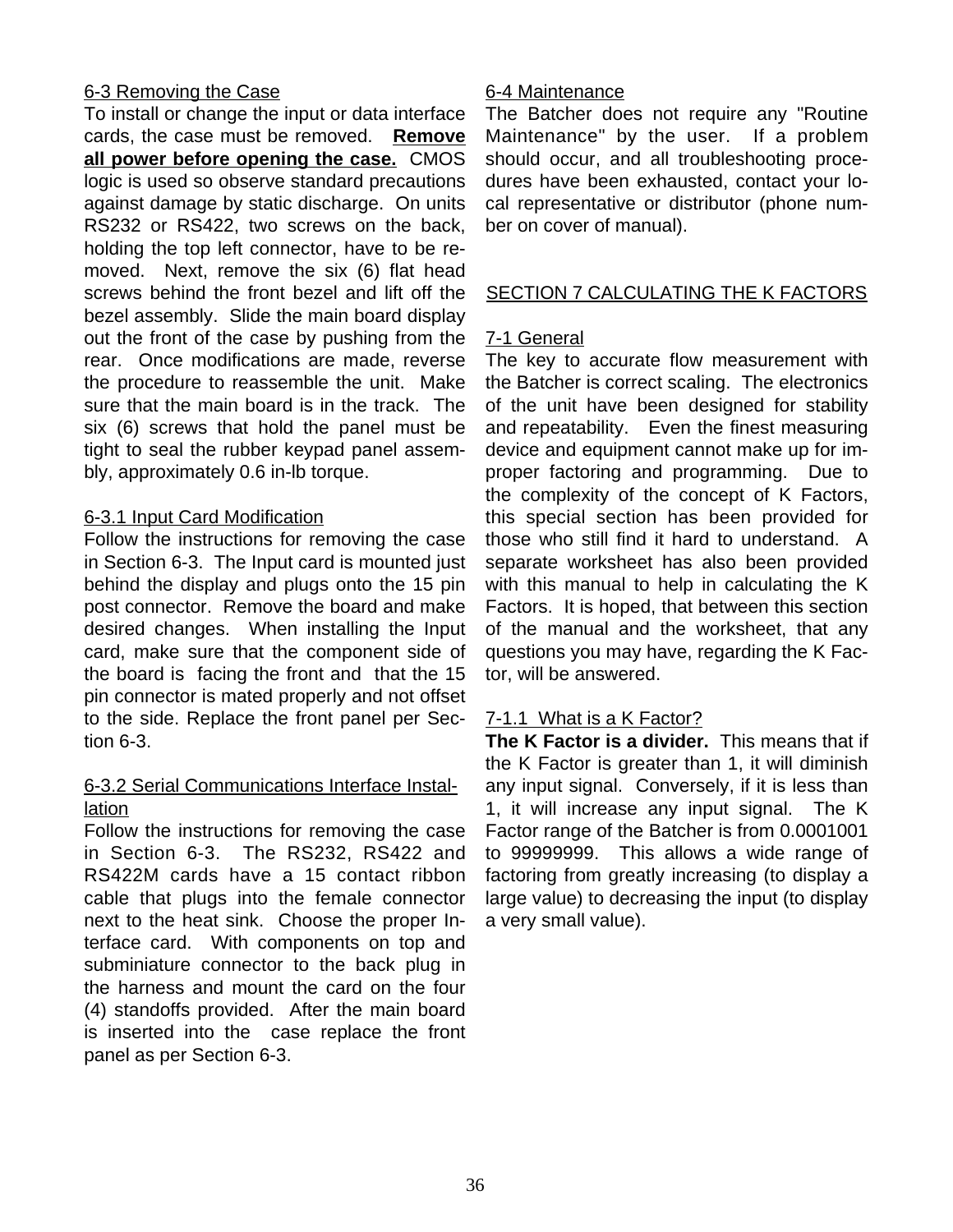#### 7-2 Calculating the K Factors.

The following steps are the recommended procedure forcalculating the K Factors. Take your time and go through the procedure slowly at first. After several tries you should be fairly adept at calculating the K Factor for any given input.

7-2.1 Calculating the K Factor for Digital Pulse Inputs.

- **Step 1.** Find out what value the pulses represent. This should be specified on your device or with its paper work.
- Example  $#1: 360$  Pulses = 1 yard
- Example  $#2: 1$  Pulse = 2 gallons
- Example #3: 2000 Pulses =  $1 \text{ m}^3$
- **Step 2.** The Count K Factor is equal to the number of pulses per value from Step 1 (Pulses  $\div$  Value).
- Example  $#1$ : Count K Factor = 360
- Example #2: Count K Factor =  $0.5$  (1 pulse  $\div$ 2 gallons)
- Example  $#3$ : Count K Factor = 2000
- **Step 3.** Enter the Count K Factor. (See Section 3-3, Menu Item 3).
- **Step 4.** Modify the Count K Factor to reflect any time conversions for the rate display to the Rate K Factor. This is done by dividing the Count K Factor by the Time Conversion Factor. If no conversion is necessary skip this step and let the Rate K Factor be the same as the Count K Factor. USE THE TIME CONVER-SION CHART AS NEEDED.

Example #1: Convert yds per sec to yds per hour.

Rate K Factor =  $360 \div 3600 = 0.100$ 

- Example #2: Convert gallons per sec to gallons per min. Rate K Factor =  $0.5 \div 60 = 0.0083333$
- Example #3: No conversion necessary. Rate K Factor = 2000
- **Step 5.** Enter the Rate K Factor. (See Section 3-3, Menu Item 3)

#### TIME CONVERSION CHART

| To convert: | divide by  |
|-------------|------------|
| sec to min  | 60.00      |
| sec to hr   | 3600       |
| min to sec  | 0.01666667 |
| min to hr   | 60.00      |
| hr to min   | 0.01666667 |
| hr to sec   | 0.0002778  |

#### 7-2.2 Digital K Factor Formulas

Pulses = Base K Factor Units Value

Base K Factor  $\qquad \qquad .$  = Count K Factor Units Conversion Factor

Count K Factor  $\qquad \qquad$  = Rate K Factor Time Conversion Factor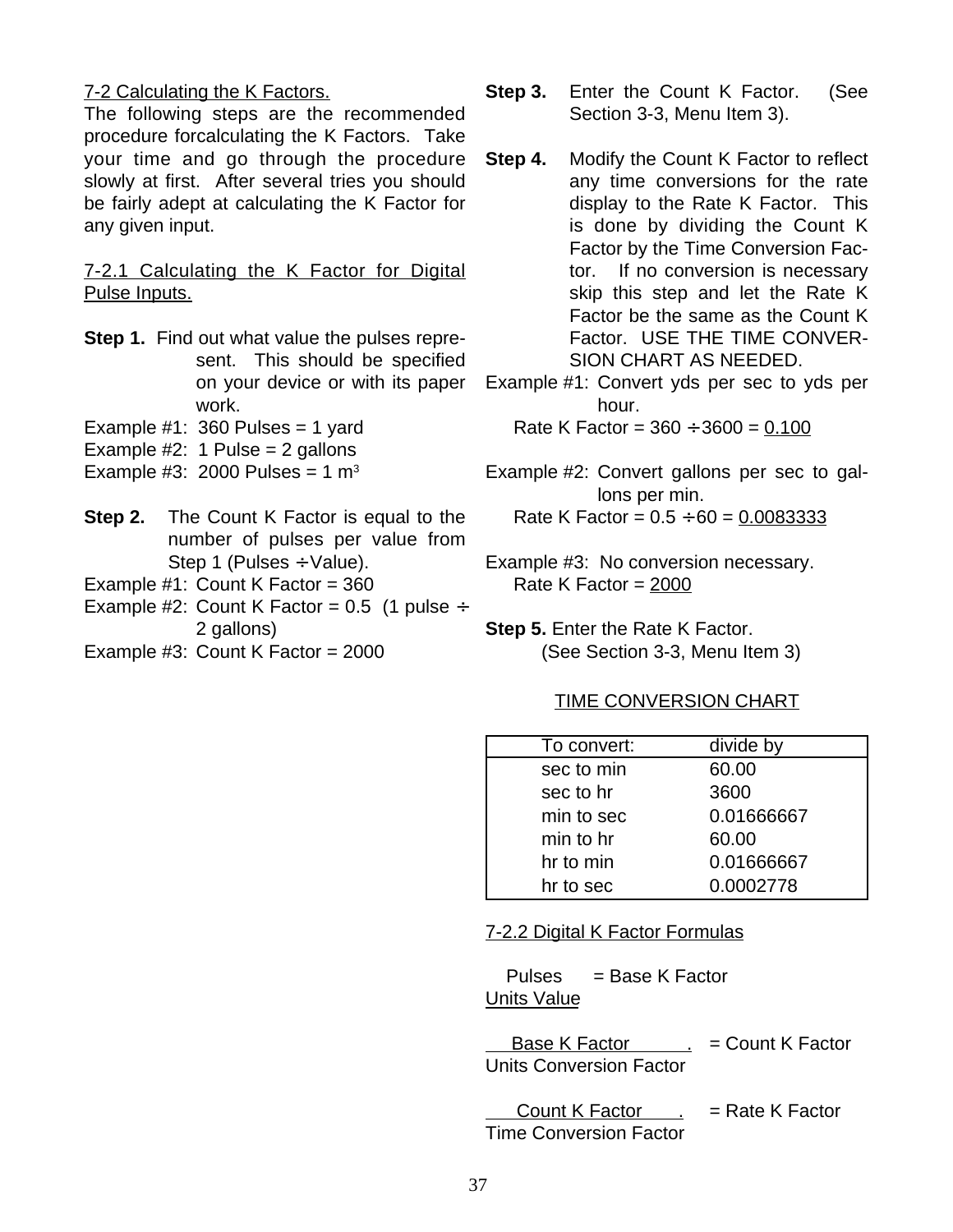7-2.3 Calculating the K Factor for Analog Inputs.

- **Step 1.** Find out what value the maximum input signal represents. This should be specified on your device or with its paper work.
- Example #1: 20 mA = 100 gal / min
- Example #2:  $5 V = 10$  ft / sec
- Example #3:  $10 V = 32 m<sup>3</sup>/hr$
- **Step 2.** The Rate K Factor is equal to 10000 divided by the value from Step 1.
- Example #1:

Base K Factor =  $10000 \div 100 = 100$ Example #2:

Base K Factor =  $10000 \div 10 = 1000$ Example #3:

Base K Factor =  $10000 \div 32 = 312.5$ 

- **Step 3.** Enter the Rate K Factor. (See Section 3-3, Menu Item 3).
- **Step 4.** Modify the Rate K Factor to make the time conversion to seconds for the count display. This is done by dividing the Rate K Factor by the Time Conversion Factor. If no conversion is necessary skip this step and let the Rate K Factor be the same as the Count K- Factor. USE THE TIME CONVERSION CHART AS NEEDED.

Example #1:

Convert pounds per min to pounds per sec Count K Factor =  $100 \div 0.01666667 = 6000$ 

Example #2: No conversion needed. Count K Factor =1000

Example #3:

Convert gal per hr to gal per sec. Count K Factor =  $312.5 \div 0.0002778 = 1124910$ 

**Step 6.** Enter the Count K Factor. (See Section 3-3, Menu Item 3)

7-2.4 Analog K Factor Formulas.

 $10000$  = Rate K Factor Maximum Input Signal

 $Rate K Factor = Count K Factor$ Time Conversion Factor

**Q.** Is it possible to count in one system of measurement and display rate in another? **A.** Yes, modify the Count K Factor to reflect any units conversions. This is done by dividing the Count K Factor by another Units Conversion Factor. REFER TO THE UNITS CONVERSION CHART AS NEEDED.

#### UNITS CONVERSION CHART

| To convert:              | divide by | To convert:             | divide by |
|--------------------------|-----------|-------------------------|-----------|
| ft<br>to m               | 0.3048    | kg to lb                | 2.2046    |
| ft <sup>2</sup> to $m^2$ | 0.0929    | to $ft^3$               | 0.0353    |
| $ft3$ to $m3$            | 0.02832   | to gal                  | 0.2642    |
| $ft3$ to gal             | 7.4805    | m to ft                 | 3.2808    |
| gal to I                 | 3.7854    | $m2$ to ft <sup>2</sup> | 10.7639   |
| gal to $m3$              | 0.00379   | $m3$ to ft <sup>3</sup> | 35.3147   |
| gal to $ft^3$            | 0.1337    | $m3$ to gal             | 264.172   |
| gal to $lb(H, O)$        | 8.3378    | to kg<br>lb             | 0.45359   |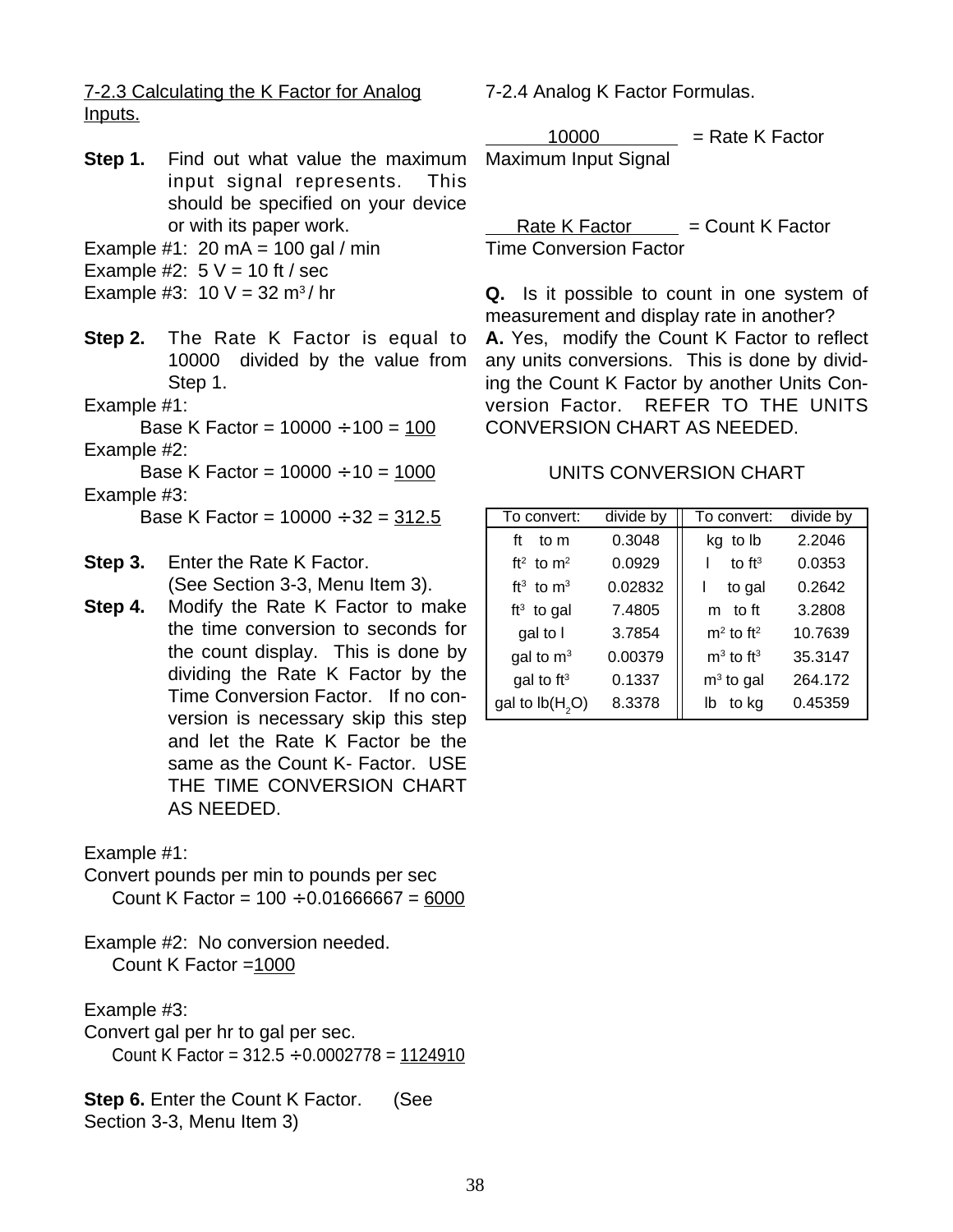#### 7-3 Calculating 16 Point K Factors

Units equipped with the 16 Point option allow the user to enter in from 3 to 16 different frequency points (inputs per second) and assign different K Factor dividers from 0.00011 to 999999 for each of these frequencies. The 16 Point unit determines the incoming frequency and calculates a K Factor line slope from the two closest data points that had been entered. The specific K Factor is then proportionally interpolated using 8 position floating math. This K Factor is applied to all inputs until the next frequency calculation, usually 1 second later. If a 0 frequency is entered into point 1, the point 1 K factor will be applied to all inputs received before the first frequency calculation.

In order to keep track of data, each Frequency / K Factor data entry is assigned a point number. Any point number may be selected to view and / or change the Frequency / K Factor data as long as the frequencies of the ascending point numbers are also entered in ascending frequencies. 7- 3.1 Some Notes on 16 Point Setup

**1)** The unit will not accept a K Factor of (0) zero. If a zero is entered the unit automatically puts a (1) one in its place. Division by zero is not allowed.

**2)** Point 01 will be the low shut-off frequency. Below this frequency no rate will be displayed nor count recorded. Point 01 should be assigned a frequency of (0) zero with a K Factor for lowest flow especially if very slow flow is to be counted.

**3)** The entry of a frequency of (0) zero for Point 03 or above will tell the unit to continue the K Factor slope line calculated from the two previous Frequency / K Factor points and ignore any higher point data. If a fixed K Factor is desired, assign the same K Factor to two ascending frequency points and enter a frequency of (0) zero in the next higher point entry.

**4)** Extrapolated K Factors are always positive numbers. Make sure that the last two points do not project the K Factor slope towards zero.

**5)** The dummy decimal point is still set up with DEC LOC menu under DEV TYP. However, the auto-ranging decimal point in the rate display will be shifted to the left as the dummy decimal is shifted to the left. This is so that the rate display will be as same as the count. For example: The input pulses are coming in at 100 pulses per minute. The decimal point is set at (1) one (DEC LO.C). At the end of one minute the count will read 10.0. During the minute the rate will read 10.0 while it would show 100.0 if no decimal point were added.

7-3.2 Test Mode Operation and K Factor Calculation

A special TEST mode can be accessed through the 16 Point setup menu. This is used to help set the points and K Factors as well as calibration of the metering device. If TEST is selected, the K Factor is set to (1) one for all frequencies. Thus, the totalizer will accumulate one count for each incoming pulse. Below are steps for calculating the K Factors with pulsing devices or analog transmitters.

**1)** Set the 16 Point unit to TEST and press ENT on POINT 00 to go to the run mode.

**2)** At the lowest desired flow rate, reset the counter and let the unit count the incoming signal while the rate displayed is recorded.

**3)** Interrupt the input signal when the known tested amount has gone through the metering device. Switch to count display and read the number of counts that came in from the known volume as displayed on the unit. Divide the counts by the volume that passed through the meter to determine the number of counts for 1 unit of measure, gallon, cubic feet, etc.

**4)** Record this frequency and K Factor for later entry into Point 01 or Point 02. (See 7-3.1 Note 2 to determine if the data should be entered in point 1 or 2)

**5)** Assign ascending point numbers to corresponding ascending frequencies when recording Frequency / K Factor data. Repeat process until desired number of points are set up.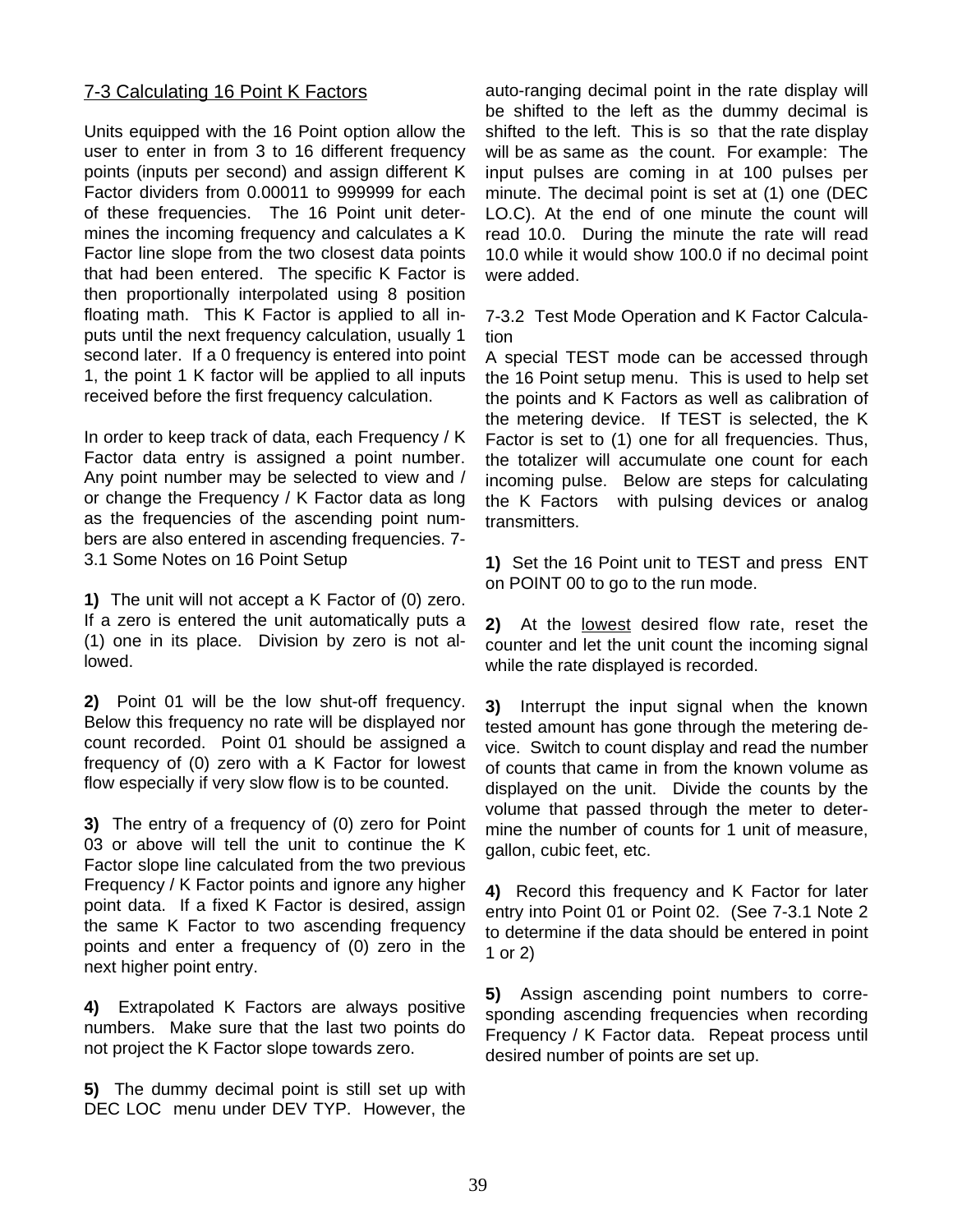# SECTION 8 SERIAL COMMUNICATIONS

This section applies to units which have the Serial Communications interface option. Up to 15 units can be linked together. Unit status can be accessed and new set points and K Factors can be entered through the serial port. The unit cannot be taken out of the Run Mode through the serial port. Menu changes must always be made through the front keypad (except Preset, Prewarn, and K Factors). Data is transmitted at selected baud rates using standard seven bit ASCII characters and parity with two additional bits of "Start" and "Stop" to make up the standard ten bit character.

# 8-1 Unit Code

Each Batcher in the hookup must be assigned a code number from 1 to 15, through the front keypad, in the OUTCARD setup mode (see Section 3-3, Menu Item 5). Number "00" is reserved for a dedicated hookup to only one terminal and its transmit output line remains in an "on" active state. (Units assigned other numbers have outputs that remain in the "off" high impedance state until addressed by their code number or brought on line by a positive edge of the Strobe input). Once a unit is addressed, do not address another unit until the data has been sent and any data requested has been transmitted back.

# 8-2 Baud Rate

**The Baud rate is the speed at which data is transmitted, expressed in bits per second.** Baud rates of 300, 600, 1200, 2400, 4800, or 9600 are available. Use the front keypad to call up the OUTCARD setup mode (see Section 3-3, Menu Item 5) and select the desired baud rate that is compatible with the remote terminal.

# 8-3 Parity

**Parity is a bit of information that is inserted before the stop bit and is used to help check if the transmission is correct.** In the OUTCARD setup mode, select between:

- **a)** ODD (Parity bit is logical zero if total number of logical 1's in the first seven bits is odd)
- **b)** EVEN (Parity bit is logical zero if total number of logical 1's in the first seven data bits is even.)
- **c)** MARK (Parity data bit is always logical 1.)
- **d)** SPACE (Parity data bit is always logical 0.).

The Batcher does not check the parity but does transmit the parity chosen.

**Idea:** Use the MARK parity for terminals that need two stop bits and/or no parity since these terminals ignore the parity anyway.

**Note:** If the parity of the terminal is not known, it is often practical to key in a different parity until the correct one is found.

# 8-4 RS232 Electrical Requirements

The Batcher uses standard EIA specifications. Standard inputs must present a load of 3000 to 7000 ohms. A voltage level of  $+3$  V to  $+25$ V (referenced to signal ground) is read as a "Space" or "0" and indicates an active state (asserts a control line). A voltage level of -3 V to -25 V (referenced to signal ground) is read as a "Mark" or "1" and does not indicate an active state (does not assert a control line). Outputs must send a voltage of  $+5$  V to  $+25$ V (referenced to signal ground) for a "Space" and a voltage level of -5 to -25 V for a "Mark" when loaded with a 3000 ohm load to signal ground. Outputs must be capable of being shorted to other signal lines without burning out.

**Note:** It is normally recommended. that cable length be limited to 50 feet.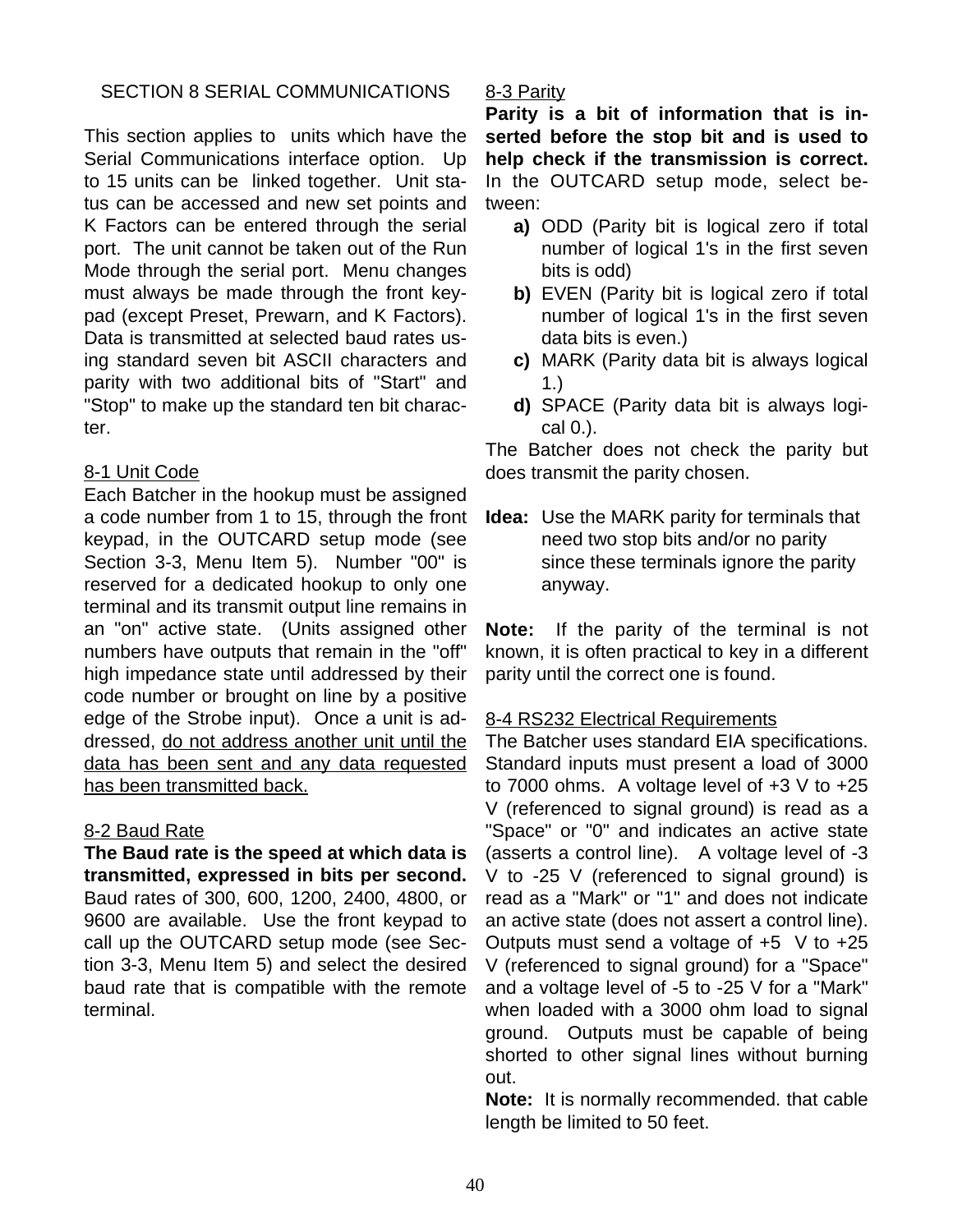# 8-5 RS232 Card Wiring

This option has a subminiature D, 25 pin, female connector and is wired as a DCE (Data Communications Equipment) device. If it is connected to a DTE (Data Terminal Equipment) device, the interconnect cable should have wires 2 and 3 connected straight to the same pins on each end.

If it is connected to another DCE device, Pins 2 and 3 must be crossed. This means that the wire to pin 2 on one end goes to pin 3 on the other end and the wire to pin 3 on one end goes to pin 2 on the other end.

# 8-5.1 Wiring Diagram RS232 / Strobe (25 Pin Connector)



# 8-5.2 RS232 Wiring Notes

The Batcher requires only three wires for RS232 communication:

- **a)** Pin 7 (Signal Ground)
- **b)** Pin 2 (Receive Data)
- **c)** Pin 3 (Transmit Data)

Other pins are jumped to simulate appropriate responses required for some terminals.

- **a)** Pin 4 (Request To Send), Pin 5 (Clear To Send). Jumped internally to echo back signals.
- **b)** Pin 6 (Data Set Ready), Pin 8 (Received Line Signal Detector), Pin 20 (Data Terminal Ready). Jumped internally to echo back signals.

#### 8-6 RS422 Electrical Requirements

The input of the Batcher follows the standard EIA high impedance minimum of 12 K Ohms. When the 422+ (A) input is more positive than the 422- (B) input by 0.2 V to 6 V, a "1" or "Mark" condition is recognized. When the 422+ input is more negative than the 422- input by 0.2 V to 6V, a "0" or "Space" is recognized. Data is recognized by the polarity of the voltage difference between the two lines. Noise picked up in the line will make little difference since the noise is usually added to each line and the voltage differential remains the same. The output driver drives the transmit lines to a differential of 2 to 6 V. It is designed to handle loads up to 60 mA of sink or source current and features positive and negative current conditions. Since the RS422 is more immune to noise, cable links up to 1000 feet or more can be used. Because of the high input impedance of RS422, line terminating loads are recommended. For hookup to a single unit, a 150 to 200 Ohm resistor across Receive Data+ and Receive Data(-), at the Batcher and at the remote terminal is often sufficient. For multiple hookups, other standard terminations should be used. **Note:** Total loading should not be greater than 90 Ohms.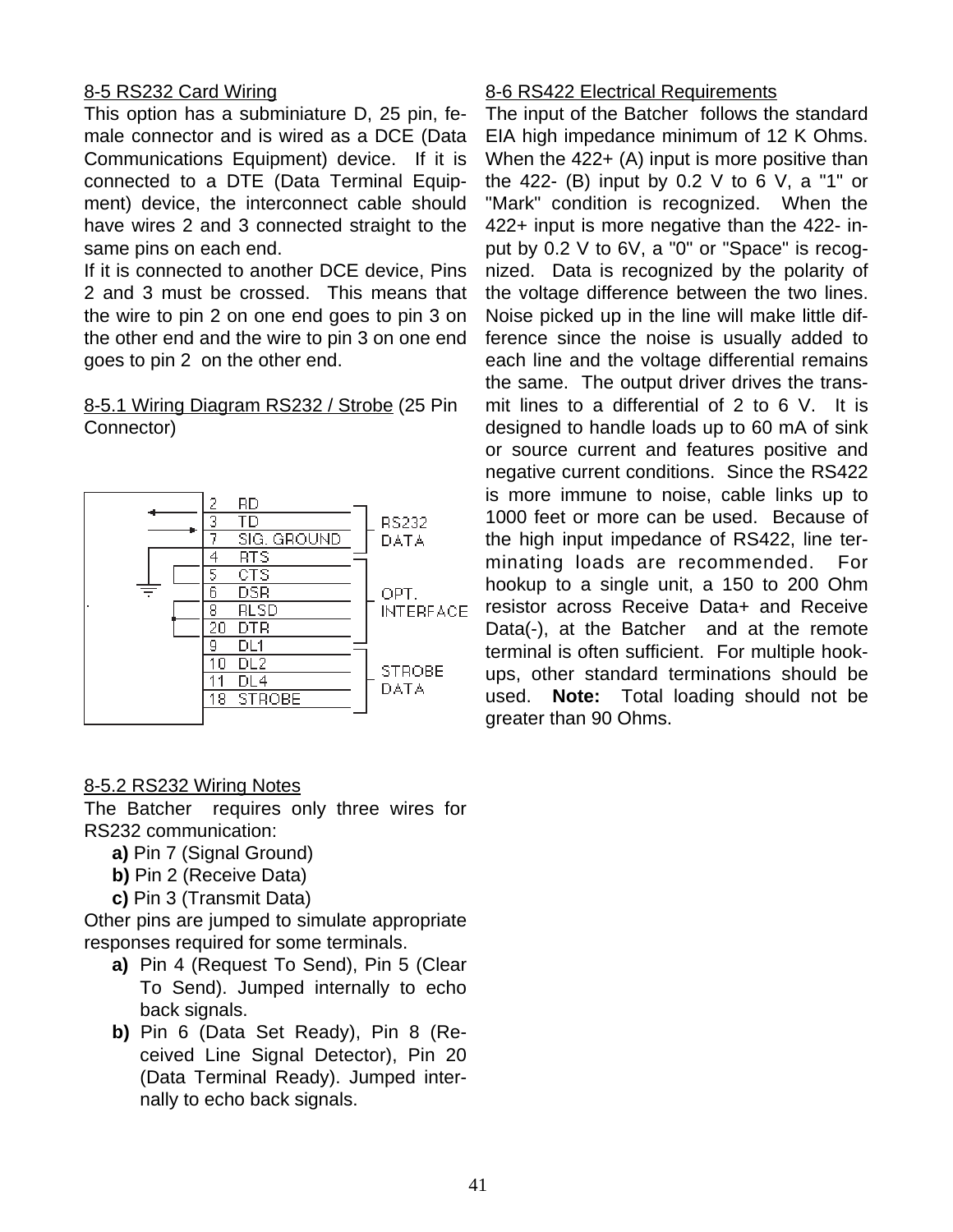# 8-7 RS422 Card Wiring

This option has a subminiature D, 37 pin, female connector and is wired as a DCE (Data Communications Equipment) device. It is designed to be connected to a DTE (Data Terminal Equipment) device. If it must be connected to a DCE device, it will be necessary to cross wires 4 and 6 as well as 22 and 24 at one end of the connector harness.

#### 8-7.1 Wiring Diagram RS422 / Strobe (37 Pin Connector)



#### 8-7.2 RS422 Wiring Notes

The Batcher requires only four wires for RS422 communication:

- **a)** Pin 22 (Receive Data +A)
- **b)** Pin 4 (Receive Data -B)
- **c)** Pin 24 (Transmit Data +A)
- **d)** Pin 6 (Transmit Data -B)

Other pins are jumped to simulate appropriate responses required for some terminals.

- **a)** Pins 7, 25 (Request To Send), Pins 9, 27 (Clear To Send). Jumped internally to echo back signals.
- **b)** Pins 11, 29 (Data Set Ready), Pins 13, 31 (Received Line Signal Detector), Pins 12, 30 (Data Terminal Ready). Jumped internally to echo back signals.

#### 8-8 Strobe Input Electrical Requirements

Both the RS232 and RS422 interface option cards have inputs that allow data to be requested over a separate strobe input and a 3 bit, data request, code input. Any number of unit's, data request, code lines can be linked in parallel; as long as the source can drive the combined load of all inputs linked together (1.5 K Ohm divided by the total number linked together). Data is transmitted over the serial lines using standard RS232 or RS422 characteristics.

**Note:** Strobe and data request inputs are positive true with signal ground as reference:

8-8.1 Strobe Input Levels

0 or low: Open or 0 to 1 VDC 1 or high: 3 to 30 VDC Impedance: 1.5 K Ohm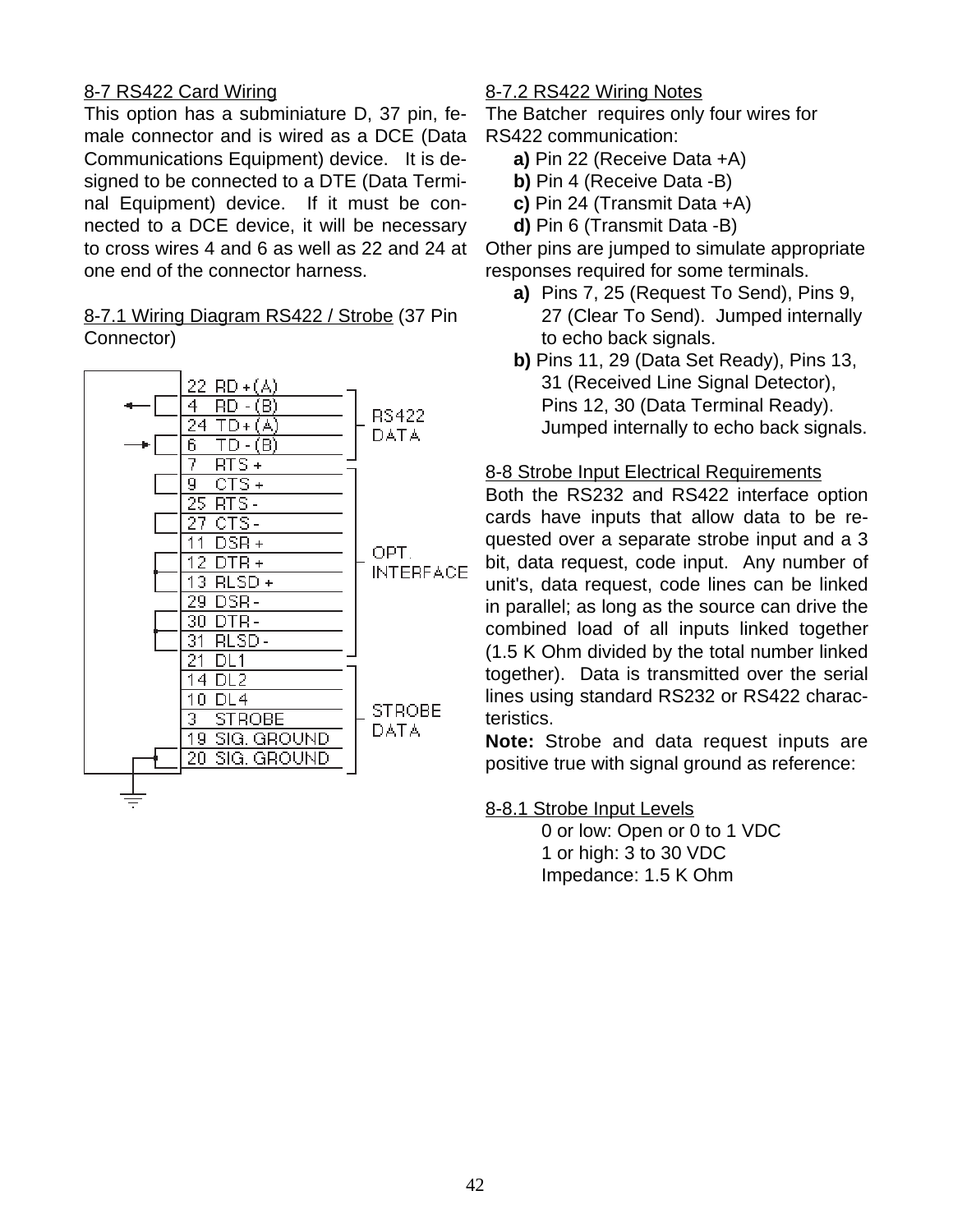# 8-9.1 RS232 Strobe Wiring (RS232, 25 Pin Connector)

The 3 data lines are hooked up to Pins 9, 10, and 11. These lines must be held high while a strobe of at least 25 milliseconds is given on Pin 18. Data is transmitted in RS232 serial format on the Transmit Data Line (Pin 3).

- **a)** Pin 9, Binary 1's Input
- **b)** Pin 10, Binary 2's Input
- **c)** Pin 11, Binary 4's Input
- **d)** Pin 18, Strobe Input
- **e)** Pin 3, Transmit Data
- **f)** Pin 7, Signal Ground for Reference

Refer to 8-5.1 Wiring Hookup RS232 / Strobe (25 Pin Connector) for diagram.

#### 8-9.2 RS422 Strobe Wiring (RS422, 37 Pin Connector)

The 3 data lines are hooked up to Pins 9, 10, and 11. These lines must be held high while a strobe of at least 25 milliseconds is given on Pin 3. Data is transmitted in RS422 format on the Transmit Data Line (Pins 6, 24).

- **a)** Pin 21, Binary 1's Input
- **b)** Pin 14, Binary 2's Input
- **c)** Pin 10, Binary 4's Input
- **d)** Pin 3, Strobe Input
- **e)** Pins 6, 24, Transmit Data
- **f)** Pins 19, 20, Signal Ground for Reference

Refer to 8-7.1 Wiring Hookup RS422 / Strobe (37 Pin Connector) for diagram.

#### 8-10 Serial Interface Operation

Data is received and transmitted over standard EIA RS232 or RS422 levels. To address a Batcher unit, transmit a "D" (device) followed by the 1 to 15 code number and a "Space". Once the space has been received the Batcher becomes active and responds back, "Device XX:" (Device number). (Once active, the unit works in a full duplex echo back mode, so that data sent from the terminal will be transmitted back for verification.) Once the unit is "on line", use the

proper serial transmit codes to request data or set a new value. (See Section 8-10.2 RS232/RS422 Serial Input Codes). Up to 80 characters of data may be linked together and transmitted to the Batcher (as long as there is a space between the different codes). If an error is made, a correction can be made by back spacing and retyping correct data before the "Carriage Return" (Enter) is sent. Once "Carriage Return" (Enter) is sent, the Batcher starts processing the data and will transmit the requested data on a non-priority basis over the data transmit line. A Batcher keypad entry or incoming data will halt the data communication cycle. Therefore, there should be a pause after data is requested to insure that all data has been transmitted before another unit is addressed and brought on line. When transmitting, the Batcher will precede each data value with a "Carriage Return" and "Line Feed" code and answer only with requested data in the order the requests were made. After all requested data has been transmitted any new communication must be started again by DXX (Device number) and space.

#### 8-10.1 Serial Communications Timing.

If the Batcher is not busy, it should not require more than 5 msec to process each request. To find the cycle time to process and transmit a request, calculate the bit transmit time by dividing 1 by the baud rate; multiply that by 80 (8 characters each; 10 bits per character); add 5 msec. to this product and multiply by the number of requests made. Example: Typical time to transmit 1 uninterrupted request at 300 baud rate is .272 sec =  $(1\div 300)$  x (80) + 0.005. This time will be extended if the Batcher must service the front keypad or one of the inputs. In practice, if transmission has not started within 2 seconds after data is requested, it can be assumed that there is a problem.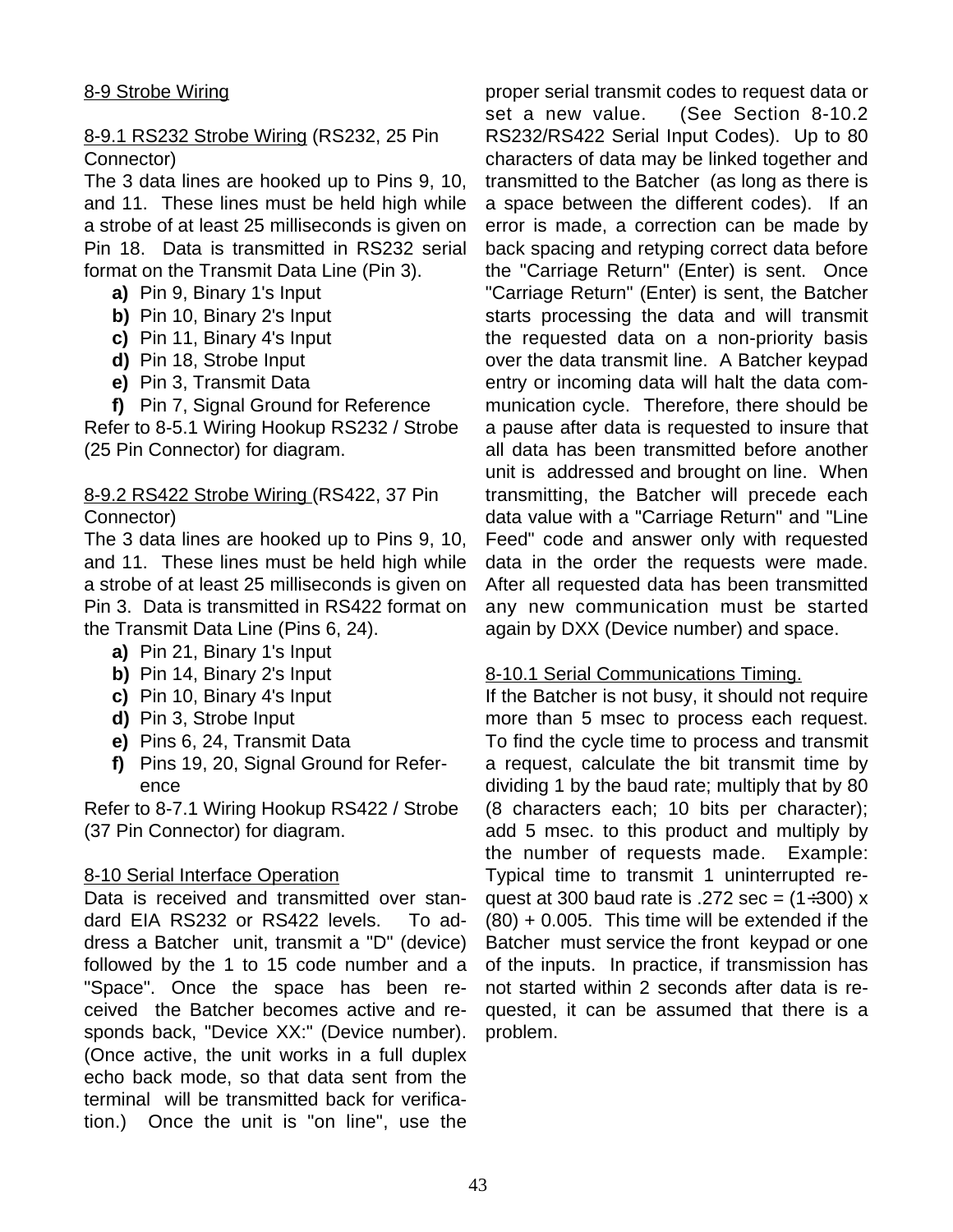# 8-10.2 RS232/RS422 Serial Input Codes

DXX(S) (Device and address number followed by space) activates the Batcher that had been assigned that number. That unit comes on line and transmits "Device XX:". Unit is now ready to receive a code or string of codes separated by a space. A "Carriage Return" (Enter) code enters the codes and processing of requests begins.

**Note:** After device is activated, there must be a delay to allow "Device  $#_$   $"$ " to be transmitted by the unit before any new commands are sent to the unit.

| DC        | Will transmit Count.                  |  |  |  |
|-----------|---------------------------------------|--|--|--|
| DR        | Will transmit Rate.                   |  |  |  |
| DT        | Will transmit Grand Total.            |  |  |  |
| GO        | Will start the unit on a Batch.       |  |  |  |
| <b>KC</b> | Will transmit counter K Factor.*      |  |  |  |
| KC(S)XXX  | Will load Counter K Factor num-       |  |  |  |
|           | ber.*                                 |  |  |  |
| KR.       | Will transmit Rate K Factor.*         |  |  |  |
| KR(S)XXX  | Will load Rate K Factor num-<br>ber.* |  |  |  |
| PА        | Will transmit Preset value.           |  |  |  |
| PA(S)XXX  | Will load Preset value number.        |  |  |  |
| <b>PW</b> | Will transmit Prewarn value.          |  |  |  |
| PW(S)XXX  | Will load Prewarn value number.       |  |  |  |
| <b>RC</b> | Will reset counter to zero if in      |  |  |  |
|           | "RO" mode (adding) or set             |  |  |  |
|           | counter to Preset value if in "SP"    |  |  |  |
|           | mode (subtracting). Output is         |  |  |  |
|           | reset.                                |  |  |  |
| RC(S)XXX  | Will set counter to number (no        |  |  |  |
|           | other change is made).                |  |  |  |
| RT        | Will reset Grand Total to zero.       |  |  |  |
| RT(S)XXX  | Will reset Grand Total to num-        |  |  |  |
|           | ber.                                  |  |  |  |
| ST        | Will stop the unit from the batch     |  |  |  |
|           | in progress.                          |  |  |  |

8-10.3 RS232/RS422 Serial Input Examples

Example A:  $(S)$  = Space Transmit from terminal Receive from Batcher D13(S) [Unit 13 activated] Device #13 PA(S)76546(S)PA(S) PA 76546 PA KC(S)1575(S)KC(S) KC 1575 KC RC(ENTER) RC {Preset set to 76546, Count K Factor set to 1575, and Counter is reset.}

Example B:  $(S)$  = Space Transmit from terminal Receive from Batcher D7(S) [Unit 7 activated] Device #7 PA(S)12347(S)PA(S) PA 12347 PA RC(S)456789(S)RCC(S) RC 456789 RC RT(S)376(S)DT(ENTER) RT 376 DT {Batcher Preset set to 12347, Counter set to 456789, and Grand Total set to 376.}

|           | 8-10.4 16 Point Data Entry Commands |
|-----------|-------------------------------------|
| FA        | Will transmit frequency of A        |
|           | (Point 01)                          |
| ΚA        | Will transmit K Factor of A         |
|           | (Point 01)                          |
| FA(S)XXX  | Will load frequency into A          |
|           | (Point 01)                          |
| KA(S)XXX  | Will load K Factor into A           |
|           | (Point 01)                          |
| FB        | Will transmit frequency of B        |
|           | (Point 02)                          |
| KΒ        | Will transmit K Factor of B         |
|           | (Point 02)                          |
|           | (Use letters A to O for Points      |
|           | 01 to 16)                           |
| <b>FO</b> | Will transmit frequency of O        |
|           | (Point 16)                          |
| ΚO        | Will transmit K Factor of O         |
|           | (Point 16)                          |
| FO(S)XXX  | Will load frequency into O          |
|           | (Point 16)                          |
| KO(S)XXX  | Will load K Factor into O           |
|           | (Point 16)                          |
|           |                                     |

To request a transmit of data, send a code for information desired. To change data, send the desired address code followed by a space and the new number desired.

\* See Section 8-10.4 for 16 Point Option data entry commands.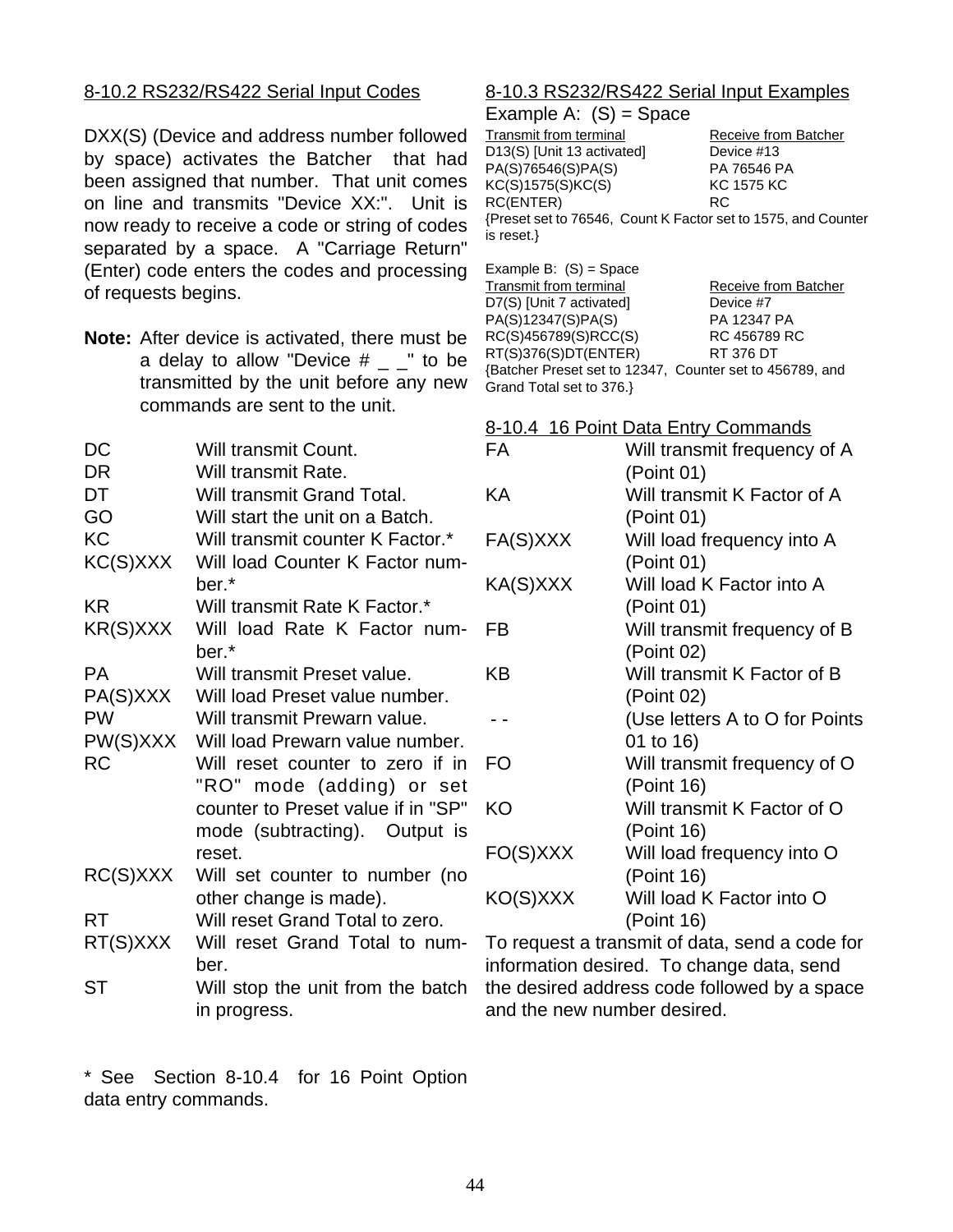# 8-10.5 RS232/RS422 16 Point Serial Input Example

#### Example :  $(S)$  = Space

| Receive from Batcher                        |  |  |  |  |  |
|---------------------------------------------|--|--|--|--|--|
| Device #11                                  |  |  |  |  |  |
| FC 500 KC 305                               |  |  |  |  |  |
| {Frequency for C (Point 03) is set to 500,} |  |  |  |  |  |
| {K Factor for C (Point 03) is set to 305.}  |  |  |  |  |  |
| FC KC                                       |  |  |  |  |  |
| {Unit echoes back commands as sent.}        |  |  |  |  |  |
| 500                                         |  |  |  |  |  |
| 305                                         |  |  |  |  |  |
|                                             |  |  |  |  |  |

#### 8-11 Strobe Address Operation

Another method of reading the status of a unit with either a RS232 or RS422 option is by means of a separate strobe address and a 3 bit data request code. The strobe address method does not allow changes of set points. Theoretically hundreds of units could be linked together to transmit data from the Batchers over a serial transmit line. The units could be assigned any code number except "00".

The 3 bit data request code would be latched in at the positive edge of a 3 to 30 VDC strobe input that remained high a minimum of 25 milliseconds. Requests are processed on a nonpriority basis. Normally data will begin to be transmitted from the Batcher over the RS232 or RS422 serial transmit lines within 5 msec unless interrupted by a keypad entry or other signal input.

- **Note:** No other unit should be brought on line until data requested has been transmitted.
- **Note:** There are no allowances for Frequency or K Factor access on units with the 16 Point Option.

#### 8-11.1 Strobe Input Codes

| ' #            |   |   |   |           | DL4 DL2 DL1 Code Description    |
|----------------|---|---|---|-----------|---------------------------------|
| $\Omega$       | 0 | 0 | 0 | PA.       | Will transmit Preset value.     |
| 1              | 0 |   |   | <b>PW</b> | Will transmit Prewarn value.    |
| $\overline{2}$ | 0 | 1 | 0 | KC.       | Will transmit counter K Factor. |
| 3              | 0 |   | 1 | KR.       | Will transmit Rate K Factor.    |
|                |   |   | 0 | DC.       | Will transmit Count.            |
| -5             | 1 |   | 1 | DТ        | Will transmit Grand Total.      |
| 6              |   |   | 0 | DR        | Will transmit Rate.             |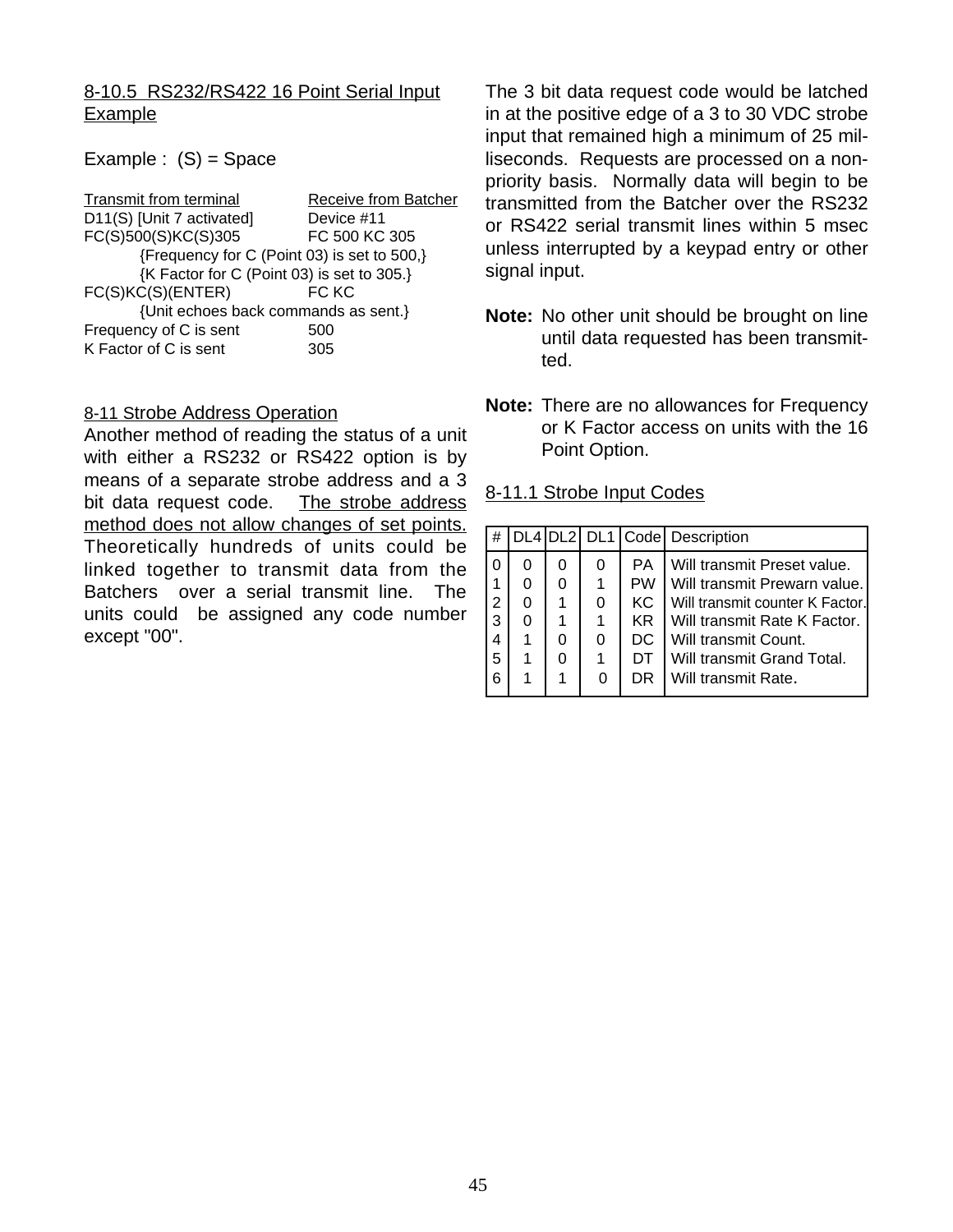| 9 Programming Worksheet                                                                   |                                                                                                                                                           |  |  |  |  |
|-------------------------------------------------------------------------------------------|-----------------------------------------------------------------------------------------------------------------------------------------------------------|--|--|--|--|
| Model # _________________________________                                                 |                                                                                                                                                           |  |  |  |  |
|                                                                                           |                                                                                                                                                           |  |  |  |  |
| $PRESET$ ________<br>$PREWARN$ <sub>-------</sub><br>PREset TYPe □ EZ PRE □ STD PRE       | <b>OUTput FREQuency</b> 20000 □<br>$2000$ $\Box$<br>$200$ $\Box$<br>$10\Box$                                                                              |  |  |  |  |
| <b>COUNTer</b>                                                                            |                                                                                                                                                           |  |  |  |  |
| K-FACTOR $\_\_$<br>Reset to $0 \Box$ Set to Preset $\Box$                                 | <b>Terminals</b>                                                                                                                                          |  |  |  |  |
| Decimal Location (0-8)                                                                    | ⊘ 1 - Not Used                                                                                                                                            |  |  |  |  |
| 8 7 6 5 4 3 2 1 0<br>.<br>None                                                            | 2 - Scaled Pulse Output O.C.<br>$\overline{\textcircled{}}$ 3 - Analog Output                                                                             |  |  |  |  |
| <b>RATEmeter</b><br>K-FACTOR $\_$<br>WINDOW (02-24) $_{-}$<br>SIGnificant FIGures (1-6) _ | ⊘ 4 - Input A (Pulse/Analog)<br>⊘ 5 - Remote Stop/Reset Input<br>⊘ 6 - Not Used<br>$\overline{\otimes}$ 7 - Not Used<br>$\overline{\otimes}$ 8 - Not Used |  |  |  |  |
| WEIGHT (00-99) $_{-}$                                                                     | ⊘ 9 - Not Used<br>⊘ 10 - Remote Start Input                                                                                                               |  |  |  |  |
| <b>Lockout Code</b>                                                                       | ⊘∏<br>11 - No Connection                                                                                                                                  |  |  |  |  |
| $SECUR_{--}$<br>$CODE$ <sub>----</sub>                                                    | ⊘■ 12 - Ground (-DC), Input Common<br><b>⊘</b> 13 - +12 Volts Out                                                                                         |  |  |  |  |
|                                                                                           | 14 - DC Power In<br>⊘⊡                                                                                                                                    |  |  |  |  |
| <b>Output Communication (If applicable)</b>                                               | ⊘ <sup>15</sup> - Isolate -12 Volts                                                                                                                       |  |  |  |  |
| UNIT (00-15) $_{-}$<br>$\mathsf{Parallel}\boxminus$ Serial $\Box$                         | $\overline{\textcircled{}}$ 16 - Isolate +12 Volts<br>$\overline{\otimes}$ 17 - AC In                                                                     |  |  |  |  |
| <b>BAUDRATE</b><br>2400<br>$300$ $\Box$                                                   | <b>⊘</b> 18 - AC In                                                                                                                                       |  |  |  |  |
| $600$ $\Box$<br>4800 □<br>1200□<br>9600□                                                  | 19-Prewarn Transistor O.C.<br>⊘୮<br>20-Preset Transistor O.C.<br>⊘Г                                                                                       |  |  |  |  |
| <b>PARITY</b><br>Odd<br>Space $\square$                                                   | ⊘ $\Box$                                                                                                                                                  |  |  |  |  |
| Even $\square$<br>Mark $\square$                                                          | <b>R1-N.O</b><br>⊘ $\Box$<br>R <sub>2</sub> -N <sub>.C</sub> .<br>Preset                                                                                  |  |  |  |  |
| <b>Analog Output (If applicable)</b>                                                      | R3-Common<br>ØL                                                                                                                                           |  |  |  |  |
| Rate $\square$<br>Count $\square$                                                         | <b>R4-N.O</b><br>ØL<br><b>R5-N.C.</b><br>Prewarn<br>⊘[                                                                                                    |  |  |  |  |
| SET LOW 4 mA= $_{------}$<br>SET HIGH 20 mA= $_{---}$ $_{---}$ $_{---}$                   | R6-Common<br>ØL                                                                                                                                           |  |  |  |  |
|                                                                                           |                                                                                                                                                           |  |  |  |  |